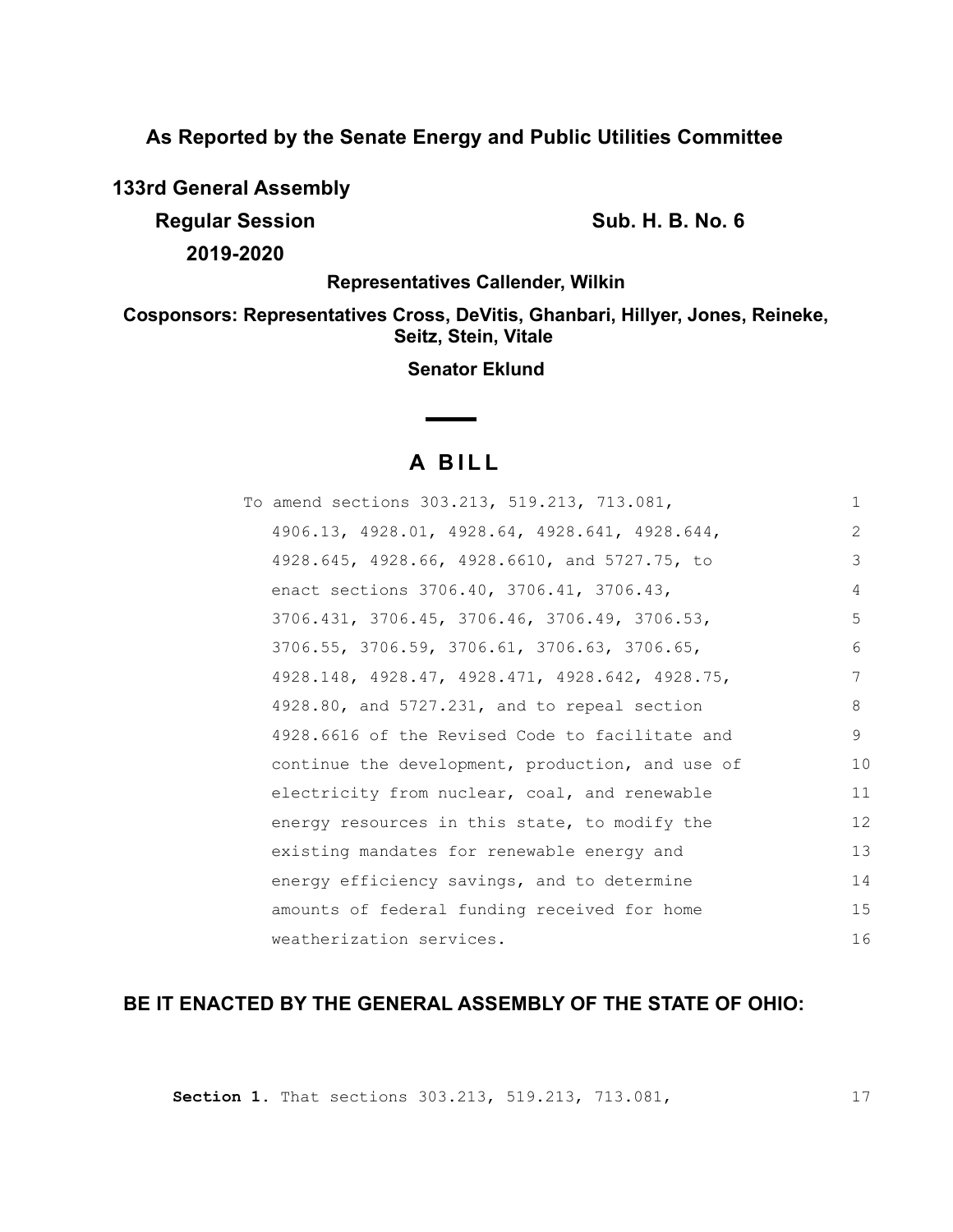#### **Sub. H. B. No. 6 Page 2 As Reported by the Senate Energy and Public Utilities Committee**

4906.13, 4928.01, 4928.64, 4928.641, 4928.644, 4928.645, 4928.66, 4928.6610, and 5727.75 be amended and sections 3706.40, 3706.41, 3706.43, 3706.431, 3706.45, 3706.46, 3706.49, 3706.53, 3706.55, 3706.59, 3706.61, 3706.63, 3706.65, 4928.148, 4928.47, 4928.471, 4928.642, 4928.75, 4928.80, and 5727.231 of the Revised Code be enacted to read as follows: 18 19 20 21 22 23

**Sec. 303.213.** (A) As used in this section, "small wind farm" means wind turbines and associated facilities-with asingle interconnection to the electrical grid and designed for, or capable of, operation at an aggregate capacity of less than five megawatts that are not subject to the jurisdiction of the power siting board under sections 4906.20 and 4906.201 of the Revised Code.

(B) Notwithstanding division (A) of section 303.211 of the Revised Code, sections 303.01 to 303.25 of the Revised Code confer power on a board of county commissioners or board of zoning appeals to adopt zoning regulations governing the location, erection, construction, reconstruction, change, alteration, maintenance, removal, use, or enlargement of any small wind farm, whether publicly or privately owned, or the use of land for that purpose, which regulations may be more strict than the regulations prescribed in rules adopted under division (B)(2) of section 4906.20 of the Revised Code. 31 32 33 34 35 36 37 38 39 40

(C) The designation under this section of a small wind farm as a public utility for purposes of sections 303.01 to 303.25 of the Revised Code shall not affect the classification of a small wind farm for purposes of state or local taxation. 41 42 43 44

(D) Nothing in division (C) of this section shall be construed as affecting the classification of a telecommunications tower as defined in division (B) or (E) of 45 46 47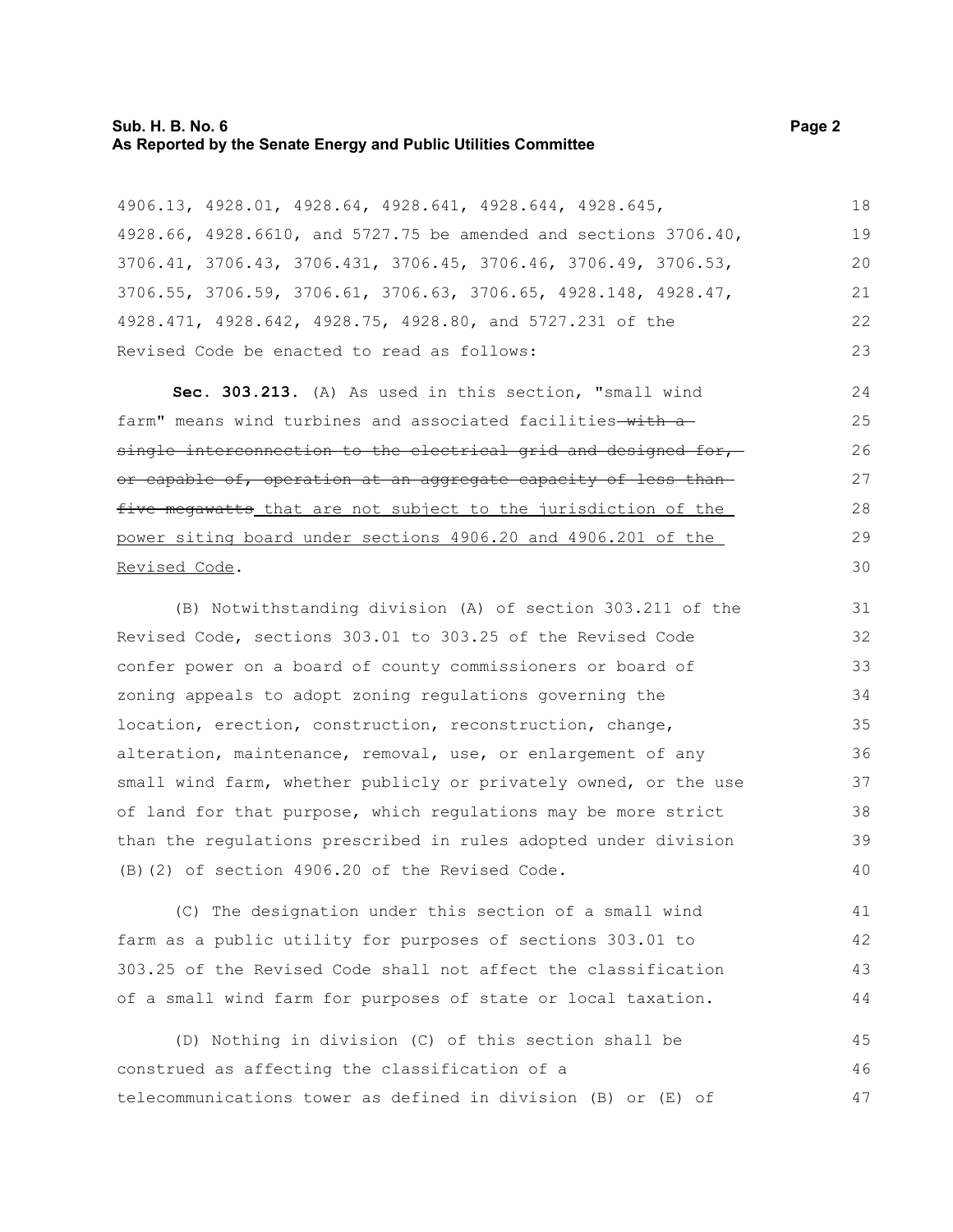## **Sub. H. B. No. 6 Page 3 As Reported by the Senate Energy and Public Utilities Committee**

section 303.211 of the Revised Code or any other public utility

| for purposes of state and local taxation.                         | 49 |
|-------------------------------------------------------------------|----|
| Sec. 519.213. (A) As used in this section, "small wind            | 50 |
| farm" means wind turbines and associated facilities-with a-       | 51 |
| single interconnection to the electrical grid and designed for,-  | 52 |
| or capable of, operation at an aggregate capacity of less than-   | 53 |
| five megawatts that are not subject to the jurisdiction of the    | 54 |
| power siting board under sections 4906.20 and 4906.201 of the     | 55 |
| Revised Code.                                                     | 56 |
| (B) Notwithstanding division (A) of section 519.211 of the        | 57 |
| Revised Code, sections 519.02 to 519.25 of the Revised Code       | 58 |
| confer power on a board of township trustees or board of zoning   | 59 |
| appeals with respect to the location, erection, construction,     | 60 |
| reconstruction, change, alteration, maintenance, removal, use,    | 61 |
| or enlargement of any small wind farm, whether publicly or        | 62 |
| privately owned, or the use of land for that purpose, which       | 63 |
| regulations may be more strict than the regulations prescribed    | 64 |
| in rules adopted under division (B) (2) of section 4906.20 of the | 65 |
| Revised Code.                                                     | 66 |
| (C) The designation under this section of a small wind            | 67 |
| farm as a public utility for purposes of sections 519.02 to       | 68 |
| 519.25 of the Revised Code shall not affect the classification    | 69 |
| of a small wind farm or any other public utility for purposes of  | 70 |
| state or local taxation.                                          | 71 |
| (D) Nothing in division (C) of this section shall be              | 72 |
| construed as affecting the classification of a                    | 73 |
| telecommunications tower as defined in division (B) or (E) of     | 74 |
| section 519.211 of the Revised Code or any other public utility   | 75 |
| for purposes of state and local taxation.                         | 76 |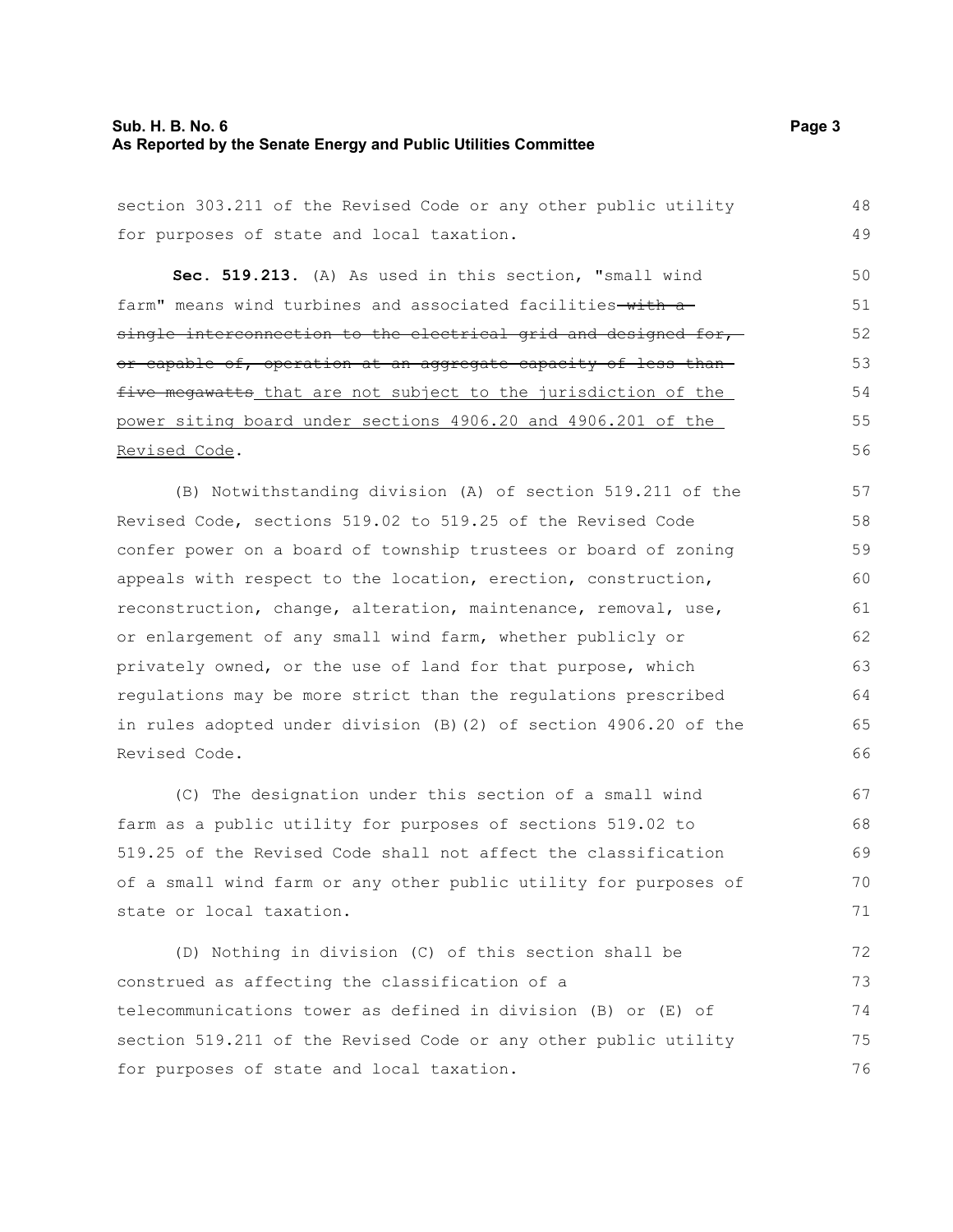### **Sub. H. B. No. 6 Page 4 As Reported by the Senate Energy and Public Utilities Committee**

**Sec. 713.081.** (A) As used in this section, "small wind farm" means wind turbines and associated facilities-with asingle interconnection to the electrical grid and designed for,or capable of, operation at an aggregate capacity of less than five megawatts that are not subject to the jurisdiction of the power siting board under sections 4906.20 and 4906.201 of the Revised Code. 77 78 79 80 81 82 83

(B) Sections 713.06 to 713.15 of the Revised Code confer power on the legislative authority of a municipal corporation with respect to the location, erection, construction, reconstruction, change, alteration, maintenance, removal, use, or enlargement of any small wind farm as a public utility, whether publicly or privately owned, or the use of land for that purpose, which regulations may be more strict than the regulations prescribed in rules adopted under division (B)(2) of section 4906.20 of the Revised Code. 84 85 86 87 88 89 90 91 92

(C) The designation under this section of a small wind farm as a public utility for purposes of sections 713.06 to 713.15 of the Revised Code shall not affect the classification of a small wind farm or any other public utility for purposes of state or local taxation. 93 94 95 96 97

 **Sec. 3706.40.** As used in sections 3706.40 to 3706.65 of the Revised Code: 98 99

(A) "Qualifying nuclear resource" means an electric generating facility in this state fueled by nuclear power. 100 101

 (B) "Qualifying renewable resource" means an electric generating facility in this state to which all of the following apply: 102 103 104

(1) The facility uses or will use solar energy as the 105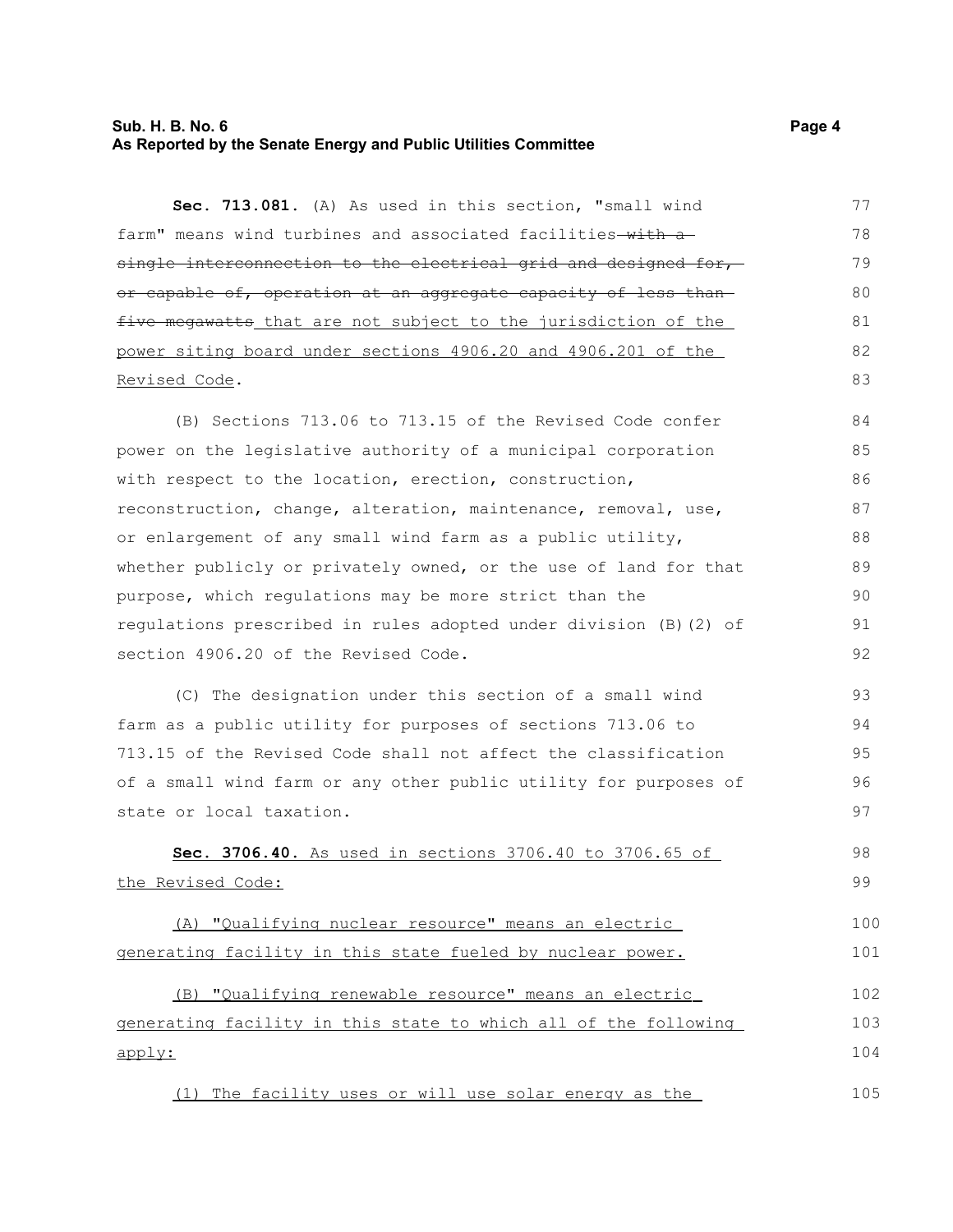| Sub. H. B. No. 6<br>As Reported by the Senate Energy and Public Utilities Committee | Page 5 |
|-------------------------------------------------------------------------------------|--------|
| primary energy source.                                                              | 106    |
| (2) The facility obtained a certificate for construction                            | 107    |
| of a major utility facility from the power siting board prior to                    | 108    |
| June 1, 2019.                                                                       | 109    |
| (3) The facility is interconnected with the transmission                            | 110    |
| grid that is subject to the operational control of PJM                              | 111    |
| interconnection, L.L.C., or its successor organization.                             | 112    |
| (C) "Credit price adjustment" means a reduction to the                              | 113    |
| price for each nuclear resource credit equal to the market price                    | 114    |
| index minus the strike price.                                                       | 115    |
| (D) "Strike price" means forty-six dollars per megawatt                             | 116    |
| hour.                                                                               | 117    |
| (E) "Market price index" means the sum, expressed in                                | 118    |
| dollars per megawatt hour, of both of the following for the                         | 119    |
| upcoming twelve-month period that begins the first day of June                      | 120    |
| and ends the thirty-first day of May:                                               | 121    |
| (1) Projected energy prices, determined using futures                               | 122    |
| contracts for the PJM AEP-Dayton hub;                                               | 123    |
| (2) Projected capacity prices, determined using PJM's                               | 124    |
| rest-of-RTO market clearing price.                                                  | 125    |
| (F) "Electric distribution utility" has the same meaning                            | 126    |
| as in section 4928.01 of the Revised Code.                                          | 127    |
| Sec. 3706.41. (A) Not later than February 1, 2020, the                              | 128    |
| owner or operator of a qualifying nuclear resource or qualifying                    | 129    |
| renewable resource may apply to the Ohio air quality development                    | 130    |
| authority to receive payments for nuclear resource credits or                       | 131    |
| renewable energy credits, as applicable, under section 3706.55                      | 132    |
| of the Revised Code.                                                                | 133    |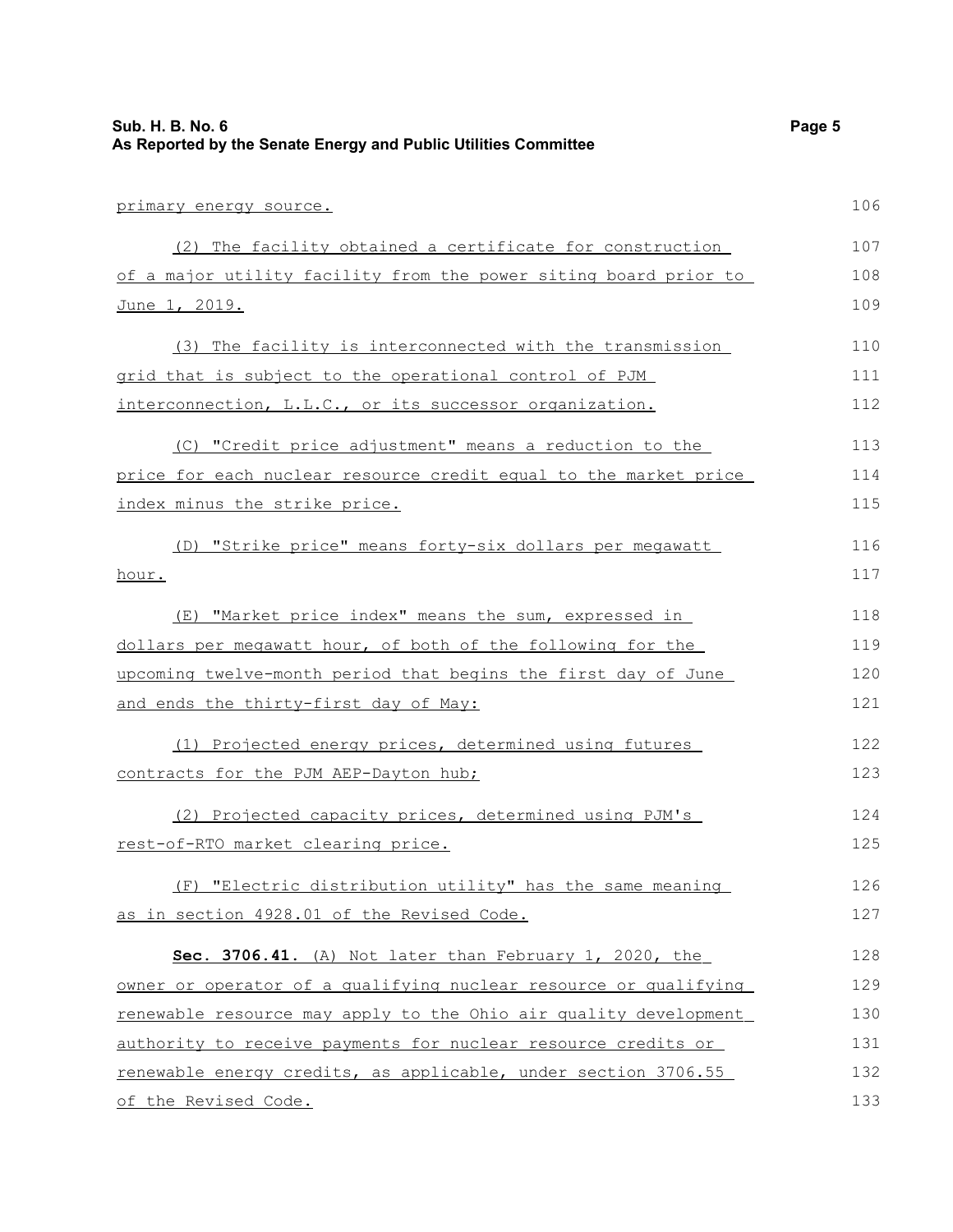| (B) An application submitted under division (A) of this         | 134 |
|-----------------------------------------------------------------|-----|
| section for a qualifying nuclear resource shall include all of  | 135 |
| the following information pertaining to the resource:           | 136 |
| (1) Financial information;                                      | 137 |
| (2) Certified cost and revenue projections through              | 138 |
| December 31, 2026;                                              | 139 |
| (3) Operation and maintenance expenses;                         | 140 |
| (4) Fuel expenses, including spent-fuel expenses;               | 141 |
| (5) Nonfuel capital expenses;                                   | 142 |
| (6) Fully allocated overhead costs;                             | 143 |
| (7) The cost of operational risks and market risks that         | 144 |
| would be avoided by ceasing operation of the resource;          | 145 |
| (8) Any other information, financial or otherwise, that         | 146 |
| demonstrates that the resource is projected not to continue     | 147 |
| being operational.                                              | 148 |
| (C) As used in this section:                                    | 149 |
| (1) "Operational risks" include the risk that operating         | 150 |
| costs will be higher than anticipated because of new regulatory | 151 |
| mandates or equipment failures and the risk that per-megawatt-  | 152 |
| hour costs will be higher than anticipated because of a lower   | 153 |
| than expected capacity factor.                                  | 154 |
| (2) "Market risks" include the risk of a forced outage and      | 155 |
| the associated costs arising from contractual obligations, and  | 156 |
| the risk that output from the resource may not be able to be    | 157 |
| sold at projected levels.                                       | 158 |
| Sec. 3706.43. After receiving an application under section      | 159 |
| 3706.41 of the Revised Code, the Ohio air quality development   | 160 |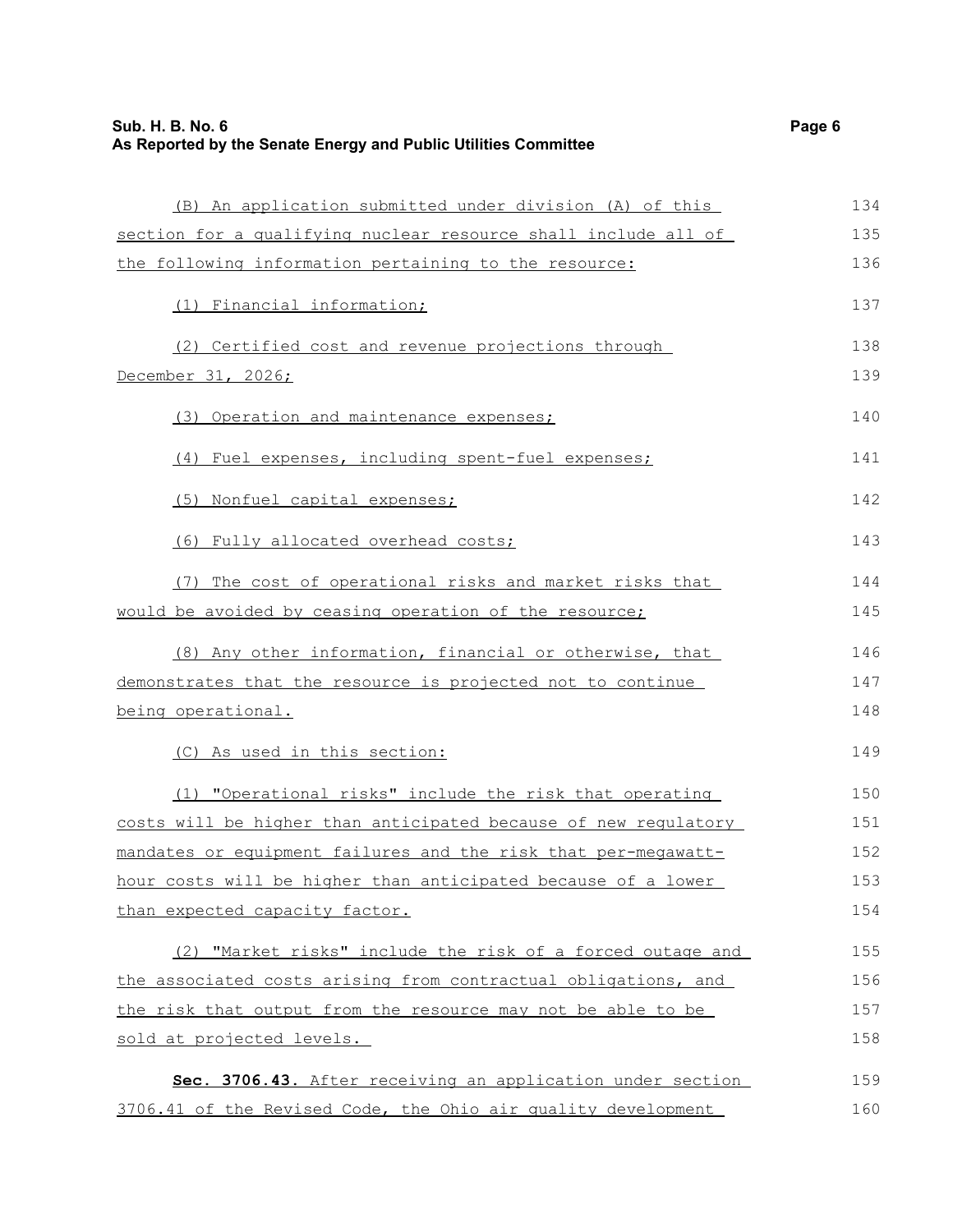| authority shall review and approve the application, not later    | 161 |
|------------------------------------------------------------------|-----|
| than March 31, 2020, if all of the following apply, as           | 162 |
| applicable:                                                      | 163 |
| (A) The resource meets the definition of a qualifying            | 164 |
| nuclear resource or qualifying renewable resource in section     | 165 |
| 3706.40 of the Revised Code.                                     | 166 |
| (B) For a qualifying nuclear resource only, both of the          | 167 |
| following apply:                                                 | 168 |
| (1) The application meets the requirements of section            | 169 |
| 3706.41 of the Revised Code.                                     | 170 |
| (2) The resource's operator maintains both a principal           | 171 |
| place of business in this state and a substantial presence in    | 172 |
| this state with regard to its business operations, offices, and  | 173 |
| transactions.                                                    | 174 |
| Sec. 3706.431. All financial and proprietary information,        | 175 |
| including trade secrets, submitted to the Ohio air quality       | 176 |
| development authority under sections 3706.41 and 3706.43 of the  | 177 |
| Revised Code is confidential information and is not a public     | 178 |
| record for the purpose of section 149.43 of the Revised Code.    | 179 |
| Sec. 3706.45. (A) An owner or operator of a qualifying           | 180 |
| nuclear resource or qualifying renewable resource whose          | 181 |
| application was approved under section 3706.43 of the Revised    | 182 |
| Code shall report to the Ohio air quality development authority, | 183 |
| not later than seven days after the close of each quarter, the   | 184 |
| number of megawatt hours the resource produced, if any, in the   | 185 |
| previous quarter. The first report shall be made not later than  | 186 |
| April 7, 2020, and the last report shall be made not later than  | 187 |
| January 7, 2027. The information reported shall be in accordance | 188 |
| with data from the generation attribute tracking designated by   | 189 |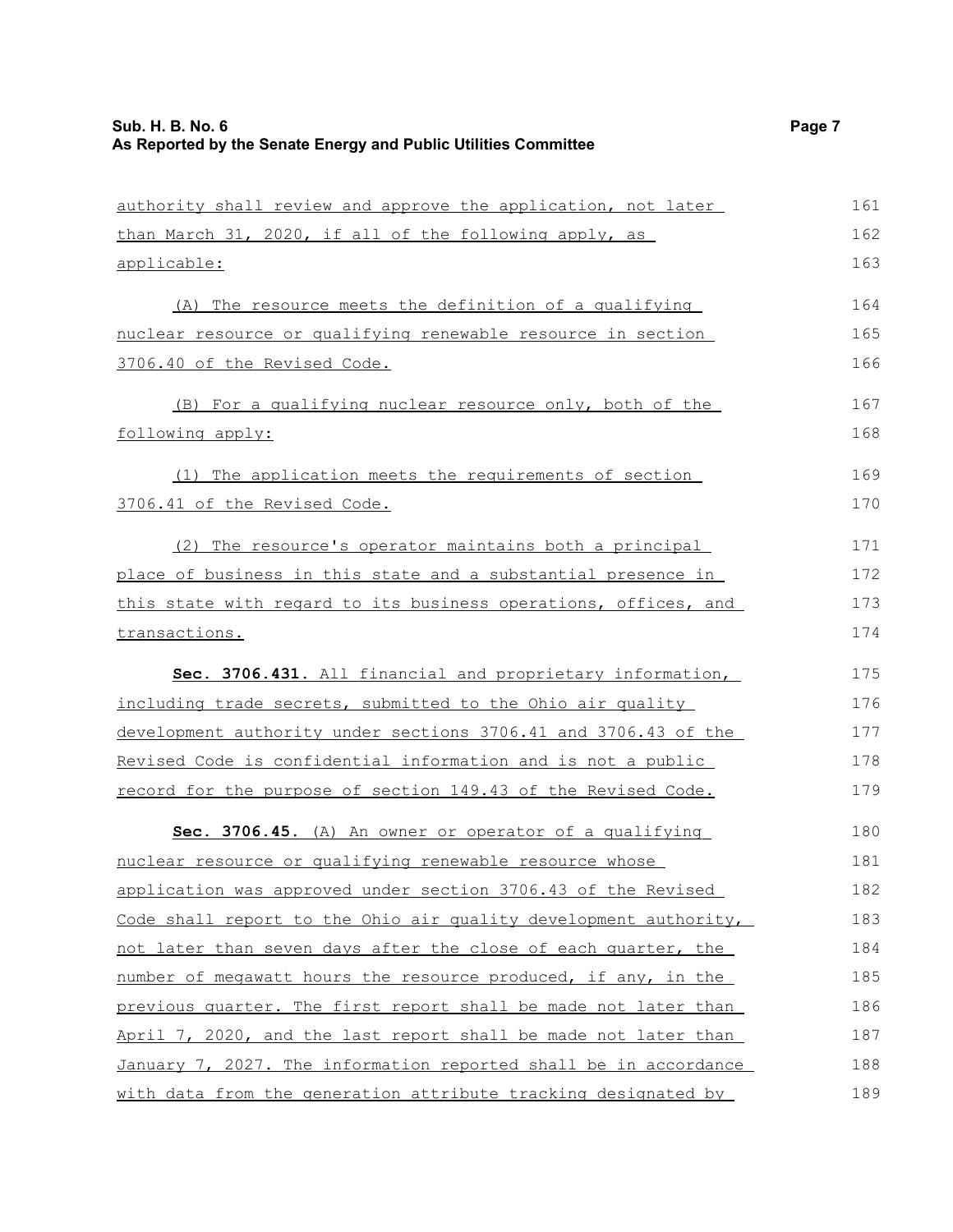| Sub. H. B. No. 6                                                | Page 8 |
|-----------------------------------------------------------------|--------|
| As Reported by the Senate Energy and Public Utilities Committee |        |

## the authority.

| (B) The authority shall issue one nuclear resource credit        | 191 |
|------------------------------------------------------------------|-----|
| to a qualifying nuclear resource for each megawatt hour of       | 192 |
| electricity that is both reported under division (A) of this     | 193 |
| section and approved by the authority. The authority shall issue | 194 |
| one renewable energy credit to a qualifying renewable resource   | 195 |
| for each meqawatt hour of electricity that is both reported      | 196 |
| under division (A) of this section and approved by the           | 197 |
| authority.                                                       | 198 |
| (C) Except as provided in section 3706.61 of the Revised         | 199 |
| Code, the price for a nuclear resource credit paid under section | 200 |
| 3706.55 of the Revised Code shall be nine dollars.               | 201 |
| (D) The price for a renewable energy credit paid under           | 202 |
| section 3706.55 of the Revised Code shall be nine dollars.       | 203 |
| Sec. 3706.46. (A) (1) Beginning for all bills rendered on        | 204 |
| or after January 1, 2020, by an electric distribution utility in | 205 |
| this state, such electric distribution utility shall collect     | 206 |
| from all of its retail electric customers in this state, each    | 207 |
| month, a charge or charges which, in the aggregate, are          | 208 |
| sufficient to produce the following revenue requirements:        | 209 |
| (a) One hundred fifty million dollars annually for total         | 210 |
| disbursements required under section 3706.55 of the Revised Code | 211 |
| from the nuclear generation fund;                                | 212 |
| (b) Twenty million dollars annually for total                    | 213 |
| disbursements required under section 3706.55 of the Revised Code | 214 |
| from the renewable generation fund.                              | 215 |
| The public utilities commission shall determine the<br>(2)       | 216 |
| method by which the revenue is allocated or assigned to each     | 217 |
| electric distribution utility for billing and collection,        | 218 |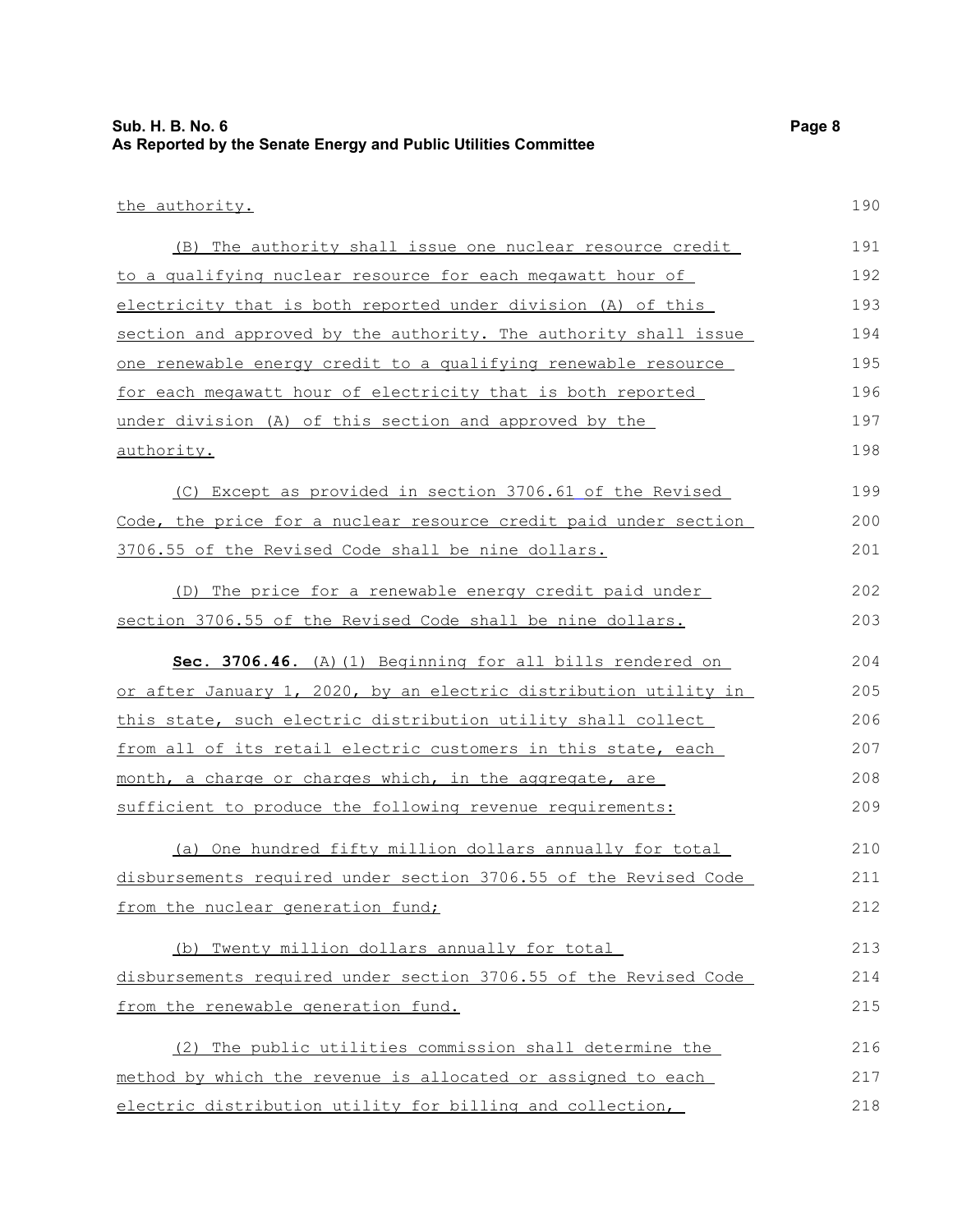## **Sub. H. B. No. 6 Page 9 As Reported by the Senate Energy and Public Utilities Committee**

| provided that the method of allocation shall be based on the         | 219 |
|----------------------------------------------------------------------|-----|
| relative number of customers, relative quantity of kilowatt hour     | 220 |
| sales, or a combination of the two. The level and structure of       | 221 |
| the charge shall be authorized by the commission through a           | 222 |
| process that the commission shall determine is not for an            | 223 |
| increase in any rate, joint rate, toll, classification, charge,      | 224 |
| or rental, notwithstanding anything to the contrary in Title         | 225 |
| XLIX of the Revised Code.                                            | 226 |
| <u>(B)</u> In authorizing the level and structure of any charge      | 227 |
| or charges to be billed and collected by each electric               | 228 |
| distribution utility, the commission shall ensure that the per-      | 229 |
| customer monthly charge for residential customers does not           | 230 |
| exceed eighty-five cents and that the per-customer monthly           | 231 |
| charge for industrial customers eligible to become self-             | 232 |
| assessing purchasers pursuant to division (C) of section 5727.81     | 233 |
| of the Revised Code does not exceed two thousand four hundred        | 234 |
| dollars. For nonresidential customers that are not self-             | 235 |
| assessing purchasers, the level and design of the charge or          | 236 |
| charges shall be established in a manner that avoids abrupt or       | 237 |
| excessive total net electric bill impacts for typical customers.     | 238 |
| (C) Each charge authorized by the commission under this              | 239 |
| section shall be subject to adjustment so as to reconcile actual     | 240 |
| <u>revenue collected with the revenue needed to meet the revenue</u> | 241 |
| requirements under division (A) (1) of this section. The             | 242 |
| commission shall authorize each electric distribution utility to     | 243 |
| adopt accounting practices to facilitate such reconciliation.        | 244 |
| Notwithstanding any other provisions of the Revised Code, the        | 245 |
| charge or charges authorized by the commission may continue          | 246 |
| beyond December 31, 2026, only if it is necessary to reconcile       | 247 |
| actual revenue collected under this section during the period        | 248 |
| ending on December 31, 2026, with the actual revenue needed to       | 249 |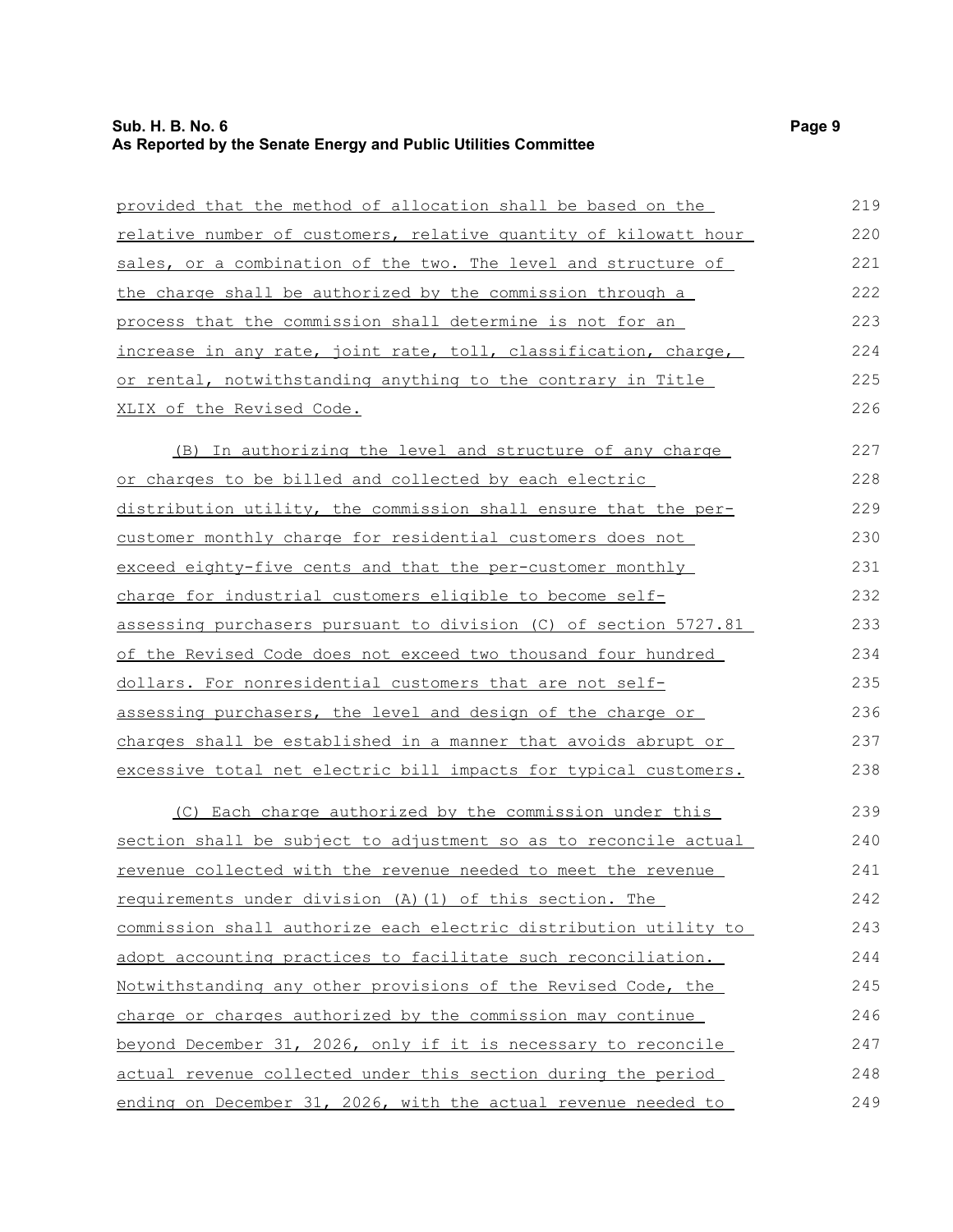## **Sub. H. B. No. 6 Page 10 As Reported by the Senate Energy and Public Utilities Committee**

| meet the revenue requirements under division (A) (1) of this     | 250 |
|------------------------------------------------------------------|-----|
| section for required disbursements under section 3706.55 of the  | 251 |
| Revised Code that may be due and owing during the same period.   | 252 |
| Such continuation shall be authorized only for such period of    | 253 |
| time beyond December 31, 2026, as may be reasonably necessary to | 254 |
| complete the reconciliation.                                     | 255 |
| Sec. 3706.49. (A) There is hereby created the nuclear            | 256 |
| generation fund and the renewable generation fund. Each fund     | 257 |
| shall be in the custody of the treasurer of state but shall not  | 258 |
| be part of the state treasury. Each fund shall consist of the    | 259 |
| charges collected under section 3706.46 of the Revised Code and  | 260 |
| deposited in accordance with section 3706.53 of the Revised      | 261 |
| Code. The interest generated by each fund shall be retained by   | 262 |
| each respective fund and used for the purposes set forth in      | 263 |
| sections 3706.40 to 3706.65 of the Revised Code.                 | 264 |
| (B) The treasurer of state shall distribute the moneys in        | 265 |
| the funds in accordance with directions provided by the Ohio air | 266 |
| quality development authority. Before giving directions under    | 267 |
| this division, the authority shall consult with the public       | 268 |
| utilities commission.                                            | 269 |
| Sec. 3706.53. Subject to section 3706.61 of the Revised          | 270 |
| Code:                                                            | 271 |
| (A) Eighty-eight and twenty-five hundredths per cent of          | 272 |
| the charges collected under section 3706.46 of the Revised Code  | 273 |
| shall be deposited to the credit of the nuclear generation fund  | 274 |
| created under section 3706.49 of the Revised Code.               | 275 |
| (B) Eleven and seventy-five hundredths per cent of the           | 276 |
| charges collected under section 3706.46 of the Revised Code      | 277 |
| shall be deposited to the credit of the renewable generation     | 278 |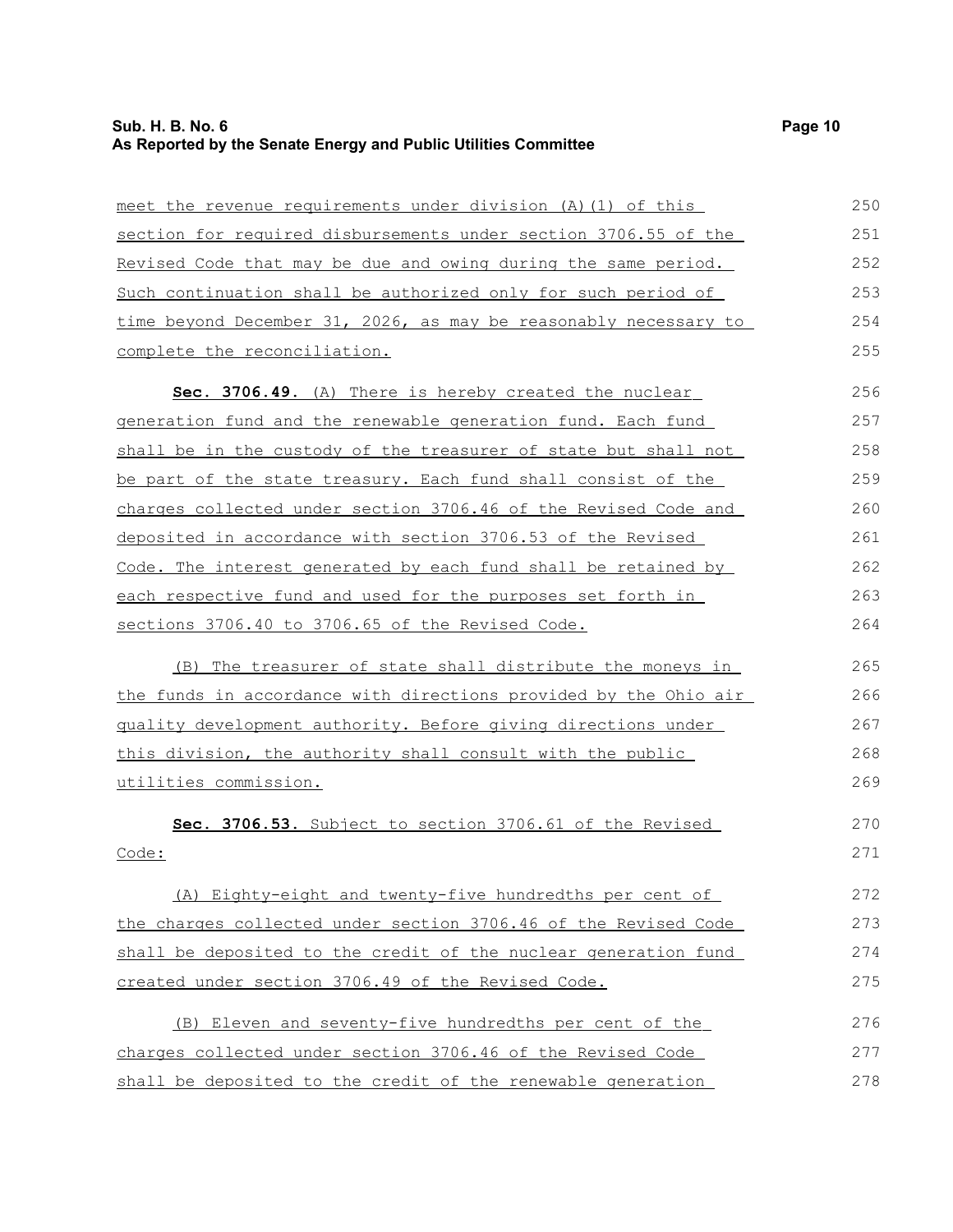#### fund created under section 3706.49 of the Revised Code. **Sec. 3706.55.** (A) For the period beginning with April of 2020 and ending with January of 2027, the Ohio air quality development authority shall, in April of 2020 and every three months thereafter through the end of the period, and not later than fourteen days after the receipt of the information reported under section 3706.45 of the Revised Code, direct the treasurer of state to remit money from the funds created under section 3706.49 of the Revised Code as follows: (1) Subject to sections 3706.59 and 3706.61 of the Revised Code, from the nuclear generation fund to the owner or operator of a qualifying nuclear resource, in the amount equivalent to the number of credits earned by the resource during the previous quarter multiplied by the credit price, and as directed by the authority in accordance with section 3706.61 of the Revised Code; (2) Subject to section 3706.59 of the Revised Code, from the renewable generation fund to the owners or operators of qualifying renewable resources, in the amount equivalent to the number of credits earned by the resources during the previous quarter multiplied by the credit price. (B) Notwithstanding section 4905.32 of the Revised Code, any amounts remaining in the nuclear generation fund and the renewable generation fund as of December 31, 2026, minus the remittances that are required to be made between that date and January 21, 2027, shall be refunded to customers in a manner that shall be determined by the authority in consultation with the public utilities commission. **Sec. 3706.59.** (A) If the money in the nuclear generation 279 280 281 282 283 284 285 286 287 288 289 290 291 292 293 294 295 296 297 298 299 300 301 302 303 304 305 306 307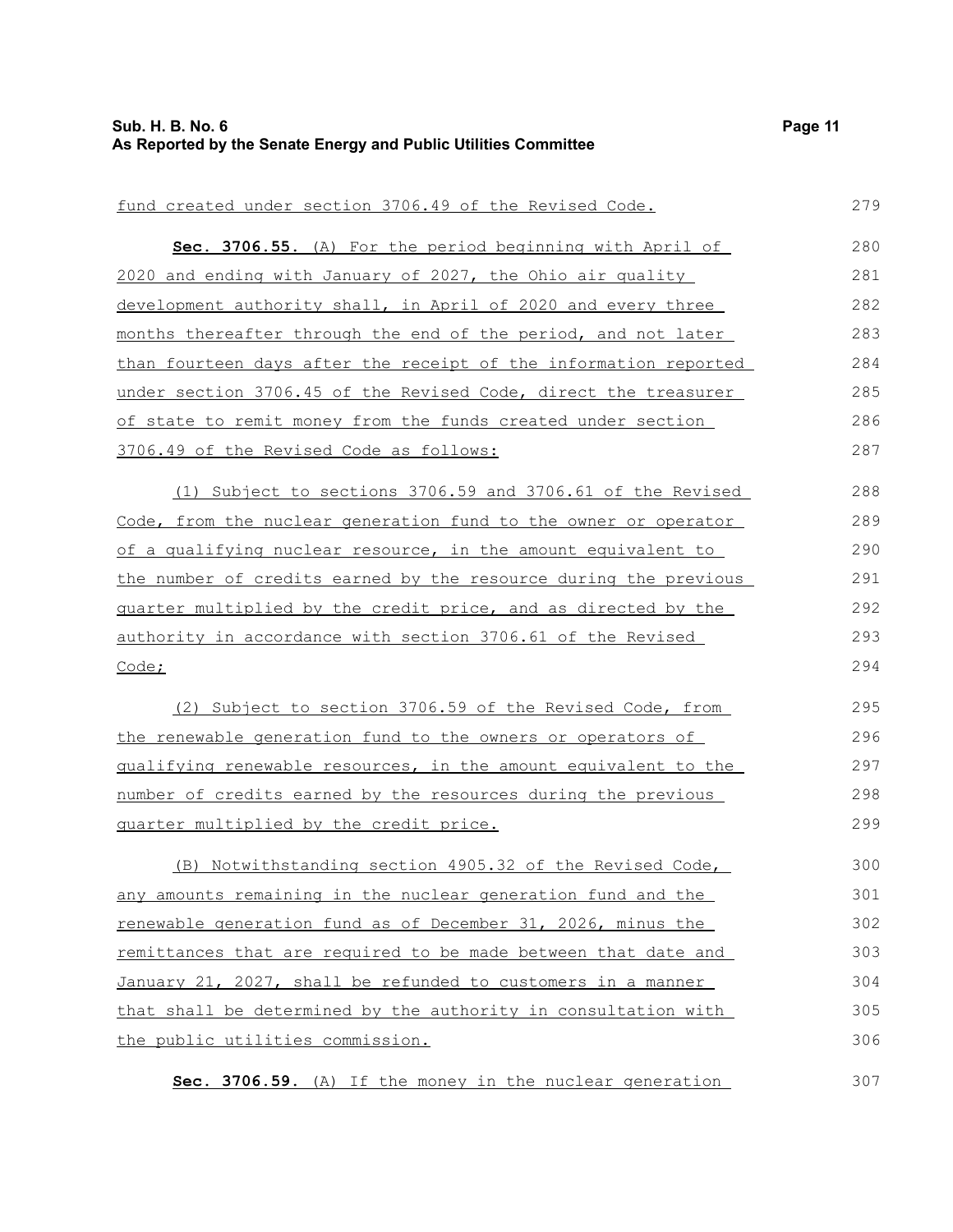| fund is insufficient in a particular quarter to make the           | 308 |
|--------------------------------------------------------------------|-----|
| payments in the amount required under division (A) (1) of section  | 309 |
| 3706.55 of the Revised Code, then the Ohio air quality             | 310 |
| development authority shall, not later than twenty-one days        | 311 |
| after the close of any quarter in which the owner or operator      | 312 |
| was not fully compensated, direct the treasurer of state to        | 313 |
| <u>remit money from the nuclear generation fund to pay for the</u> | 314 |
| unpaid credits.                                                    | 315 |
| (B) If the money in the renewable generation fund is               | 316 |
| insufficient to make the payments in the amounts required under    | 317 |
| division (A)(2) of section 3706.55 of the Revised Code for all     | 318 |
| owners and operators of qualifying renewable resources, then the   | 319 |
| <u>authority shall do both of the following:</u>                   | 320 |
| (1) Not later than twenty-one days after the close of the          | 321 |
| quarter in which the charges collected were insufficient, direct   | 322 |
| the treasurer to prorate payments from the total amount            | 323 |
| available in the renewable generation fund, based on the number    | 324 |
| of each resource's credits earned during the previous quarter;     | 325 |
| (2) Not later than twenty-one days after the close of any          | 326 |
| quarter in which the owners or operators received prorated         | 327 |
| payments under division (B) (1) of this section, direct the        | 328 |
| treasurer of state to remit money from the renewable generation    | 329 |
| fund to pay for the unpaid credits. Unpaid credits paid for        | 330 |
| under division (B) (2) of this section shall be paid before any    | 331 |
| other remittances are made under division (A) (2) of section       | 332 |
| 3706.55 of the Revised Code.                                       | 333 |
| Sec. 3706.61. (A) In each year beginning in 2021 and               | 334 |
| ending in 2026, the public utilities commission shall, not later   | 335 |
| than the first day of May of each of those years, conduct a        | 336 |
| retrospective management and financial review of the owner or      | 337 |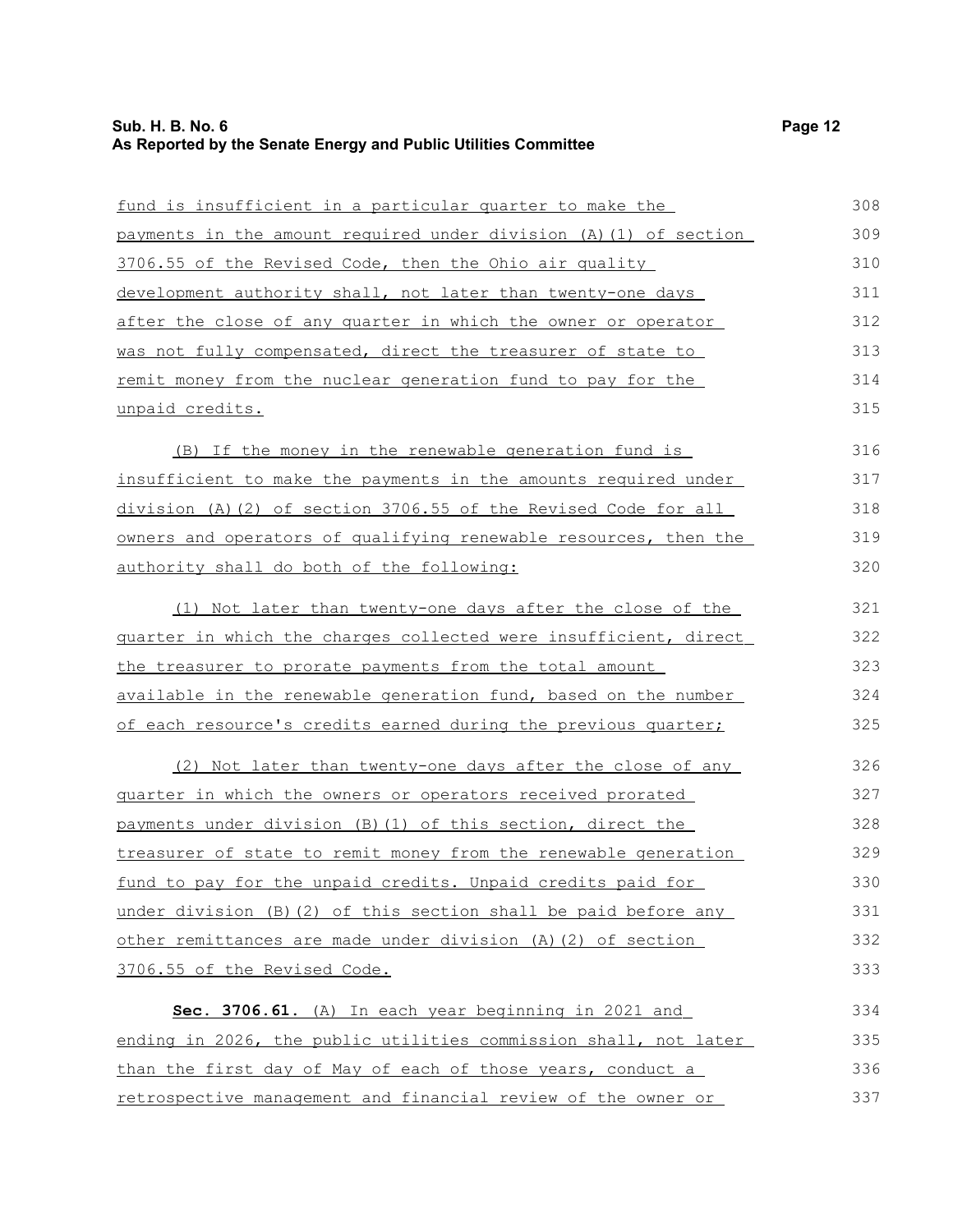## **Sub. H. B. No. 6 Page 13 As Reported by the Senate Energy and Public Utilities Committee**

| operator of a qualifying nuclear resource and any such resource          | 338 |
|--------------------------------------------------------------------------|-----|
| that receives payments for nuclear resource credits under                | 339 |
| section 3706.55 of the Revised Code. In doing so, the commission         | 340 |
| <u>may retain consultants and advisors to perform all or any </u>        | 341 |
| portion of the annual reviews, the cost of which shall be paid,          | 342 |
| at the direction of the Ohio air quality development authority,          | 343 |
| by the treasurer of state from the nuclear generation fund in            | 344 |
| accordance with section 3706.55 of the Revised Code.                     | 345 |
| (B) Any owner or operator subject to a review under                      | 346 |
| division (A) of this section may, for purposes of the review,            | 347 |
| provide the commission or the commission's consultants or                | 348 |
| <u>advisors with any information the owner or operator chooses. The </u> | 349 |
| owner or operator shall promptly and fully respond to any                | 350 |
| document, information, data, or other request that may be                | 351 |
| directed to its attention by the commission or the commission's          | 352 |
| consultants or advisors for the purpose of the review. Any               | 353 |
| material failure to timely and fully respond shall result in             | 354 |
| suspension of further receipt of payments for nuclear resource           | 355 |
| credits under section 3706.55 of the Revised Code until the              | 356 |
| <u>failure is cured to the satisfaction of the commission.</u>           | 357 |
| (C) The commission shall submit a report summarizing the                 | 358 |
| findings of each annual review to the president and minority             | 359 |
| leader of the senate, the speaker and minority leader of the             | 360 |
| house of representatives, and the Ohio air quality development           | 361 |
| authority, and shall make the report publicly available,                 | 362 |
| provided that the report shall not reveal any confidential or            | 363 |
| proprietary information. The submission shall include a copy of          | 364 |
| the owner's or operator's own certified annual audit that was            | 365 |
| obtained during the review performed under this section.                 | 366 |
| (D) In consultation with the commission, the Ohio air                    | 367 |

(D) In consultation with the commission, the Ohio air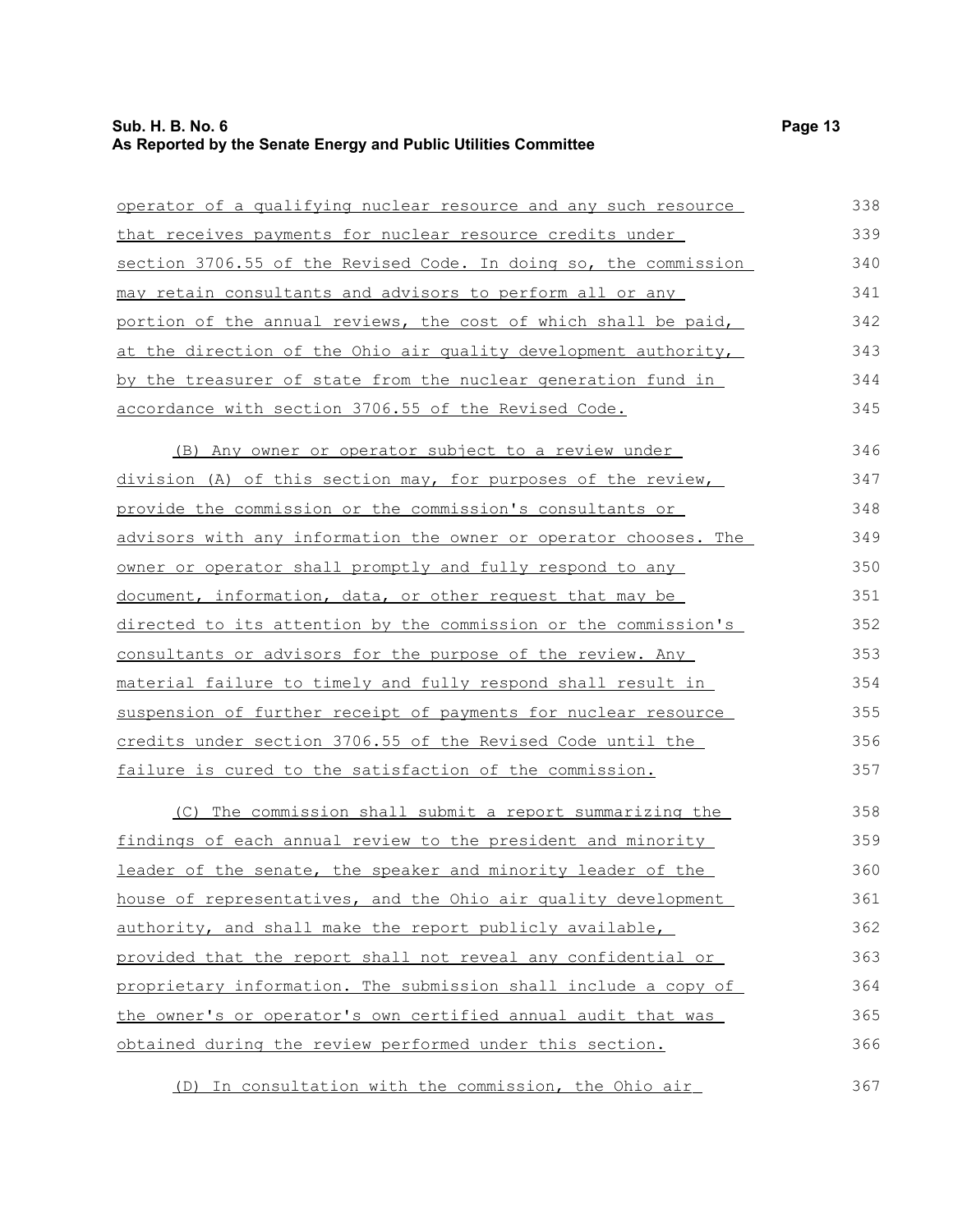| guality development authority shall consider the findings of the | 368 |
|------------------------------------------------------------------|-----|
| review and may cease or reduce payments for nuclear resource     | 369 |
| credits under section 3706.55 of the Revised Code if the         | 370 |
| authority determines any of the following:                       | 371 |
| (1) That the federal energy regulatory commission or the         | 372 |
| nuclear regulatory commission has established a monetary benefit | 373 |
| or other incentive payment to continue the resource's commercial | 374 |
| operation;                                                       | 375 |
| (2) That either requirement under division (A) or (B) (2)        | 376 |
| of section 3706.43 of the Revised Code is no longer being met;   | 377 |
| (3) That the resource's owner or operator applies, before        | 378 |
| May 1, 2026, to decommission the resource;                       | 379 |
| (4) That, for the purpose of ensuring that the funding for       | 380 |
| nuclear resource credits remains reasonable, the market price    | 381 |
| index exceeds the strike price on the first day of June in the   | 382 |
| year in which the report is submitted, in which case the         | 383 |
| authority shall apply the credit price adjustment for the        | 384 |
| twelve-month period that begins on that day and ends the thirty- | 385 |
| first day of May, or, for 2026, for the seven-month period that  | 386 |
| begins on that day and ends the thirty-first day of December.    | 387 |
| (E)(1) If the authority determines it necessary to make          | 388 |
| reductions under division (D) of this section, the commission    | 389 |
| shall do all of the following, as necessary:                     | 390 |
| (a) Reduce the revenue requirement under division (A) (1)        | 391 |
| (a) of section 3706.46 of the Revised Code;                      | 392 |
| (b) Except when the authority has applied the credit price       | 393 |
| adjustment under division (D) (4) of this section, reduce the    | 394 |
| price of a nuclear resource credit under section 3706.45 of the  | 395 |
| Revised Code, in accordance with a reduced revenue requirement;  | 396 |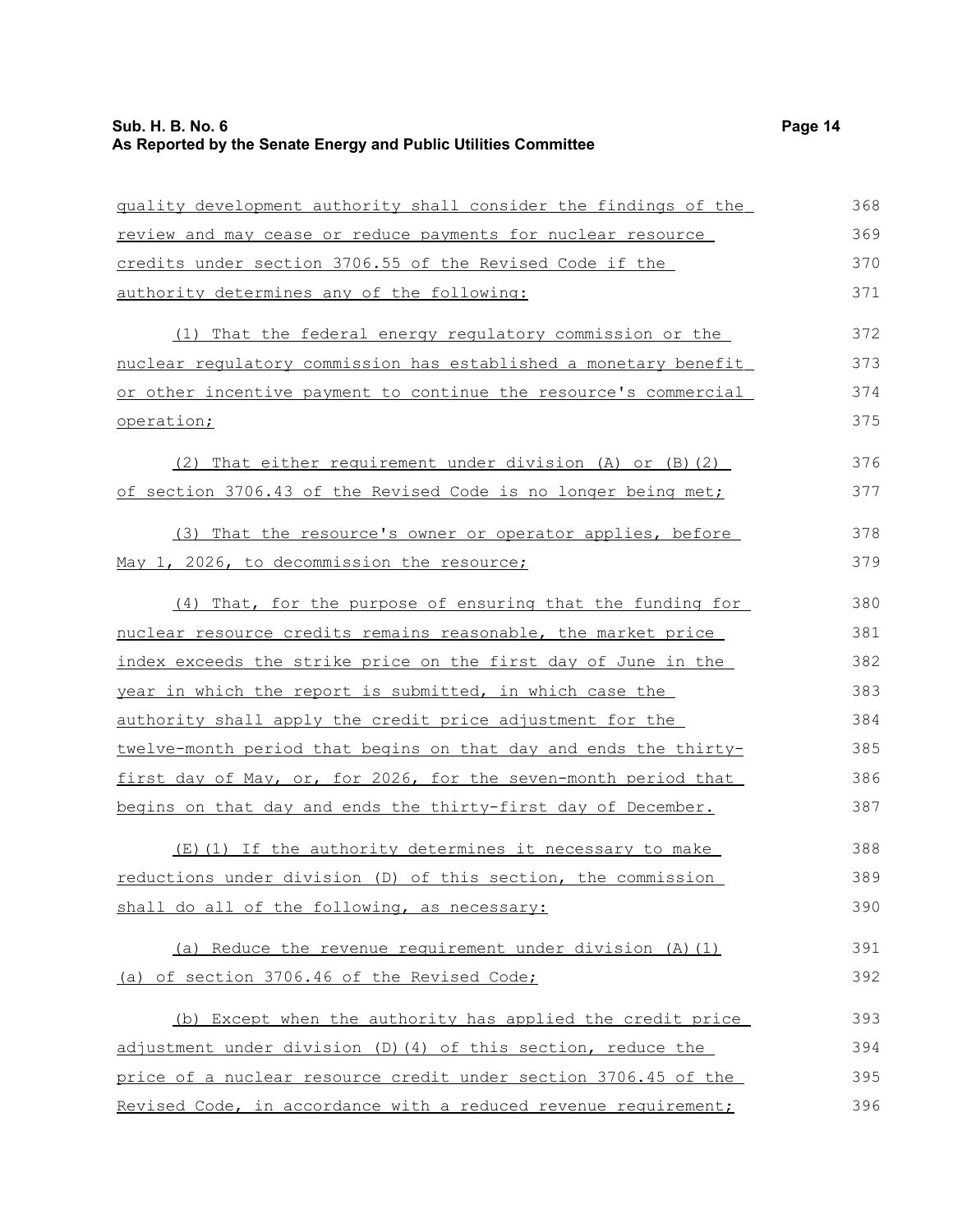| (c) Reduce the charge or charges under section 3706.46 of        | 397 |
|------------------------------------------------------------------|-----|
| the Revised Code, to conform with a reduced revenue requirement; | 398 |
| (d) Adjust the percentages under section 3706.53 of the          | 399 |
| Revised Code in accordance with a reduced revenue requirement.   | 400 |
| (2) Any revisions made by the commission under division          | 401 |
| (E)(1) of this section shall be made through a process that the  | 402 |
| commission shall determine is not for an increase in any rate,   | 403 |
| joint rate, toll, classification, charge, or rental,             | 404 |
| notwithstanding anything to the contrary in Title XLIX of the    | 405 |
| Revised Code.                                                    | 406 |
| (F) If the payments for nuclear resource credits are             | 407 |
| suspended or ceased under this section, the commission shall     | 408 |
| instruct the electric distribution utilities to accordingly      | 409 |
| suspend or cease billing and collecting customer charges under   | 410 |
| section 3706.46 of the Revised Code.                             | 411 |
| (G) Chapter 4903. of the Revised Code shall not apply to         | 412 |
| this section.                                                    | 413 |
| Sec. 3706.63. Not later than January 1, 2020, the Ohio air       | 414 |
| quality development authority shall adopt rules under Chapter    | 415 |
| 119. of the Revised Code that are necessary to implement         | 416 |
| sections 3706.40 to 3706.65 of the Revised Code.                 | 417 |
| Sec. 3706.65. (A) For the purpose of carrying out the Ohio       | 418 |
| air quality development authority's duties under sections        | 419 |
| 3706.40 to 3706.63 of the Revised Code, the authority may make   | 420 |
| use of the staff and experts employed at the public utilities    | 421 |
| commission in such manner as is provided by mutual arrangement   | 422 |
| between the authority and the commission. Any information, data, | 423 |
| and equipment of the commission shall be placed at the disposal  | 424 |
| of the authority.                                                | 425 |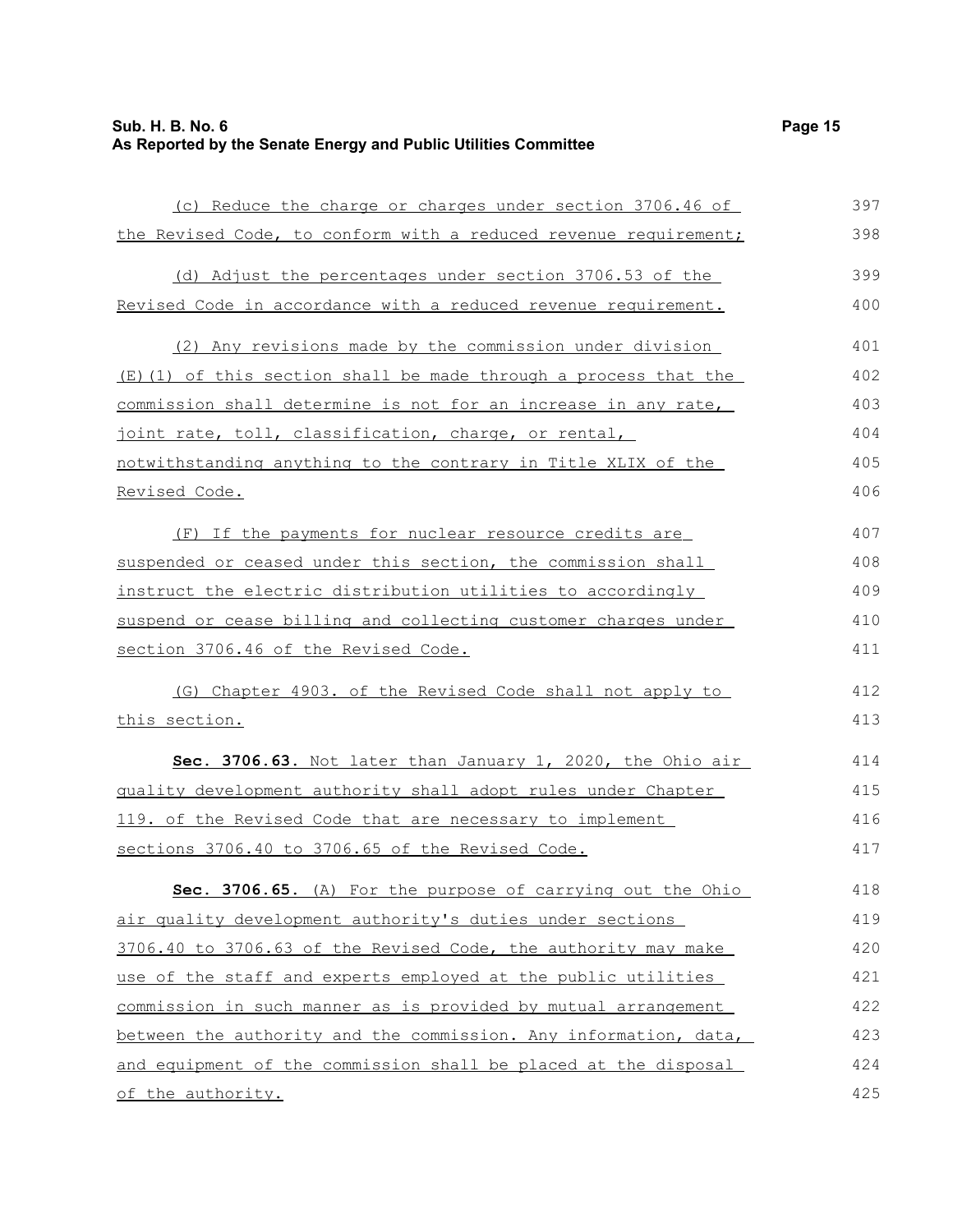### **Sub. H. B. No. 6 Page 16 As Reported by the Senate Energy and Public Utilities Committee**

any provision of the Revised Code to the contrary.

(B) If any information, data, or equipment is not a public record for purposes of section 149.43 of the Revised Code because either the authority or the commission possesses that information, data, or equipment, then the operation of division (A) of this section shall not be construed to render that information, data, or equipment a public record, notwithstanding 426 427 428 429 430 431

**Sec. 4906.13.** (A) As used in this section and sections 4906.20 and 4906.98 of the Revised Code, "economically significant wind farm" means wind turbines and associated facilities with a single interconnection to the electrical grid and designed for, or capable of, operation at an aggregate capacity of five or more megawatts but less than fifty megawatts. The term excludes any such wind farm in operation on June 24, 2008. The term also excludes one or more wind turbines and associated facilities that are primarily dedicated to providing electricity to a single customer at a single location and that are designed for, or capable of, operation at an aggregate capacity of less than twenty megawatts, as measured at the customer's point of interconnection to the electrical grid. 433 434 435 436 437 438 439 440 441 442 443 444 445

(B) No public agency or political subdivision of this state may require any approval, consent, permit, certificate, or other condition for the construction or operation of a major utility facility or economically significant wind farm authorized by a certificate issued pursuant to Chapter 4906. of the Revised Code. Nothing herein shall prevent the application of state laws for the protection of employees engaged in the construction of such facility or wind farm nor of municipal regulations that do not pertain to the location or design of, or pollution control and abatement standards for, a major utility facility or economically significant wind farm for which a 446 447 448 449 450 451 452 453 454 455 456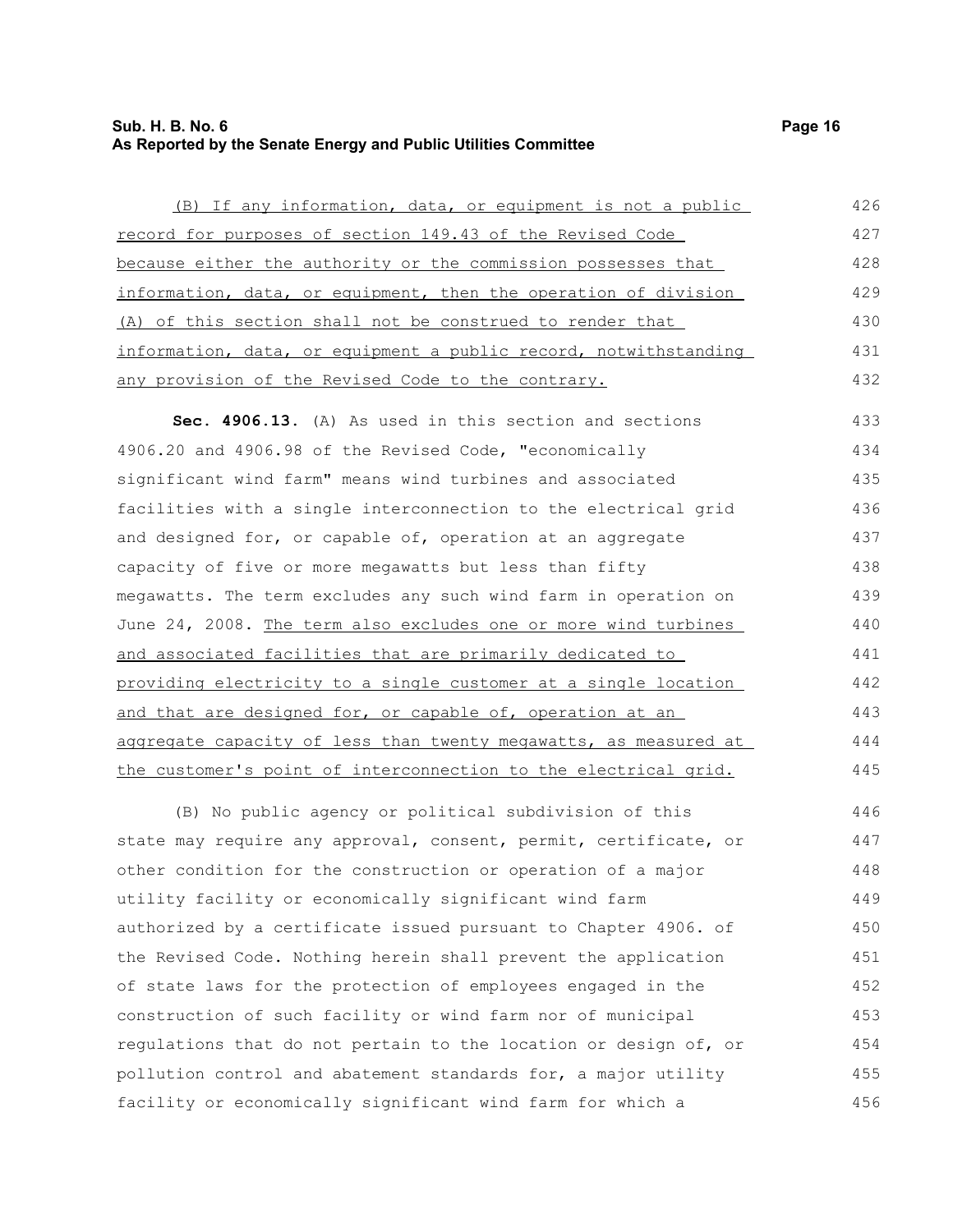### **Sub. H. B. No. 6 Page 17 As Reported by the Senate Energy and Public Utilities Committee**

certificate has been granted under this chapter. 457

**Sec. 4928.01.** (A) As used in this chapter: 458

(1) "Ancillary service" means any function necessary to the provision of electric transmission or distribution service to a retail customer and includes, but is not limited to, scheduling, system control, and dispatch services; reactive supply from generation resources and voltage control service; reactive supply from transmission resources service; regulation service; frequency response service; energy imbalance service; operating reserve-spinning reserve service; operating reservesupplemental reserve service; load following; back-up supply service; real-power loss replacement service; dynamic scheduling; system black start capability; and network stability service. 459 460 461 462 463 464 465 466 467 468 469 470

(2) "Billing and collection agent" means a fully independent agent, not affiliated with or otherwise controlled by an electric utility, electric services company, electric cooperative, or governmental aggregator subject to certification under section 4928.08 of the Revised Code, to the extent that the agent is under contract with such utility, company, cooperative, or aggregator solely to provide billing and collection for retail electric service on behalf of the utility company, cooperative, or aggregator. 471 472 473 474 475 476 477 478 479

(3) "Certified territory" means the certified territory established for an electric supplier under sections 4933.81 to 4933.90 of the Revised Code. 480 481 482

(4) "Competitive retail electric service" means a component of retail electric service that is competitive as provided under division (B) of this section. 483 484 485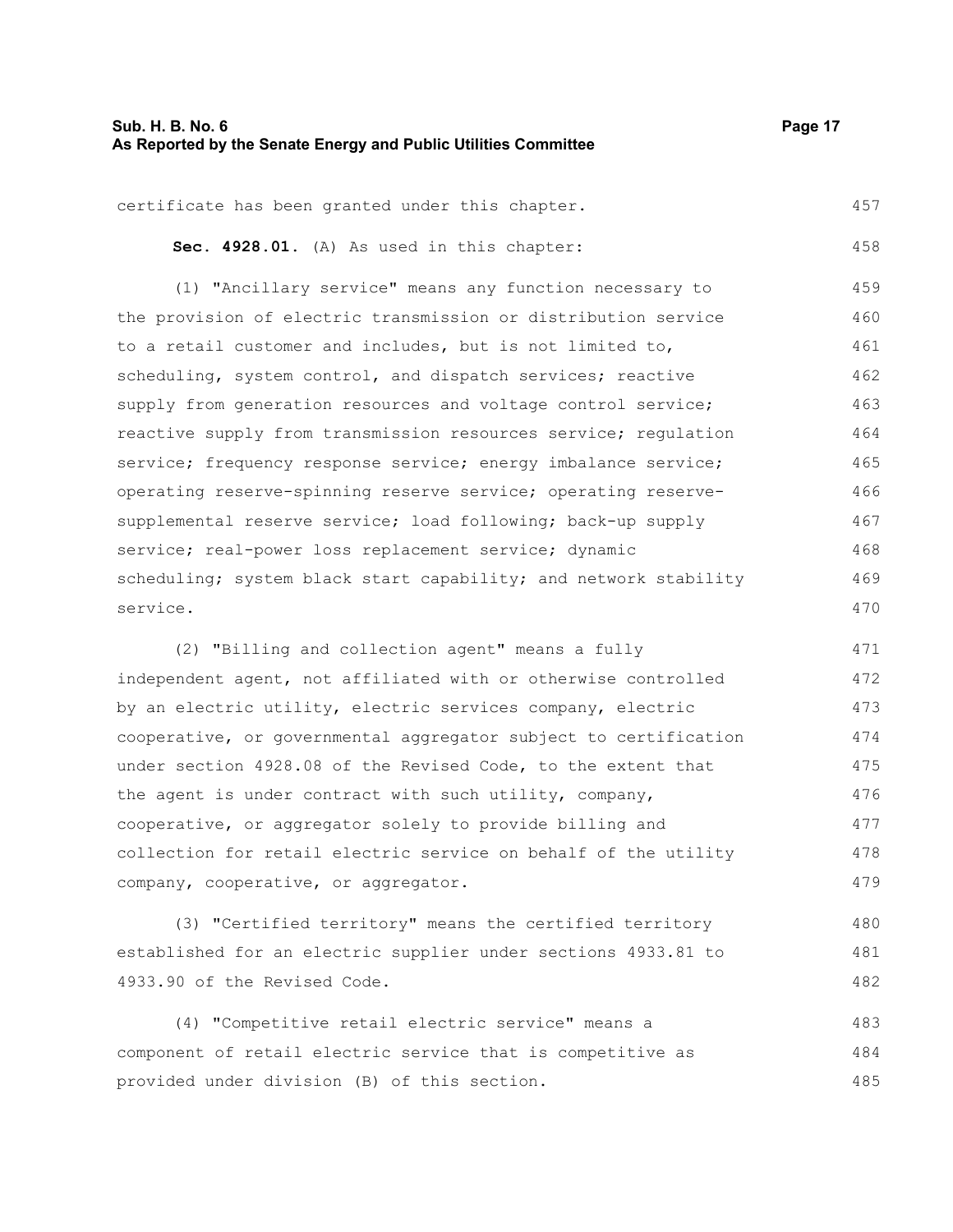### **Sub. H. B. No. 6 Page 18 As Reported by the Senate Energy and Public Utilities Committee**

(5) "Electric cooperative" means a not-for-profit electric light company that both is or has been financed in whole or in part under the "Rural Electrification Act of 1936," 49 Stat. 1363, 7 U.S.C. 901, and owns or operates facilities in this state to generate, transmit, or distribute electricity, or a not-for-profit successor of such company. 486 487 488 489 490 491

(6) "Electric distribution utility" means an electric utility that supplies at least retail electric distribution service. 492 493 494

(7) "Electric light company" has the same meaning as in section 4905.03 of the Revised Code and includes an electric services company, but excludes any self-generator to the extent that it consumes electricity it so produces, sells that electricity for resale, or obtains electricity from a generating facility it hosts on its premises. 495 496 497 498 499 500

(8) "Electric load center" has the same meaning as in section 4933.81 of the Revised Code. 501 502

(9) "Electric services company" means an electric light company that is engaged on a for-profit or not-for-profit basis in the business of supplying or arranging for the supply of only a competitive retail electric service in this state. "Electric services company" includes a power marketer, power broker, aggregator, or independent power producer but excludes an electric cooperative, municipal electric utility, governmental aggregator, or billing and collection agent. 503 504 505 506 507 508 509 510

(10) "Electric supplier" has the same meaning as in section 4933.81 of the Revised Code. 511 512

(11) "Electric utility" means an electric light company that has a certified territory and is engaged on a for-profit 513 514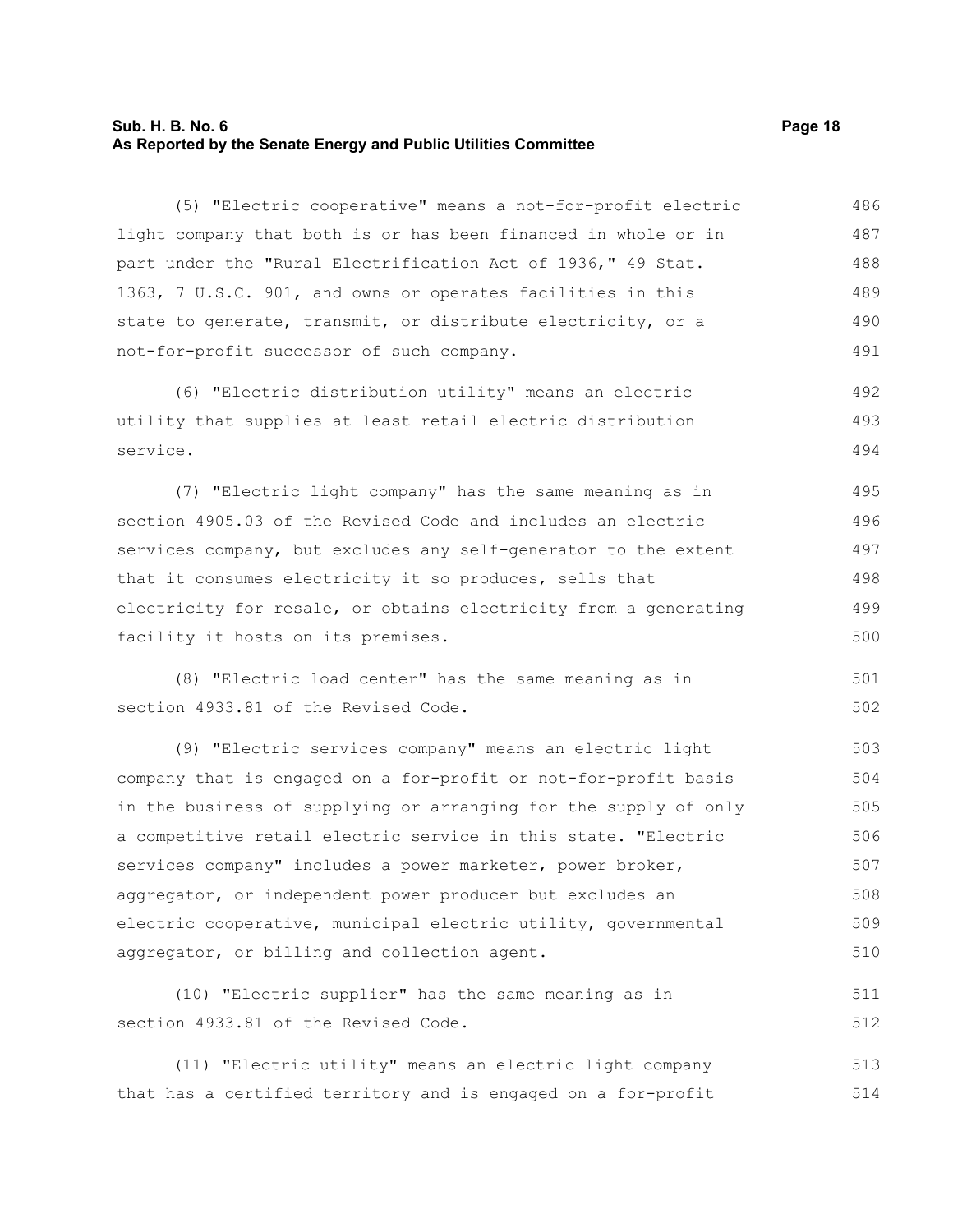#### **Sub. H. B. No. 6 Page 19 As Reported by the Senate Energy and Public Utilities Committee**

basis either in the business of supplying a noncompetitive retail electric service in this state or in the businesses of supplying both a noncompetitive and a competitive retail electric service in this state. "Electric utility" excludes a municipal electric utility or a billing and collection agent. 515 516 517 518 519

(12) "Firm electric service" means electric service other than nonfirm electric service.

(13) "Governmental aggregator" means a legislative authority of a municipal corporation, a board of township trustees, or a board of county commissioners acting as an aggregator for the provision of a competitive retail electric service under authority conferred under section 4928.20 of the Revised Code. 522 523 524 525 526 527

(14) A person acts "knowingly," regardless of the person's purpose, when the person is aware that the person's conduct will probably cause a certain result or will probably be of a certain nature. A person has knowledge of circumstances when the person is aware that such circumstances probably exist. 528 529 530 531 532

(15) "Level of funding for low-income customer energy efficiency programs provided through electric utility rates" means the level of funds specifically included in an electric utility's rates on October 5, 1999, pursuant to an order of the public utilities commission issued under Chapter 4905. or 4909. of the Revised Code and in effect on October 4, 1999, for the purpose of improving the energy efficiency of housing for the utility's low-income customers. The term excludes the level of any such funds committed to a specific nonprofit organization or organizations pursuant to a stipulation or contract. 533 534 535 536 537 538 539 540 541 542

(16) "Low-income customer assistance programs" means the

520 521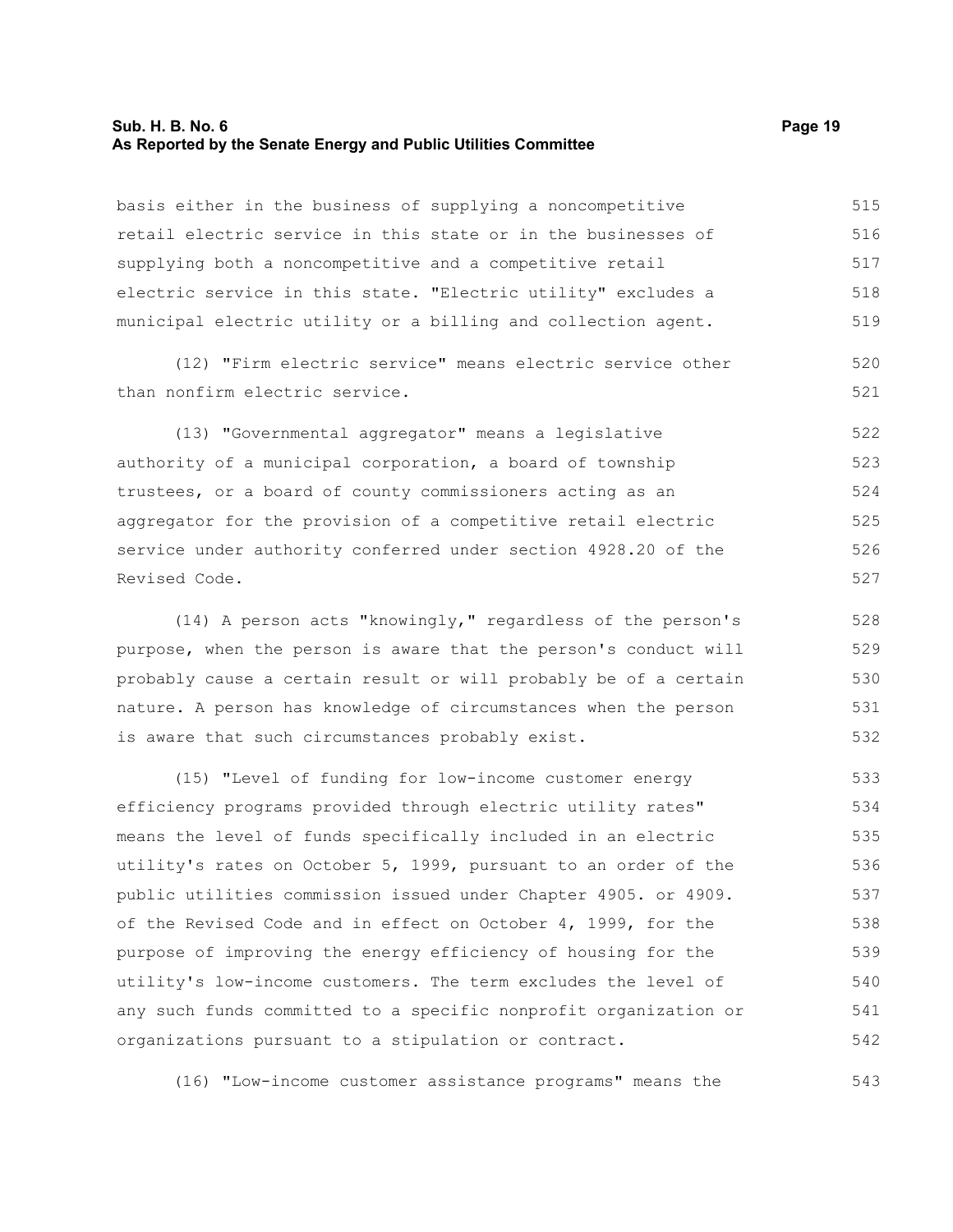### **Sub. H. B. No. 6 Page 20 As Reported by the Senate Energy and Public Utilities Committee**

percentage of income payment plan program, the home energy assistance program, the home weatherization assistance program, and the targeted energy efficiency and weatherization program. 544 545 546

(17) "Market development period" for an electric utility means the period of time beginning on the starting date of competitive retail electric service and ending on the applicable date for that utility as specified in section 4928.40 of the Revised Code, irrespective of whether the utility applies to receive transition revenues under this chapter. 547 548 549 550 551 552

(18) "Market power" means the ability to impose on customers a sustained price for a product or service above the price that would prevail in a competitive market. 553 554 555

(19) "Mercantile customer" means a commercial or industrial customer if the electricity consumed is for nonresidential use and the customer consumes more than seven hundred thousand kilowatt hours per year or is part of a national account involving multiple facilities in one or more states. 556 557 558 559 560 561

(20) "Municipal electric utility" means a municipal corporation that owns or operates facilities to generate, transmit, or distribute electricity. 562 563 564

(21) "Noncompetitive retail electric service" means a component of retail electric service that is noncompetitive as provided under division (B) of this section. 565 566 567

(22) "Nonfirm electric service" means electric service provided pursuant to a schedule filed under section 4905.30 of the Revised Code or pursuant to an arrangement under section 4905.31 of the Revised Code, which schedule or arrangement includes conditions that may require the customer to curtail or 568 569 570 571 572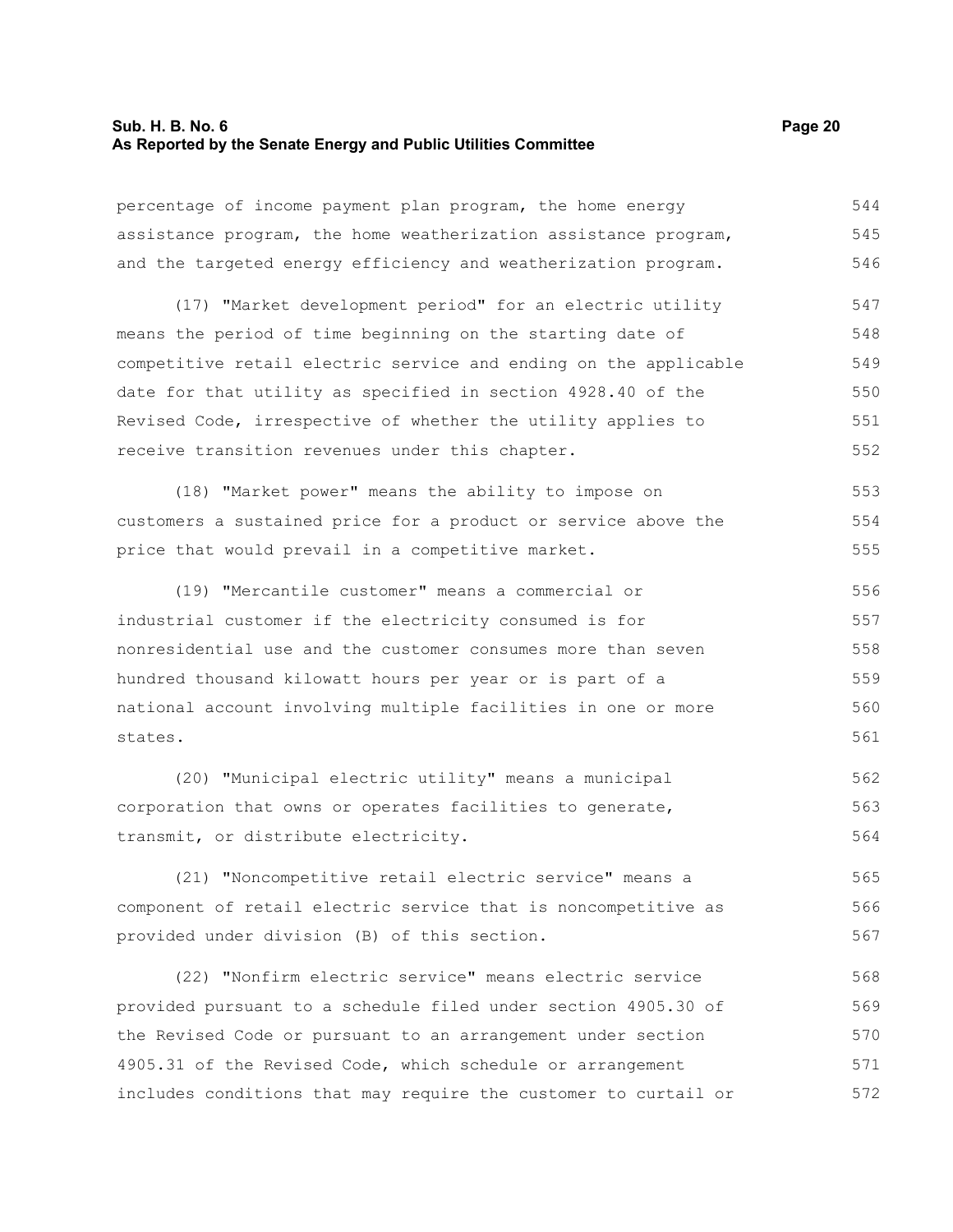### **Sub. H. B. No. 6 Page 21 As Reported by the Senate Energy and Public Utilities Committee**

| interrupt electric usage during nonemergency circumstances upon        | 573 |
|------------------------------------------------------------------------|-----|
| notification by an electric utility.                                   | 574 |
| (23) "Percentage of income payment plan arrears" means                 | 575 |
| funds eligible for collection through the percentage of income         | 576 |
| payment plan rider, but uncollected as of July 1, 2000.                | 577 |
| (24) "Person" has the same meaning as in section 1.59 of               | 578 |
| the Revised Code.                                                      | 579 |
| (25) "Advanced energy project" means any technologies,                 | 580 |
| products, activities, or management practices or strategies that       | 581 |
| facilitate the generation or use of electricity or energy and          | 582 |
| that reduce or support the reduction of energy consumption or          | 583 |
| support the production of clean, renewable energy for                  | 584 |
| industrial, distribution, commercial, institutional,                   | 585 |
| governmental, research, not-for-profit, or residential energy          | 586 |
| users, including, but not limited to, advanced energy resources        | 587 |
| and renewable energy resources. "Advanced energy project" also         | 588 |
| includes any project described in division $(A)$ , $(B)$ , or $(C)$ of | 589 |
| section 4928.621 of the Revised Code.                                  | 590 |
|                                                                        |     |

(26) "Regulatory assets" means the unamortized net regulatory assets that are capitalized or deferred on the regulatory books of the electric utility, pursuant to an order or practice of the public utilities commission or pursuant to generally accepted accounting principles as a result of a prior commission rate-making decision, and that would otherwise have been charged to expense as incurred or would not have been capitalized or otherwise deferred for future regulatory consideration absent commission action. "Regulatory assets" includes, but is not limited to, all deferred demand-side management costs; all deferred percentage of income payment plan arrears; post-in-service capitalized charges and assets 591 592 593 594 595 596 597 598 599 600 601 602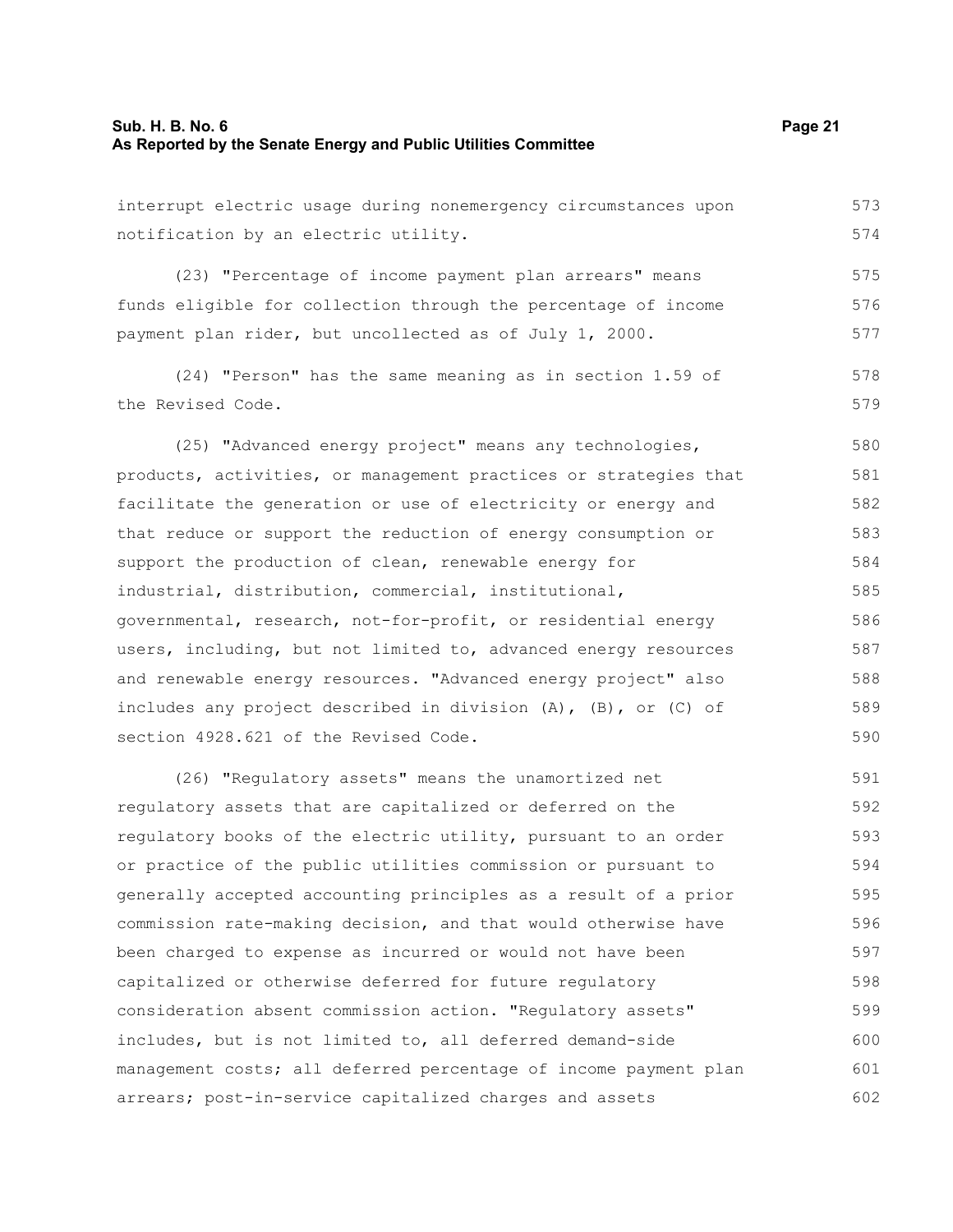### **Sub. H. B. No. 6 Page 22 As Reported by the Senate Energy and Public Utilities Committee**

recognized in connection with statement of financial accounting standards no. 109 (receivables from customers for income taxes); future nuclear decommissioning costs and fuel disposal costs as those costs have been determined by the commission in the electric utility's most recent rate or accounting application proceeding addressing such costs; the undepreciated costs of safety and radiation control equipment on nuclear generating plants owned or leased by an electric utility; and fuel costs currently deferred pursuant to the terms of one or more settlement agreements approved by the commission. 603 604 605 606 607 608 609 610 611 612

(27) "Retail electric service" means any service involved in supplying or arranging for the supply of electricity to ultimate consumers in this state, from the point of generation to the point of consumption. For the purposes of this chapter, retail electric service includes one or more of the following "service components": generation service, aggregation service, power marketing service, power brokerage service, transmission service, distribution service, ancillary service, metering service, and billing and collection service. 613 614 615 616 617 618 619 620 621

(28) "Starting date of competitive retail electric service" means January 1, 2001. 622 623

(29) "Customer-generator" means a user of a net metering system. 624 625

(30) "Net metering" means measuring the difference in an applicable billing period between the electricity supplied by an electric service provider and the electricity generated by a customer-generator that is fed back to the electric service provider. 626 627 628 629 630

(31) "Net metering system" means a facility for the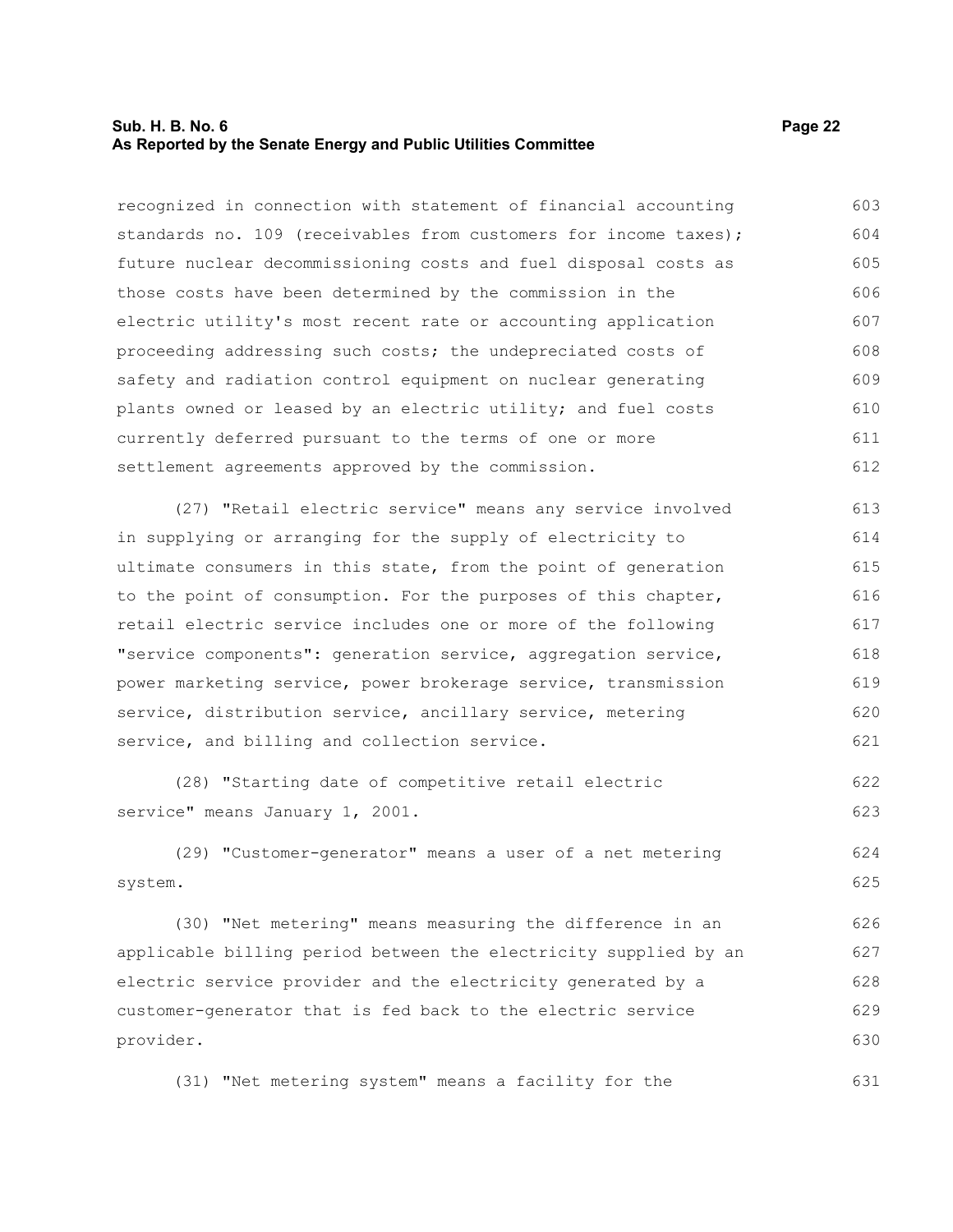| production of electrical energy that does all of the following:  | 632 |
|------------------------------------------------------------------|-----|
| (a) Uses as its fuel either solar, wind, biomass, landfill       | 633 |
| gas, or hydropower, or uses a microturbine or a fuel cell;       | 634 |
| (b) Is located on a customer-generator's premises;               | 635 |
| (c) Operates in parallel with the electric utility's             | 636 |
| transmission and distribution facilities;                        | 637 |
| (d) Is intended primarily to offset part or all of the           | 638 |
| customer-generator's requirements for electricity. For an        | 639 |
| industrial customer-generator with a net metering system that    | 640 |
| has a capacity of less than twenty megawatts and uses wind as    | 641 |
| energy, this means the net metering system was sized so as to    | 642 |
| not exceed one hundred per cent of the customer-generator's      | 643 |
| annual requirements for electric energy at the time of           | 644 |
| interconnection.                                                 | 645 |
| (32) "Self-generator" means an entity in this state that         | 646 |
| owns or hosts on its premises an electric generation facility    | 647 |
| that produces electricity primarily for the owner's consumption  | 648 |
| and that may provide any such excess electricity to another      | 649 |
| entity, whether the facility is installed or operated by the     | 650 |
| owner or by an agent under a contract.                           | 651 |
| (33) "Rate plan" means the standard service offer in             | 652 |
| effect on the effective date of the amendment of this section by | 653 |
| S.B. 221 of the 127th general assembly, July 31, 2008.           | 654 |
| (34) "Advanced energy resource" means any of the                 | 655 |
| following:                                                       | 656 |
| (a) Any method or any modification or replacement of any         | 657 |
| property, process, device, structure, or equipment that          | 658 |
| increases the generation output of an electric generating        | 659 |
|                                                                  |     |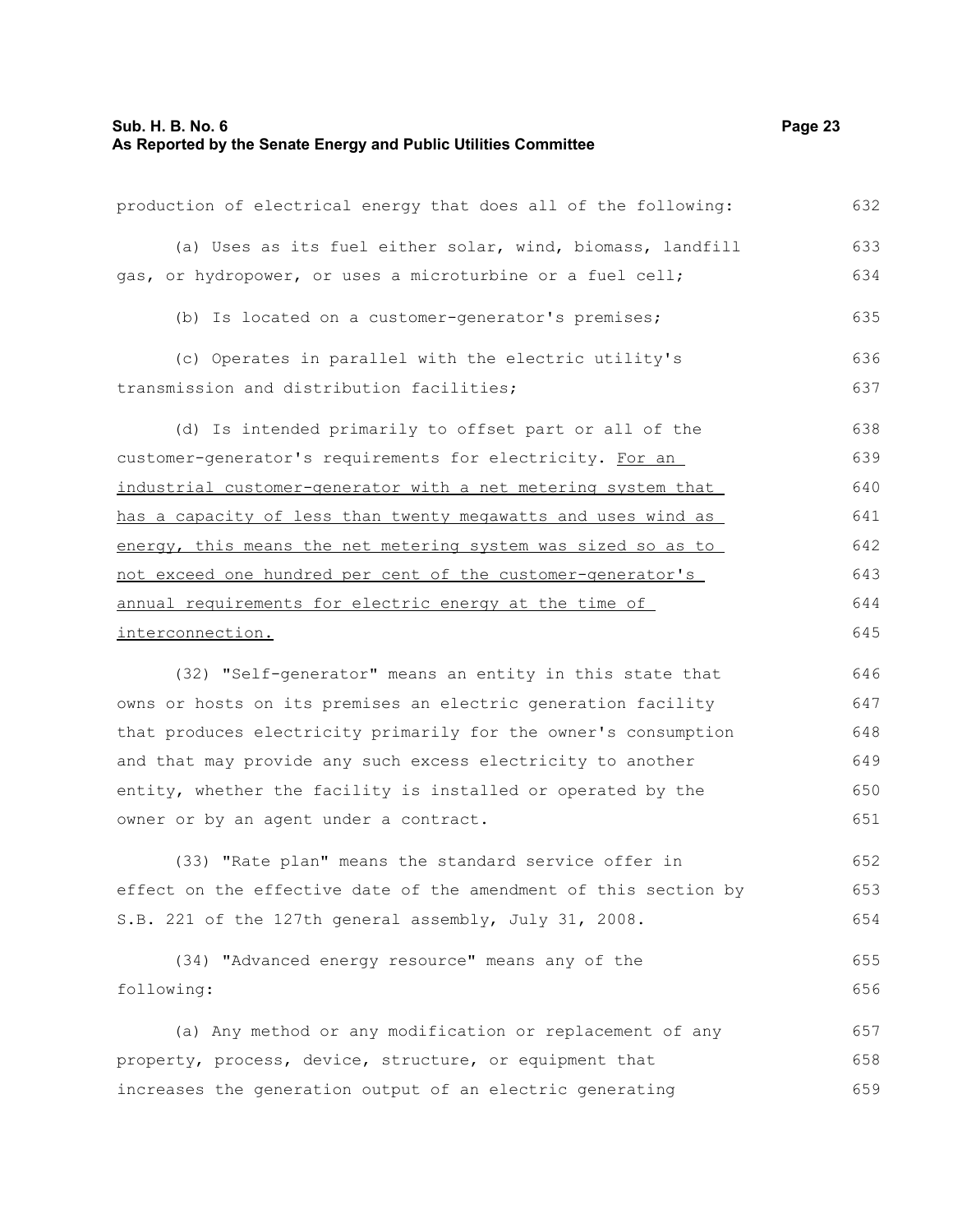682

| facility to the extent such efficiency is achieved without       | 660 |
|------------------------------------------------------------------|-----|
| additional carbon dioxide emissions by that facility;            | 661 |
| (b) Any distributed generation system consisting of              | 662 |
| customer cogeneration technology;                                | 663 |
| (c) Clean coal technology that includes a carbon-based           | 664 |
| product that is chemically altered before combustion to          | 665 |
| demonstrate a reduction, as expressed as ash, in emissions of    | 666 |
| nitrous oxide, mercury, arsenic, chlorine, sulfur dioxide, or    | 667 |
| sulfur trioxide in accordance with the American society of       | 668 |
| testing and materials standard D1757A or a reduction of metal    | 669 |
| oxide emissions in accordance with standard D5142 of that        | 670 |
| society, or clean coal technology that includes the design       | 671 |
| capability to control or prevent the emission of carbon dioxide, | 672 |
| which design capability the commission shall adopt by rule and   | 673 |
| shall be based on economically feasible best available           | 674 |
| technology or, in the absence of a determined best available     | 675 |
| technology, shall be of the highest level of economically        | 676 |
| feasible design capability for which there exists generally      | 677 |
| accepted scientific opinion;                                     | 678 |
| (d) Advanced nuclear energy technology consisting of             | 679 |
| generation III technology as defined by the nuclear regulatory   | 680 |
| commission; other, later technology; or significant improvements | 681 |

to existing facilities;

(e) Any fuel cell used in the generation of electricity, including, but not limited to, a proton exchange membrane fuel cell, phosphoric acid fuel cell, molten carbonate fuel cell, or solid oxide fuel cell; 683 684 685 686

(f) Advanced solid waste or construction and demolition debris conversion technology, including, but not limited to, 687 688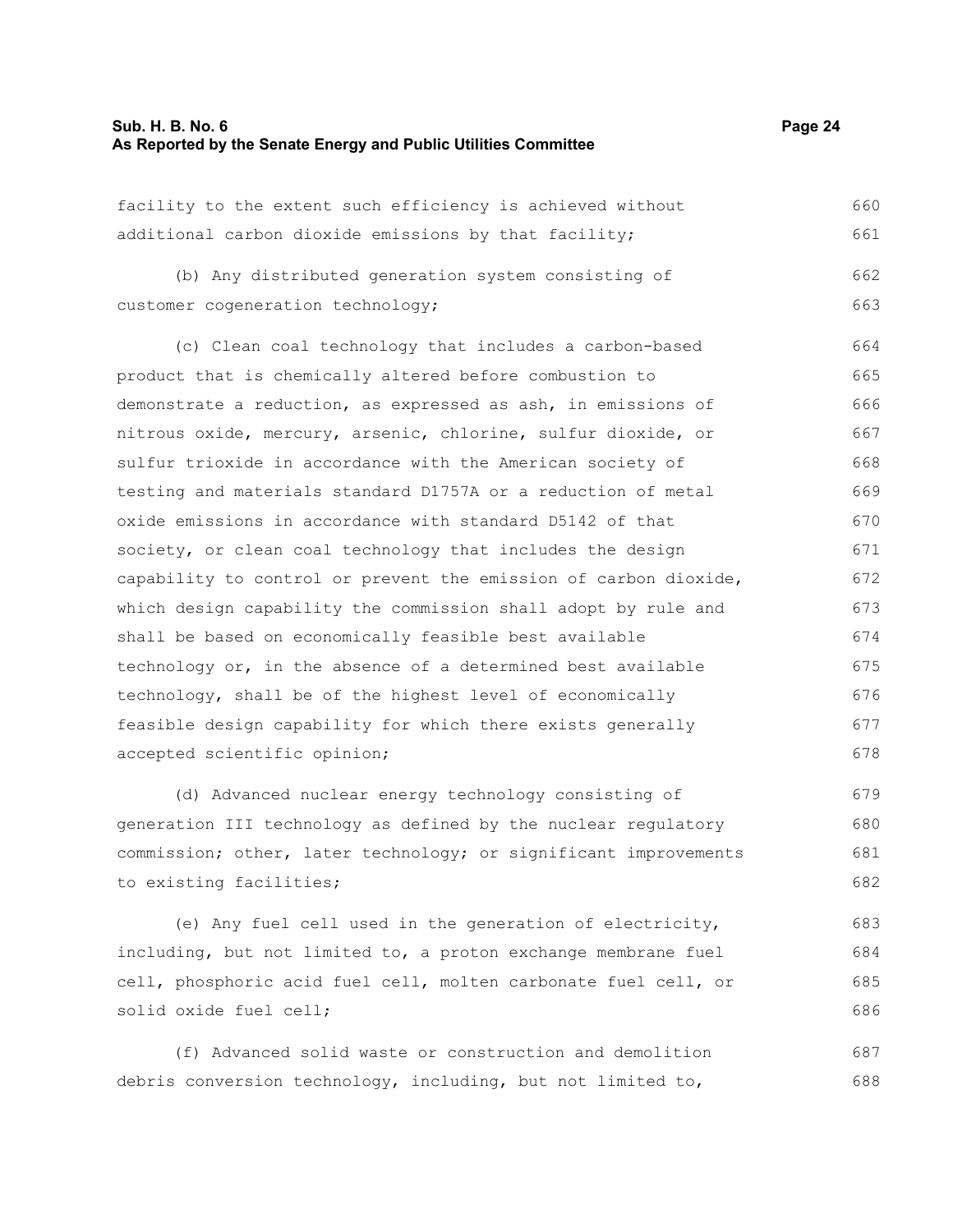## **Sub. H. B. No. 6 Page 25 As Reported by the Senate Energy and Public Utilities Committee**

| advanced stoker technology, and advanced fluidized bed          | 689 |
|-----------------------------------------------------------------|-----|
| gasification technology, that results in measurable greenhouse  | 690 |
| gas emissions reductions as calculated pursuant to the United   | 691 |
| States environmental protection agency's waste reduction model  | 692 |
| $(WARM)$ ;                                                      | 693 |
| (g) Demand-side management and any energy efficiency            | 694 |
| improvement;                                                    | 695 |
| (h) Any new, retrofitted, refueled, or repowered                | 696 |
| generating facility located in Ohio, including a simple or      | 697 |
| combined-cycle natural gas generating facility or a generating  | 698 |
| facility that uses biomass, coal, modular nuclear, or any other | 699 |
| fuel as its input;                                              | 700 |
| (i) Any uprated capacity of an existing electric                | 701 |
| generating facility if the uprated capacity results from the    | 702 |
| deployment of advanced technology.                              | 703 |
| "Advanced energy resource" does not include a waste energy      | 704 |
| recovery system that is, or has been, included in an energy     | 705 |
| efficiency program of an electric distribution utility pursuant | 706 |
| to requirements under section 4928.66 of the Revised Code.      | 707 |
| (35) "Air contaminant source" has the same meaning as in        | 708 |
| section 3704.01 of the Revised Code.                            | 709 |
| (36) "Cogeneration technology" means technology that            | 710 |
| produces electricity and useful thermal output simultaneously.  | 711 |
| (37) (a) "Renewable energy resource" means any of the           | 712 |
| following:                                                      | 713 |
| (i) Solar photovoltaic or solar thermal energy;                 | 714 |
| (ii) Wind energy;                                               | 715 |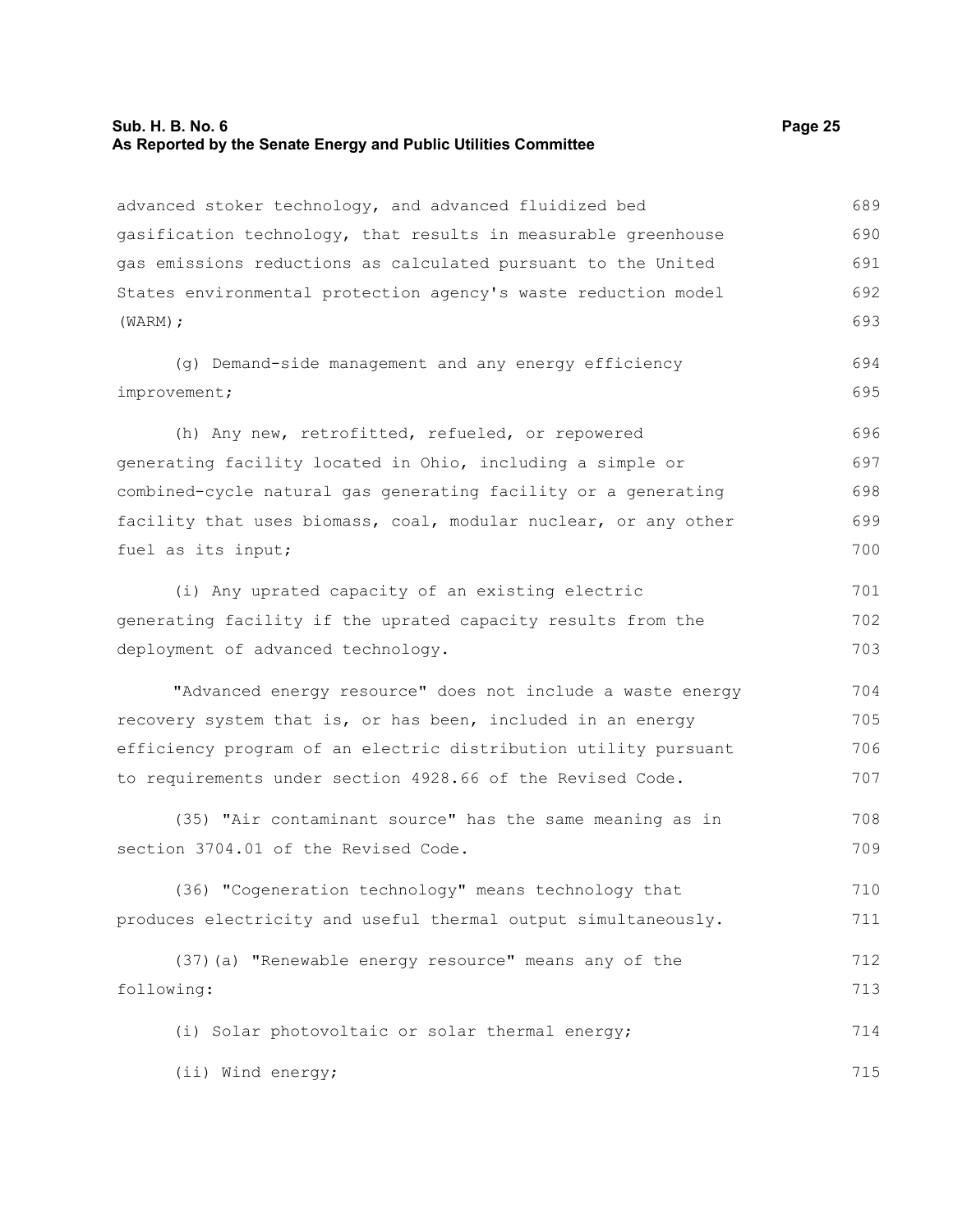#### **Sub. H. B. No. 6 Page 26 As Reported by the Senate Energy and Public Utilities Committee**

| (iii) Power produced by a hydroelectric facility;                | 716 |
|------------------------------------------------------------------|-----|
| (iv) Power produced by a small hydroelectric facility,           | 717 |
| which is a facility that operates, or is rated to operate, at an | 718 |
| aggregate capacity of less than six megawatts;                   | 719 |
| (v) Power produced by a run-of-the-river hydroelectric           | 720 |
| facility placed in service on or after January 1, 1980, that is  | 721 |
| located within this state, relies upon the Ohio river, and       | 722 |
| operates, or is rated to operate, at an aggregate capacity of    | 723 |
| forty or more megawatts;                                         | 724 |
| (vi) Geothermal energy;                                          | 725 |
| (vii) Fuel derived from solid wastes, as defined in              | 726 |
| section 3734.01 of the Revised Code, through fractionation,      | 727 |
| biological decomposition, or other process that does not         | 728 |
| principally involve combustion;                                  | 729 |
| (viii) Biomass energy;                                           | 730 |
| (ix) Energy produced by cogeneration technology that is          | 731 |
| placed into service on or before December 31, 2015, and for      | 732 |
| which more than ninety per cent of the total annual energy input | 733 |
| is from combustion of a waste or byproduct gas from an air       | 734 |
| contaminant source in this state, which source has been in       | 735 |
| operation since on or before January 1, 1985, provided that the  | 736 |
| cogeneration technology is a part of a facility located in a     | 737 |
| county having a population of more than three hundred sixty-five | 738 |
| thousand but less than three hundred seventy thousand according  | 739 |
| to the most recent federal decennial census;                     | 740 |
| (x) Biologically derived methane gas;                            | 741 |
| (xi) Heat captured from a generator of electricity,              | 742 |
| boiler, or heat exchanger fueled by biologically derived methane | 743 |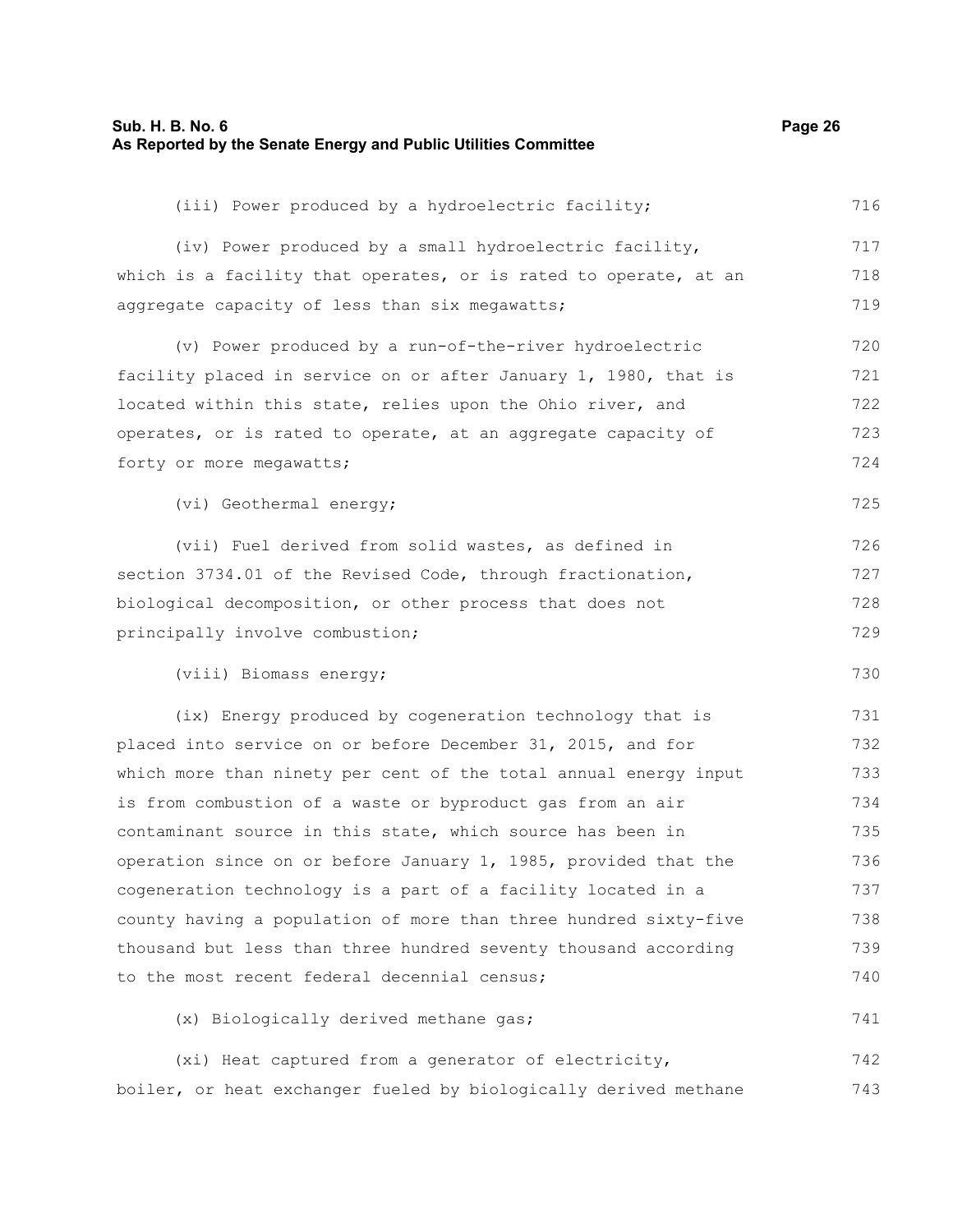### **Sub. H. B. No. 6 Page 27 As Reported by the Senate Energy and Public Utilities Committee**

744

gas;

(xii) Energy derived from nontreated by-products of the pulping process or wood manufacturing process, including bark, wood chips, sawdust, and lignin in spent pulping liquors. 745 746 747

"Renewable energy resource" includes, but is not limited to, any fuel cell used in the generation of electricity, including, but not limited to, a proton exchange membrane fuel cell, phosphoric acid fuel cell, molten carbonate fuel cell, or solid oxide fuel cell; wind turbine located in the state's territorial waters of Lake Erie; methane gas emitted from an abandoned coal mine; waste energy recovery system placed into service or retrofitted on or after the effective date of the amendment of this section by S.B. 315 of the 129th general assembly, September 10, 2012, except that a waste energy recovery system described in division (A)(38)(b) of this section may be included only if it was placed into service between January 1, 2002, and December 31, 2004; storage facility that will promote the better utilization of a renewable energy resource; or distributed generation system used by a customer to generate electricity from any such energy. 748 749 750 751 752 753 754 755 756 757 758 759 760 761 762 763

"Renewable energy resource" does not include a waste energy recovery system that is, or was, on or after January  $1$ , 2012, included in an energy efficiency program of an electric distribution utility pursuant to requirements under section 4928.66 of the Revised Code. 764 765 766 767 768

(b) As used in division (A)(37) of this section, "hydroelectric facility" means a hydroelectric generating facility that is located at a dam on a river, or on any water discharged to a river, that is within or bordering this state or within or bordering an adjoining state and meets all of the 769 770 771 772 773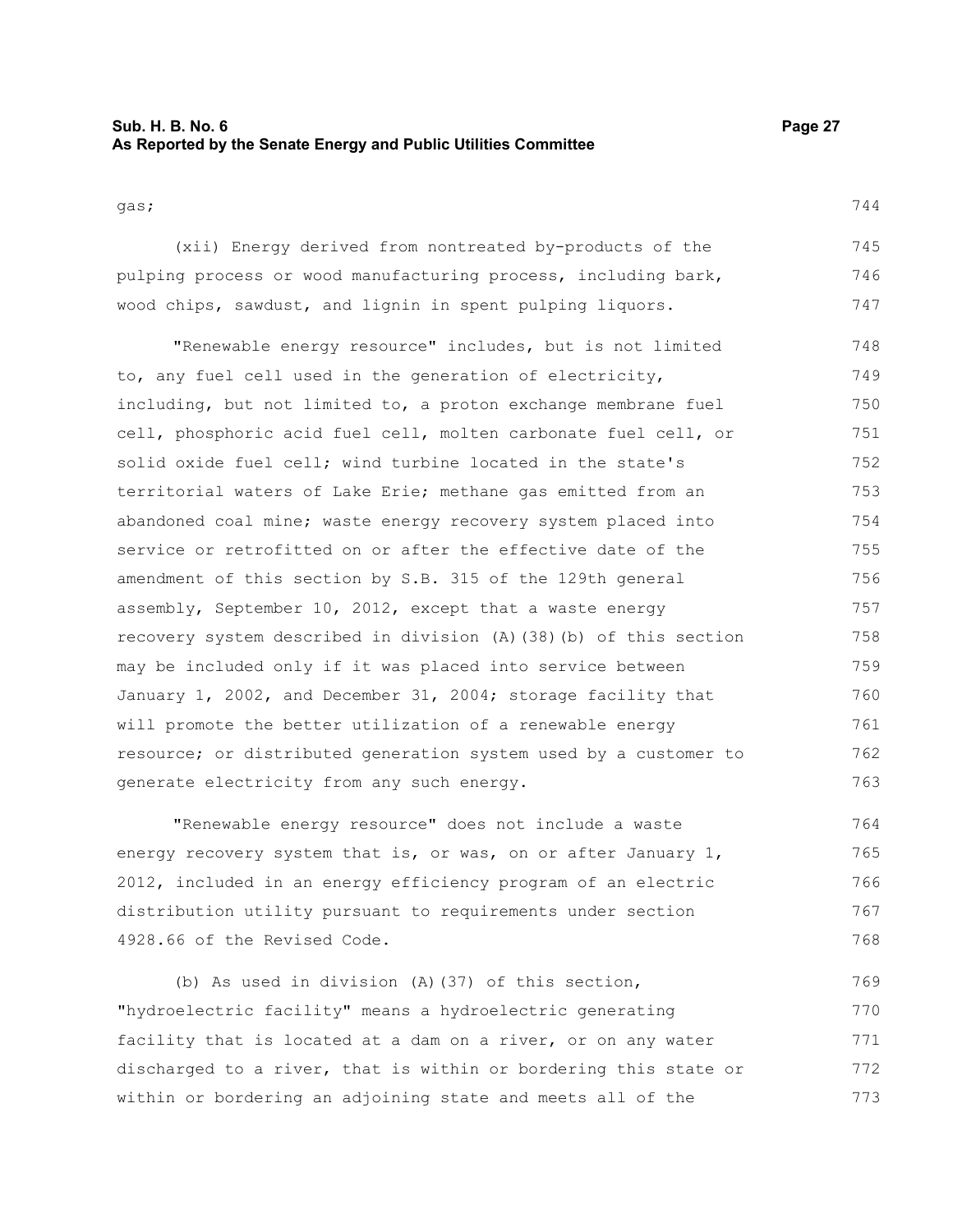### **Sub. H. B. No. 6 Page 28 As Reported by the Senate Energy and Public Utilities Committee**

following standards:

(i) The facility provides for river flows that are not detrimental for fish, wildlife, and water quality, including seasonal flow fluctuations as defined by the applicable licensing agency for the facility. 775 776 777 778

(ii) The facility demonstrates that it complies with the water quality standards of this state, which compliance may consist of certification under Section 401 of the "Clean Water Act of 1977," 91 Stat. 1598, 1599, 33 U.S.C. 1341, and demonstrates that it has not contributed to a finding by this state that the river has impaired water quality under Section 303(d) of the "Clean Water Act of 1977," 114 Stat. 870, 33 U.S.C. 1313. 779 780 781 782 783 784 785

(iii) The facility complies with mandatory prescriptions regarding fish passage as required by the federal energy regulatory commission license issued for the project, regarding fish protection for riverine, anadromous, and catadromous fish. 787 788 789 790

(iv) The facility complies with the recommendations of the Ohio environmental protection agency and with the terms of its federal energy regulatory commission license regarding watershed protection, mitigation, or enhancement, to the extent of each agency's respective jurisdiction over the facility. 791 792 793 794 795

(v) The facility complies with provisions of the "Endangered Species Act of 1973," 87 Stat. 884, 16 U.S.C. 1531 to 1544, as amended. 796 797 798

(vi) The facility does not harm cultural resources of the area. This can be shown through compliance with the terms of its federal energy regulatory commission license or, if the facility is not regulated by that commission, through development of a 799 800 801 802

774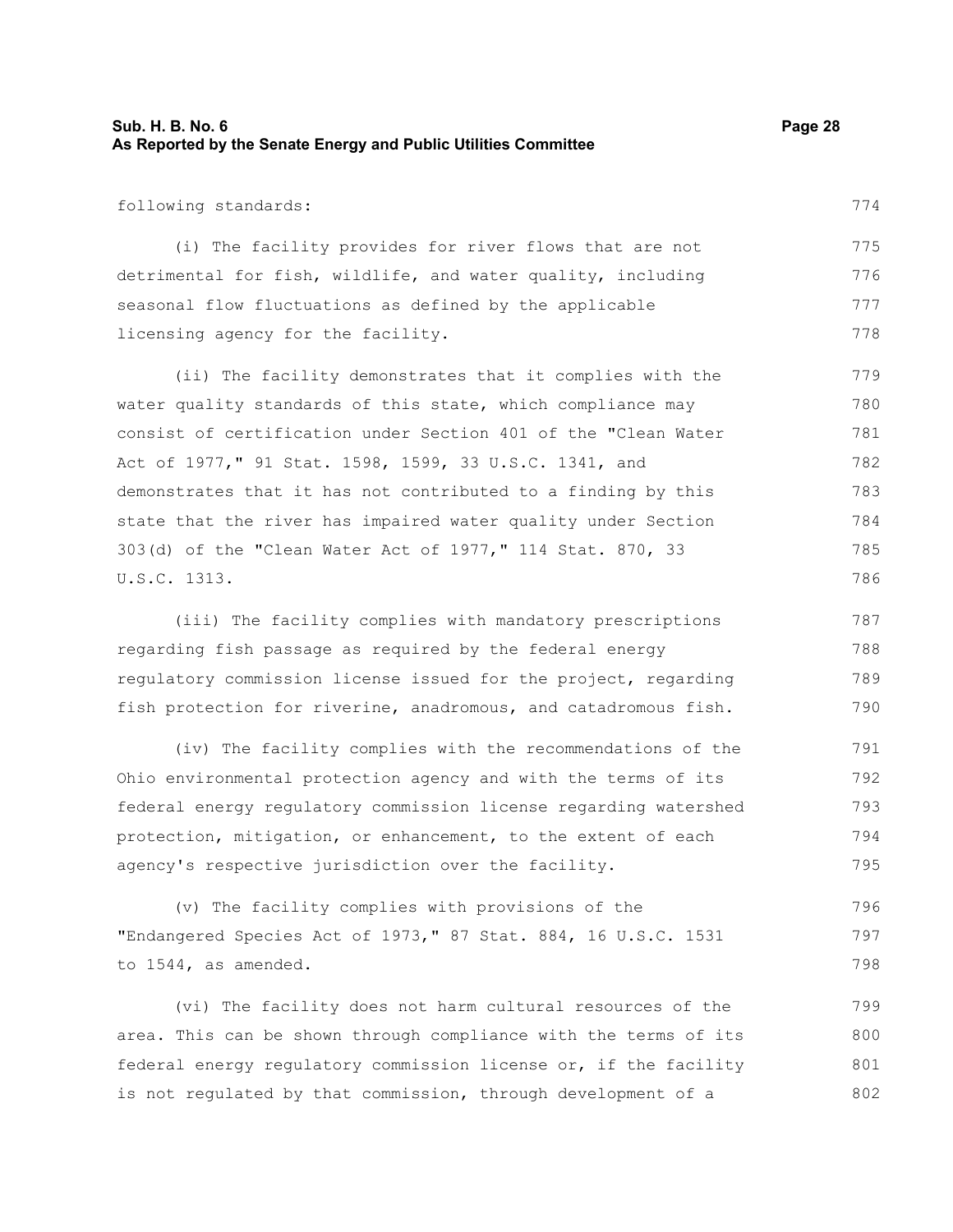## **Sub. H. B. No. 6 Page 29 As Reported by the Senate Energy and Public Utilities Committee**

| plan approved by the Ohio historic preservation office, to the  | 803 |
|-----------------------------------------------------------------|-----|
| extent it has jurisdiction over the facility.                   | 804 |
| (vii) The facility complies with the terms of its federal       | 805 |
| energy regulatory commission license or exemption that are      | 806 |
| related to recreational access, accommodation, and facilities   | 807 |
| or, if the facility is not regulated by that commission, the    | 808 |
| facility complies with similar requirements as are recommended  | 809 |
| by resource agencies, to the extent they have jurisdiction over | 810 |
| the facility; and the facility provides access to water to the  | 811 |
| public without fee or charge.                                   | 812 |
| (viii) The facility is not recommended for removal by any       | 813 |
| federal agency or agency of any state, to the extent the        | 814 |
| particular agency has jurisdiction over the facility.           | 815 |
| (c) The standards in divisions (A) (37) (b) (i) to (viii) of    | 816 |
| this section do not apply to a small hydroelectric facility     | 817 |
| under division (A) (37) (a) (iv) of this section.               | 818 |
| (38) "Waste energy recovery system" means either of the         | 819 |
| following:                                                      | 820 |
| (a) A facility that generates electricity through the           | 821 |
| conversion of energy from either of the following:              | 822 |
| (i) Exhaust heat from engines or manufacturing,                 | 823 |
| industrial, commercial, or institutional sites, except for      | 824 |
| exhaust heat from a facility whose primary purpose is the       | 825 |
| generation of electricity;                                      | 826 |
| (ii) Reduction of pressure in gas pipelines before gas is       | 827 |
| distributed through the pipeline, provided that the conversion  | 828 |
| of energy to electricity is achieved without using additional   | 829 |
| fossil fuels.                                                   | 830 |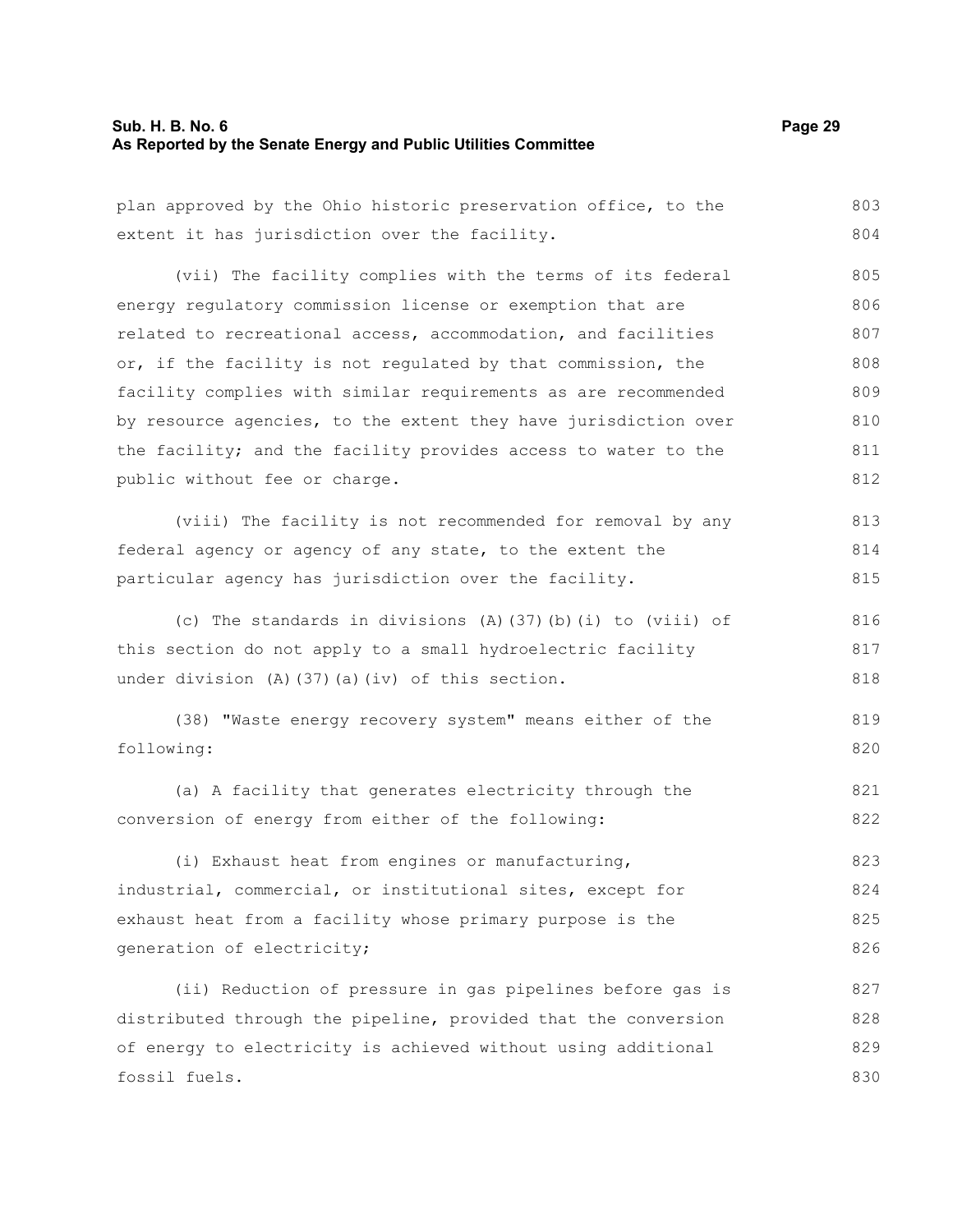### **Sub. H. B. No. 6 Page 30 As Reported by the Senate Energy and Public Utilities Committee**

(b) A facility at a state institution of higher education as defined in section 3345.011 of the Revised Code that recovers waste heat from electricity-producing engines or combustion turbines and that simultaneously uses the recovered heat to produce steam, provided that the facility was placed into service between January 1, 2002, and December 31, 2004. 831 832 833 834 835 836

(39) "Smart grid" means capital improvements to an electric distribution utility's distribution infrastructure that improve reliability, efficiency, resiliency, or reduce energy demand or use, including, but not limited to, advanced metering and automation of system functions. 837 838 839 840 841

(40) "Combined heat and power system" means the coproduction of electricity and useful thermal energy from the same fuel source designed to achieve thermal-efficiency levels of at least sixty per cent, with at least twenty per cent of the system's total useful energy in the form of thermal energy. 842 843 844 845 846

(41) "Legacy generation resource" means all generating facilities owned directly or indirectly by a corporation that was formed prior to 1960 by investor-owned utilities for the original purpose of providing power to the federal government for use in the nation's defense or in furtherance of national interests, including the Ohio valley electric corporation. 847 848 849 850 851 852

(42) "Prudently incurred costs related to a legacy generation resource" means costs, including deferred costs, allocated pursuant to a power agreement approved by the federal energy regulatory commission that relates to a legacy generation resource, less any revenues realized from offering the contractual commitment for the power agreement into the wholesale markets, provided that where the net revenues exceed net costs, those excess revenues shall be credited to customers. 853 854 855 856 857 858 859 860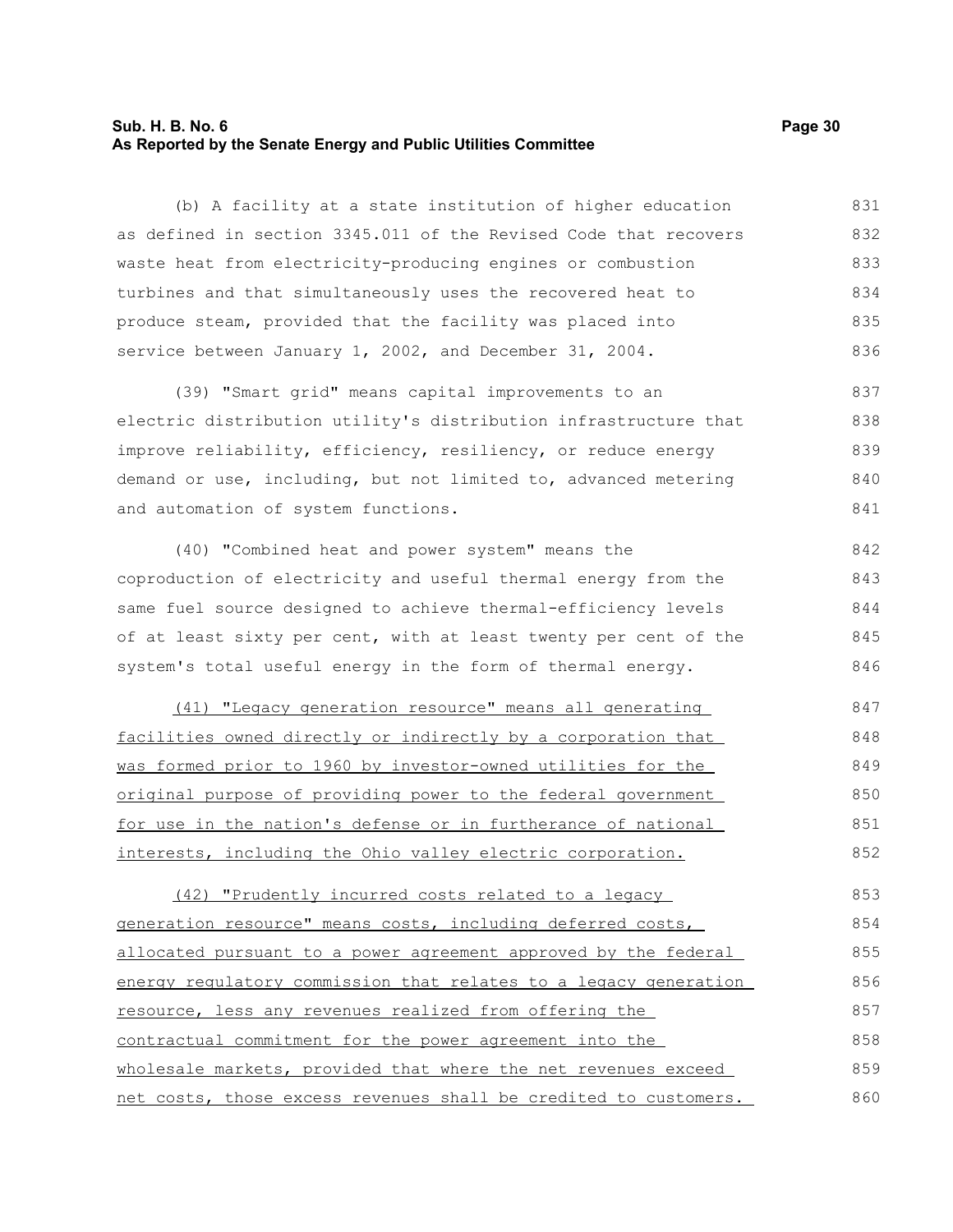| Such costs shall exclude any return on investment in common      | 861 |
|------------------------------------------------------------------|-----|
| equity and, in the event of a premature retirement of a legacy   | 862 |
| generation resource, shall exclude any recovery of remaining     | 863 |
| debt. Such costs shall include any incremental costs resulting   | 864 |
| from the bankruptcy of a current or former sponsor under such    | 865 |
| power agreement or co-owner of the legacy generation resource if | 866 |
| not otherwise recovered through a utility rate cost recovery     | 867 |
| mechanism.                                                       | 868 |

(B) For the purposes of this chapter, a retail electric service component shall be deemed a competitive retail electric service if the service component is competitive pursuant to a declaration by a provision of the Revised Code or pursuant to an order of the public utilities commission authorized under division (A) of section 4928.04 of the Revised Code. Otherwise, the service component shall be deemed a noncompetitive retail electric service. 869 870 871 872 873 874 875 876

 **Sec. 4928.148.** (A) On January 1, 2020, any mechanism authorized by the public utilities commission prior to the effective date of this section for retail recovery of prudently incurred costs related to a legacy generation resource shall be replaced by a nonbypassable rate mechanism established by the commission for recovery of those costs through December 31, 2030, from customers of all electric distribution utilities in this state. The nonbypassable rate mechanism shall be established through a process that the commission shall determine is not for an increase in any rate, joint rate, toll, classification, charge, or rental, notwithstanding anything to the contrary in Title XLIX of the Revised Code. All of the following shall apply to the nonbypassable rate mechanism established under this section: 877 878 879 880 881 882 883 884 885 886 887 888 889 890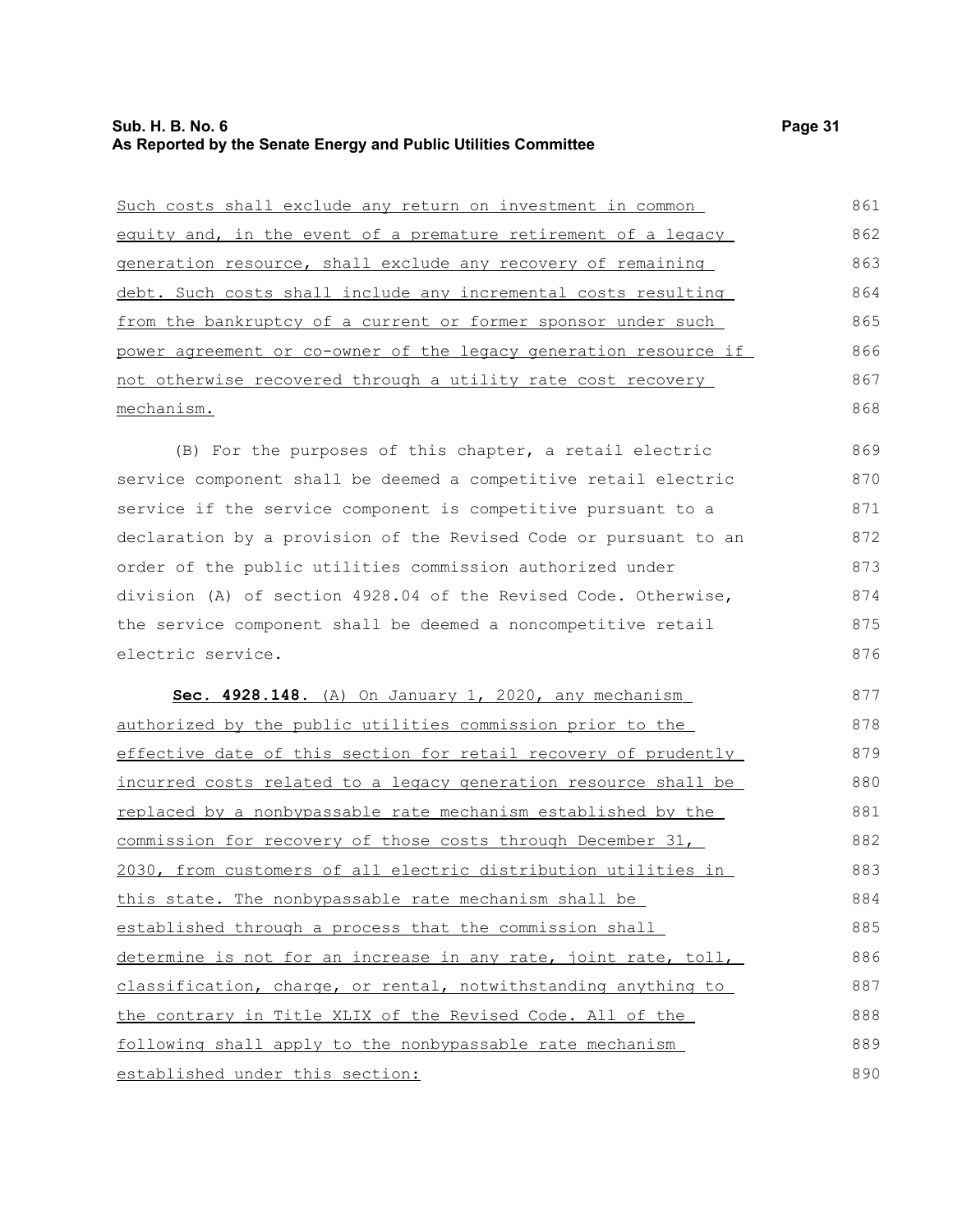### **Sub. H. B. No. 6 Page 32 As Reported by the Senate Energy and Public Utilities Committee**

in which the determination is made.

 (1) The commission shall determine, in the years specified in this division, the prudence and reasonableness of the actions of electric distribution utilities with ownership interests in the legacy generation resource, including their decisions related to offering the contractual commitment into the wholesale markets, and exclude from recovery those costs that the commission determines imprudent and unreasonable. The initial determination shall be made during 2021 regarding the prudence and reasonableness of such actions during calendar year 2020. The commission shall again make the determination in 2024, 2027, and 2030 regarding the prudence and reasonableness of such actions during the three calendar years that preceded the year

(2) The commission shall determine the proper rate design for recovering or remitting the prudently incurred costs related to a legacy generation resource, provided, however, that the monthly charge or credit for those costs, including any deferrals or credits, shall not exceed one dollar and fifty cents per customer per month for residential customers. For all other customer classes, the commission shall establish comparable monthly caps for each class at or below one thousand five hundred dollars per customer. Insofar as the prudently incurred costs related to a legacy generation resource exceed these monthly limits, the electric distribution utility shall defer the remaining prudently incurred costs as a regulatory asset or liability that shall be recovered as determined by the commission subject to the monthly caps set forth in this division. 904 905 906 907 908 909 910 911 912 913 914 915 916 917 918

(3) The commission shall provide for discontinuation, subject to final reconciliation, of the nonbypassable rate mechanism on December 31, 2030, including recovery of any 919 920 921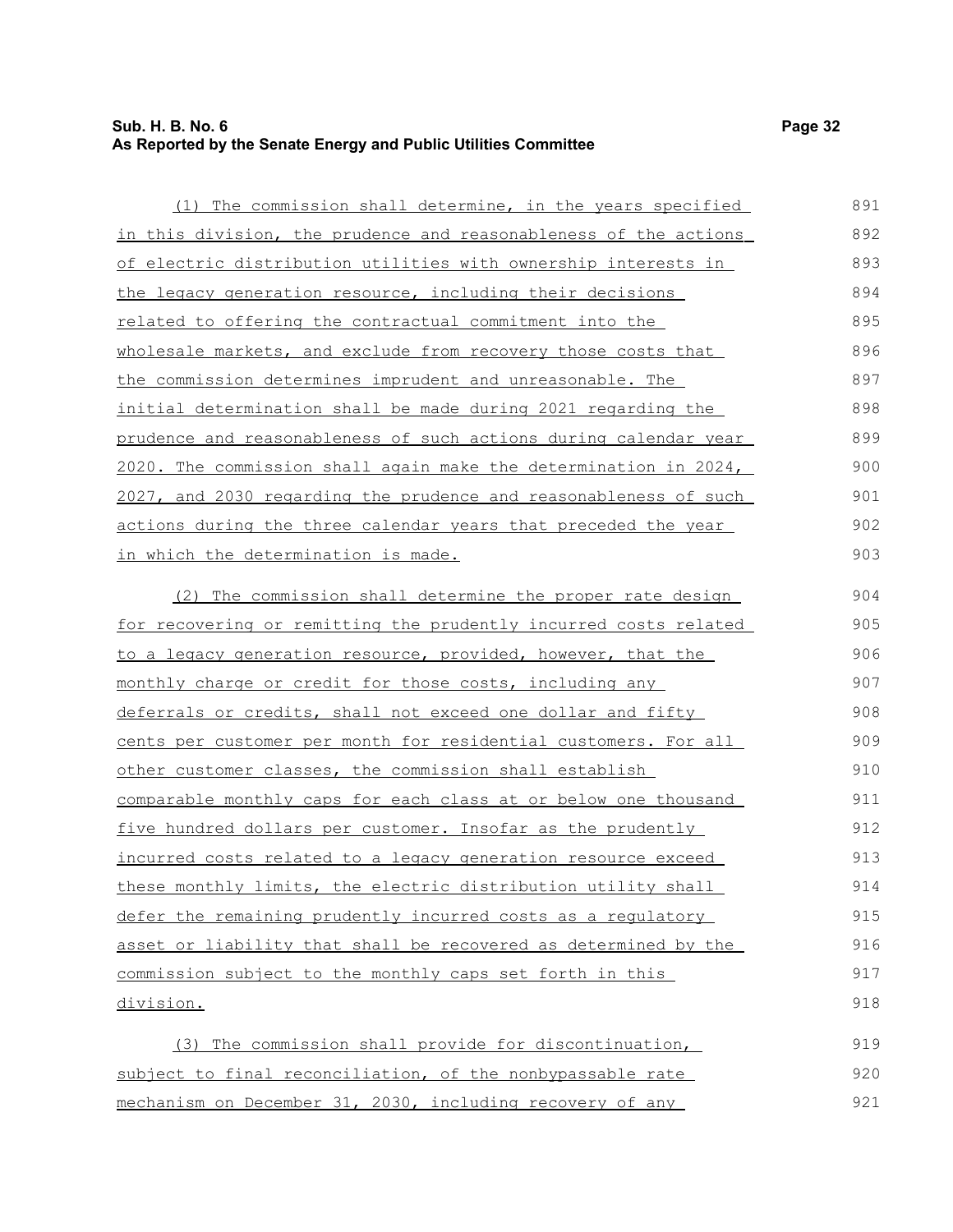922

950

### deferrals that exist at that time.

(4) The commission shall determine the manner in which charges collected under this section by a utility with no ownership interest in a legacy generation resource shall be remitted to the utilities with such ownership interests, in direct proportion to each utility's sponsorship interest. 923 924 925 926 927

(B) An electric distribution utility, including all electric distribution utilities in the same holding company, shall bid all output from a legacy generation resource into the wholesale market and shall not use the output in supplying its standard service offer provided under section 4928.142 or 4928.143 of the Revised Code. 928 929 930 931 932 933

 **Sec. 4928.47.** (A) An electric distribution utility may, on a nondiscriminatory basis and subject to approval by the public utilities commission, enter into an agreement having a term of three years or more with a mercantile customer or group of mercantile customers for the purpose of constructing a customer sited renewable energy resource in this state that will provide the mercantile customer or group with a material portion of the customer's or group's electricity requirements. 934 935 936 937 938 939 940 941

(B) Any direct or indirect costs, including costs for infrastructure development or generation, associated with the in-state customer-sited renewable energy resource shall be paid for solely by the utility and the mercantile customer or group of mercantile customers. At no point shall the commission authorize the utility to collect, nor shall the utility ever collect, any of those costs from any customer other than the mercantile customer or group of mercantile customers. 942 943 944 945 946 947 948 949

**Sec. 4928.471.** (A) Except as provided in division (E) of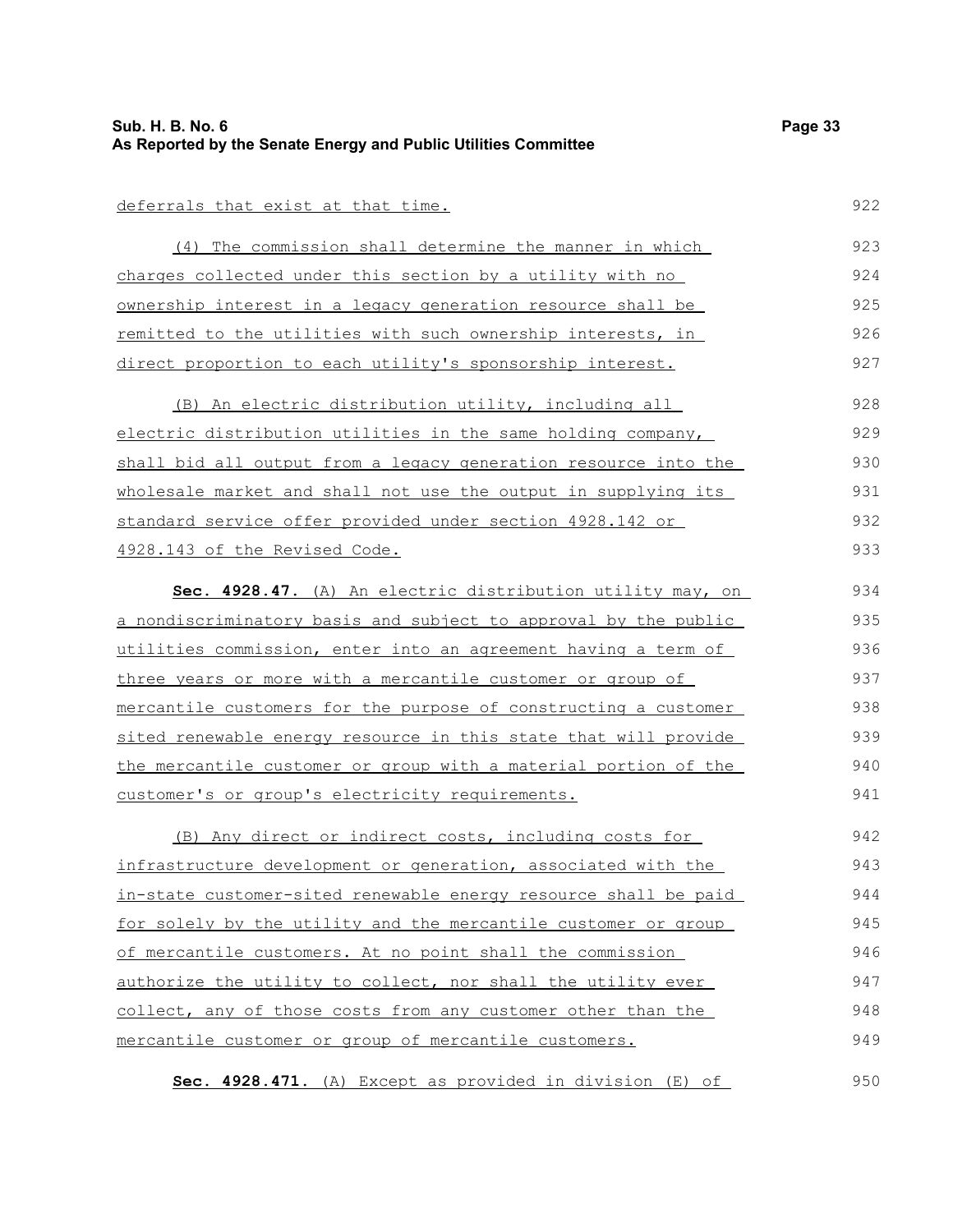| this section, not earlier than thirty days after the effective         | 951 |
|------------------------------------------------------------------------|-----|
| date of this section, an electric distribution utility may file        | 952 |
| <u>an application to implement a decoupling mechanism for the 2019</u> | 953 |
| calendar year and each calendar year thereafter. For an electric       | 954 |
| distribution utility that applies for a decoupling mechanism           | 955 |
| under this section, the base distribution rates for residential        | 956 |
| and commercial customers shall be decoupled to the base                | 957 |
| distribution revenue and revenue resulting from implementation         | 958 |
| of section 4928.66 of the Revised Code, excluding program costs        | 959 |
| and shared savings, and recovered pursuant to an approved              | 960 |
| electric security plan under section 4928.143 of the Revised           | 961 |
| Code, as of the twelve-month period ending on December 31, 2018.       | 962 |
| <u>An application under this division shall not be considered an</u>   | 963 |
| application under section 4909.18 of the Revised Code.                 | 964 |
| (B) The commission shall issue an order approving an                   | 965 |
| application for a decoupling mechanism filed under division (A)        | 966 |
| of this section not later than sixty days after the application        | 967 |
| is filed. In determining that an application is not unjust and         | 968 |
| unreasonable, the commission shall verify that the rate schedule       | 969 |
| <u>or schedules are designed to recover the electric distribution</u>  | 970 |
| utility's 2018 annual revenues as described in division (A) of         | 971 |
| this section and that the decoupling rate design is aligned with       | 972 |
| the rate design of the electric distribution utility's existing        | 973 |
| base distribution rates. The decoupling mechanism shall recover        | 974 |
| an amount equal to the base distribution revenue and revenue           | 975 |
| resulting from implementation of section 4928.66 of the Revised        | 976 |

Code, excluding program costs and shared savings, and recovered

pursuant to an approved electric security plan under section 4928.143 of the Revised Code, as of the twelve-month period

ending on December 31, 2018. The decoupling mechanism shall be adjusted annually thereafter to reconcile any over recovery or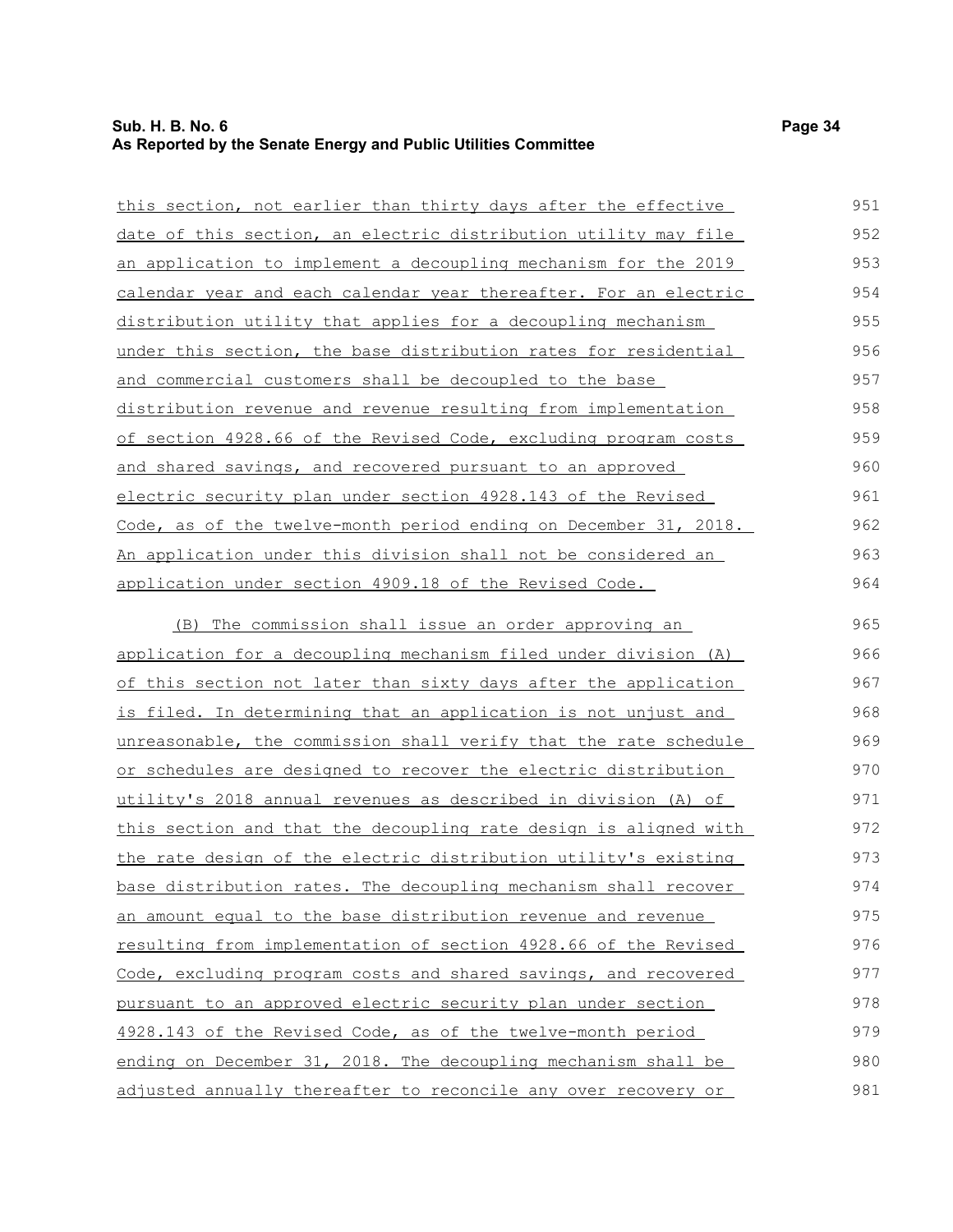## **Sub. H. B. No. 6 Page 35 As Reported by the Senate Energy and Public Utilities Committee**

| under recovery from the prior year and to enable an electric     | 982  |
|------------------------------------------------------------------|------|
| distribution utility to recover the same level of revenues       | 983  |
| described in division (A) of this section in each year.          | 984  |
| (C) The commission's approval of a decoupling mechanism          | 985  |
| under this section shall not affect any other rates, riders,     | 986  |
| charges, schedules, classifications, or services previously      | 987  |
| approved by the commission. The decoupling mechanism shall       | 988  |
| remain in effect until the next time that the electric           | 989  |
| distribution utility applies for and the commission approves     | 990  |
| base distribution rates for the utility under section 4909.18 of | 991  |
| the Revised Code.                                                | 992  |
| (D) If the commission determines that approving a                | 993  |
| decoupling mechanism will result in a double recovery by the     | 994  |
| electric distribution utility, the commission shall not approve  | 995  |
| the application unless the utility cures the double recovery.    | 996  |
| (E) Divisions (A), (B), and (C) of this section shall not        | 997  |
| apply to an electric distribution utility that has base          | 998  |
| distribution rates that became effective between December 31,    | 999  |
| 2018, and the effective date of this section pursuant to an      | 1000 |
| application for an increase in base distribution rates filed     | 1001 |
| under section 4909.18 of the Revised Code.                       | 1002 |
| Sec. 4928.64. (A) (1) As used in this section, "qualifying       | 1003 |
| renewable energy resource" means a renewable energy resource, as | 1004 |
| defined in section 4928.01 of the Revised Code that:             | 1005 |
| (a) Has a placed-in-service date on or after January 1,          | 1006 |
| 1998;                                                            | 1007 |
| (b) Is any run-of-the-river hydroelectric facility that          | 1008 |
| has an in-service date on or after January 1, 1980;              | 1009 |
| (c) Is a small hydroelectric facility;                           | 1010 |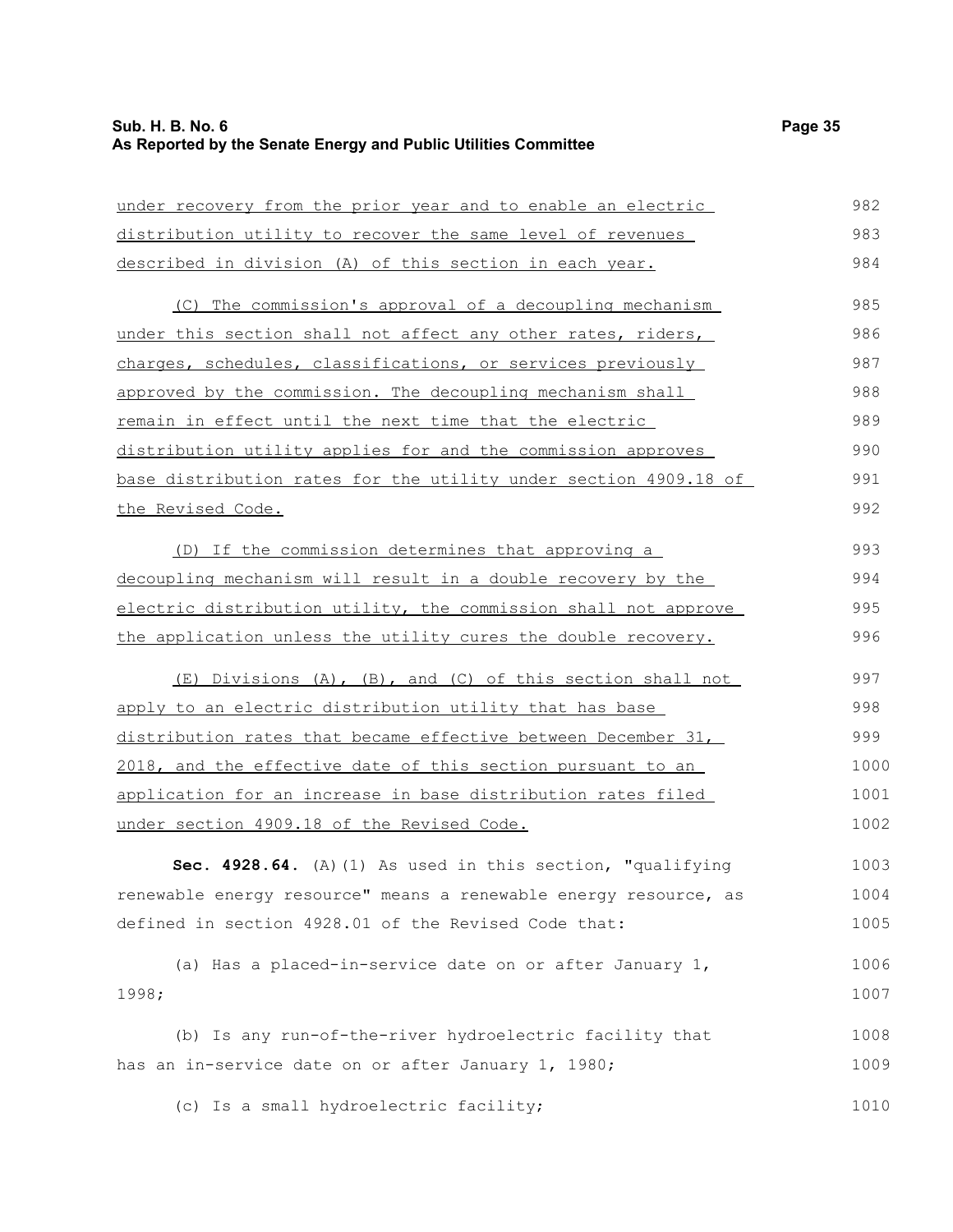## **Sub. H. B. No. 6 Page 36 As Reported by the Senate Energy and Public Utilities Committee**

| (d) Is created on or after January 1, 1998, by the               | 1011 |
|------------------------------------------------------------------|------|
| modification or retrofit of any facility placed in service prior | 1012 |
| to January 1, 1998; or                                           | 1013 |
| (e) Is a mercantile customer-sited renewable energy              | 1014 |
| resource, whether new or existing, that the mercantile customer  | 1015 |
| commits for integration into the electric distribution utility's | 1016 |
| demand-response, energy efficiency, or peak demand reduction     | 1017 |
| programs as provided under division (A)(2)(c) of section 4928.66 | 1018 |
| of the Revised Code, including, but not limited to, any of the   | 1019 |
| following:                                                       | 1020 |
| (i) A resource that has the effect of improving the              | 1021 |
| relationship between real and reactive power;                    | 1022 |
| (ii) A resource that makes efficient use of waste heat or        | 1023 |
| other thermal capabilities owned or controlled by a mercantile   | 1024 |
| customer;                                                        | 1025 |
| (iii) Storage technology that allows a mercantile customer       | 1026 |
| more flexibility to modify its demand or load and usage          | 1027 |
| characteristics;                                                 | 1028 |
| (iv) Electric generation equipment owned or controlled by        | 1029 |
| a mercantile customer that uses a renewable energy resource.     | 1030 |
| (2) For the purpose of this section and as it considers          | 1031 |
| appropriate, the public utilities commission may classify any    | 1032 |
| new technology as such a qualifying renewable energy resource.   | 1033 |
| (B) (1) By-2027 and thereafter the end of 2026, an electric      | 1034 |
| distribution utility shall provide have provided from qualifying | 1035 |
| renewable energy resources, including, at its discretion,        | 1036 |
| qualifying renewable energy resources obtained pursuant to an    | 1037 |
| electricity supply contract, a portion of the electricity supply | 1038 |
| required for its standard service offer under section 4928.141   | 1039 |
|                                                                  |      |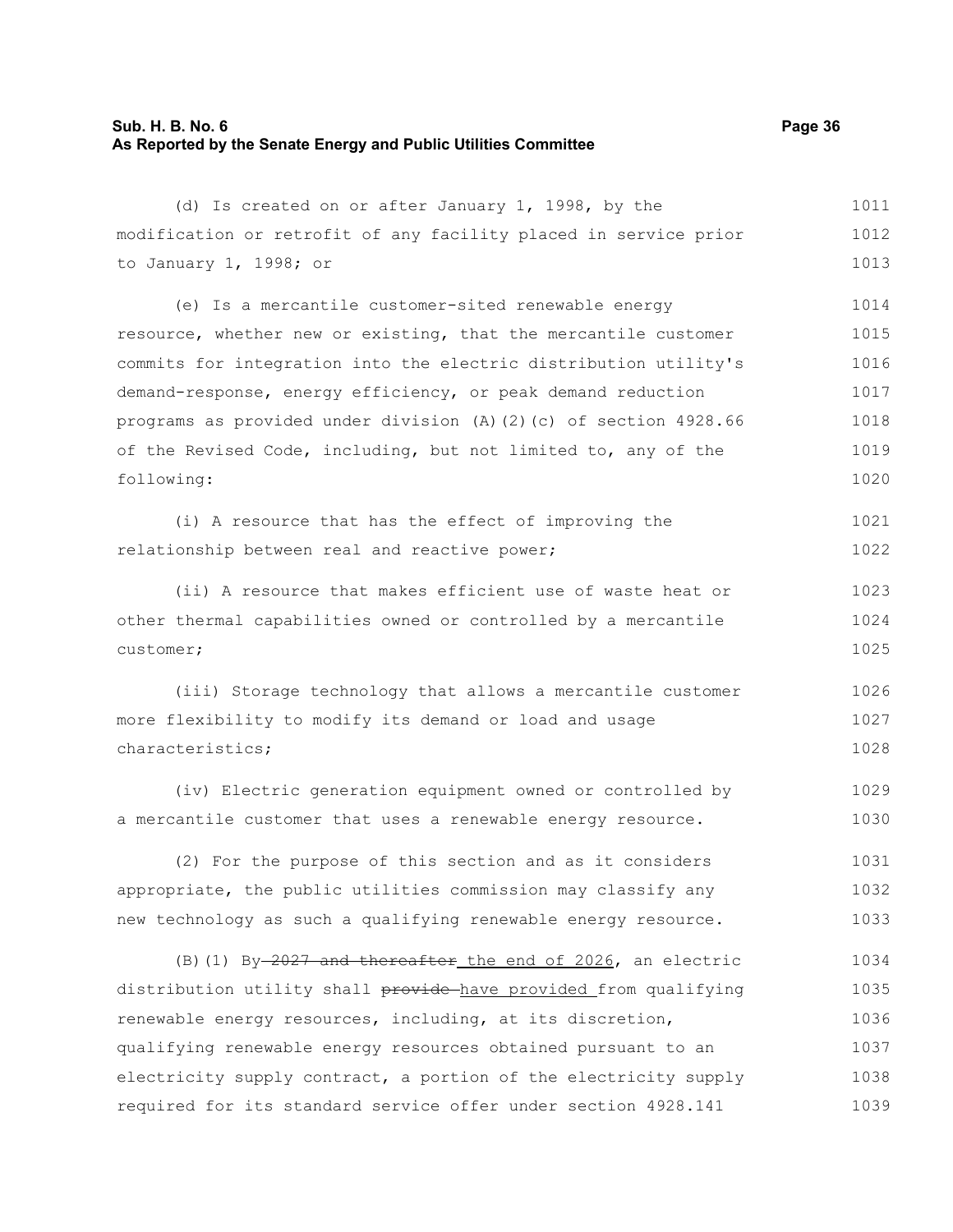## **Sub. H. B. No. 6 Page 37 As Reported by the Senate Energy and Public Utilities Committee**

3.5% 0.15%

| of the Revised Code, and an electric services company shall       | 1040 |
|-------------------------------------------------------------------|------|
| provide have provided a portion of its electricity supply for     | 1041 |
| retail consumers in this state from qualifying renewable energy   | 1042 |
| resources, including, at its discretion, qualifying renewable     | 1043 |
| energy resources obtained pursuant to an electricity supply       | 1044 |
| contract. That portion shall equal twelve eight and one-half per  | 1045 |
| cent of the total number of kilowatt hours of electricity sold    | 1046 |
| by the subject utility or company to any and all retail electric  | 1047 |
| consumers whose electric load centers are served by that utility  | 1048 |
| and are located within the utility's certified territory or, in   | 1049 |
| the case of an electric services company, are served by the       | 1050 |
| company and are located within this state. However, nothing in    | 1051 |
| this section precludes a utility or company from providing a      | 1052 |
| greater percentage.                                               | 1053 |
| (2) The Subject to section 4928.642 of the Revised Code,          | 1054 |
| the portion required under division (B) (1) of this section shall | 1055 |
| be generated from renewable energy resources, including one-half- | 1056 |
| per cent from solar energy resources, in accordance with the      | 1057 |
| following benchmarks:                                             | 1058 |
| By end of year Renewable energy Solar energy                      | 1059 |
| resources resources                                               | 1060 |
| 2009 0.25% 0.004%                                                 | 1061 |
| 2010 0.50% 0.010%                                                 | 1062 |
| 2011<br>$1\%$<br>0.030%                                           | 1063 |
| 1.5%<br>0.060%<br>2012                                            | 1064 |
| 2013<br>2%<br>0.090%                                              | 1065 |
| 2.5%<br>2014<br>0.12%                                             | 1066 |
| 2015<br>2.5%<br>0.12%                                             | 1067 |
| 2016 2.5% 0.12%                                                   | 1068 |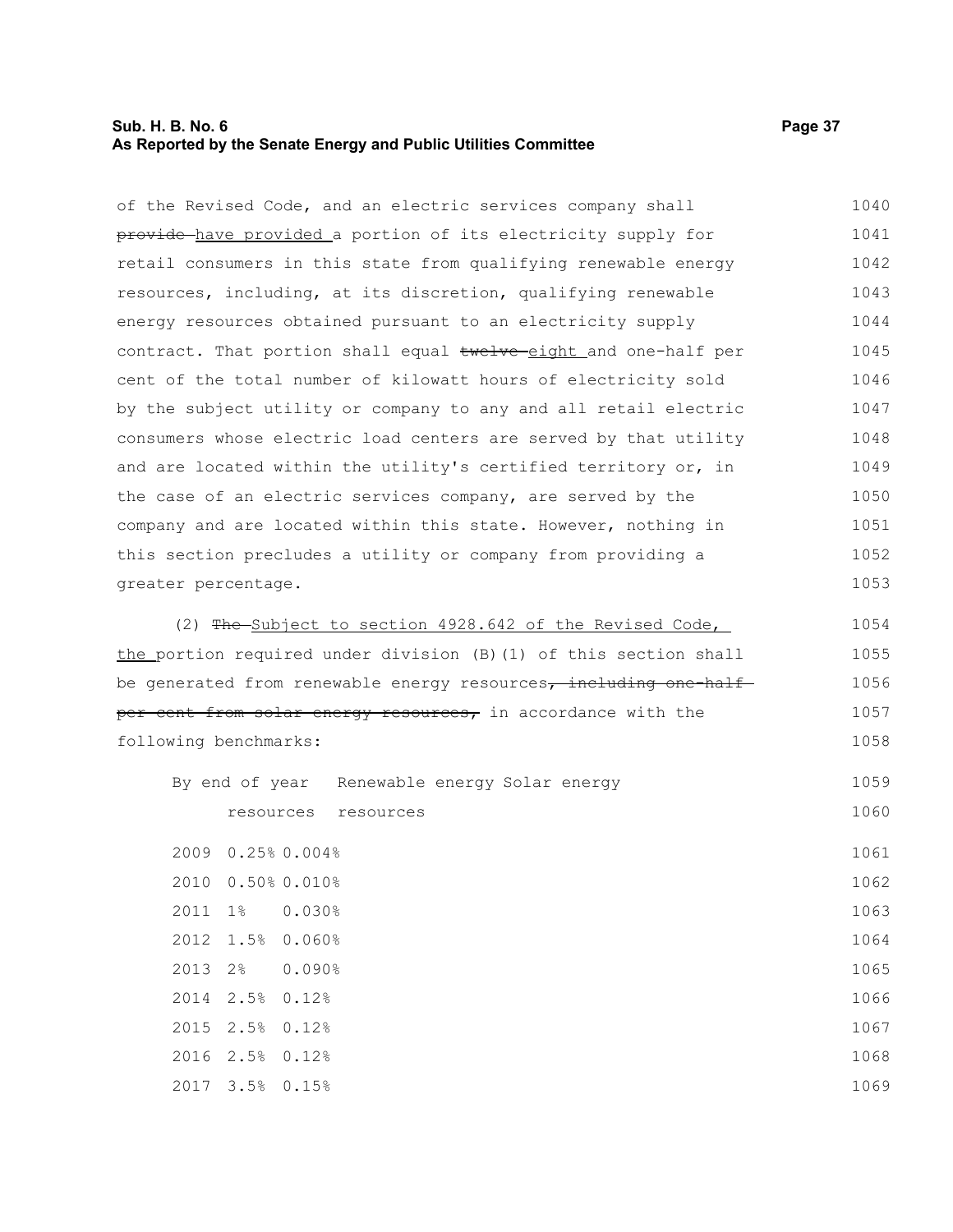| 2018 4.5% 0.18%                                                      | 1070 |
|----------------------------------------------------------------------|------|
| 2019 5.5% 0.22%                                                      | 1071 |
| 2020<br><del>6.5</del> 5.5%<br>0.2608                                | 1072 |
| 2021 $7.5680.308$                                                    | 1073 |
| $2022$ $8.56.5%$<br><del>0.34</del> 0%                               | 1074 |
| 2023 9.57% 0.380%                                                    | 1075 |
| 2024 <del>10.5</del> 7.5% 0.420%                                     | 1076 |
| $2025$ $\frac{11.58}{1}$<br>$0.460\%$                                | 1077 |
| 2026 and each calendar $12.588.5% -0.580%$ .                         | 1078 |
| year thereafter                                                      | 1079 |
| (3) The qualifying renewable energy resources implemented            | 1080 |
| by the utility or company shall be met either:                       | 1081 |
| (a) Through facilities located in this state; or                     | 1082 |
| (b) With resources that can be shown to be deliverable               | 1083 |
| into this state.                                                     | 1084 |
| (C) (1) The commission annually shall review an electric             | 1085 |
| distribution utility's or electric services company's compliance     | 1086 |
| with the most recent applicable benchmark under division $(B)$ $(2)$ | 1087 |
| of this section and, in the course of that review, shall             | 1088 |
| identify any undercompliance or noncompliance of the utility or      | 1089 |
| company that it determines is weather-related, related to            | 1090 |
| equipment or resource shortages for qualifying renewable energy      | 1091 |
| resources as applicable, or is otherwise outside the utility's       | 1092 |
| or company's control.                                                | 1093 |
| (2) Subject to the cost cap provisions of division (C) (3)           | 1094 |
| of this section, if the commission determines, after notice and      | 1095 |

opportunity for hearing, and based upon its findings in that review regarding avoidable undercompliance or noncompliance, but subject to division (C)(4) of this section, that the utility or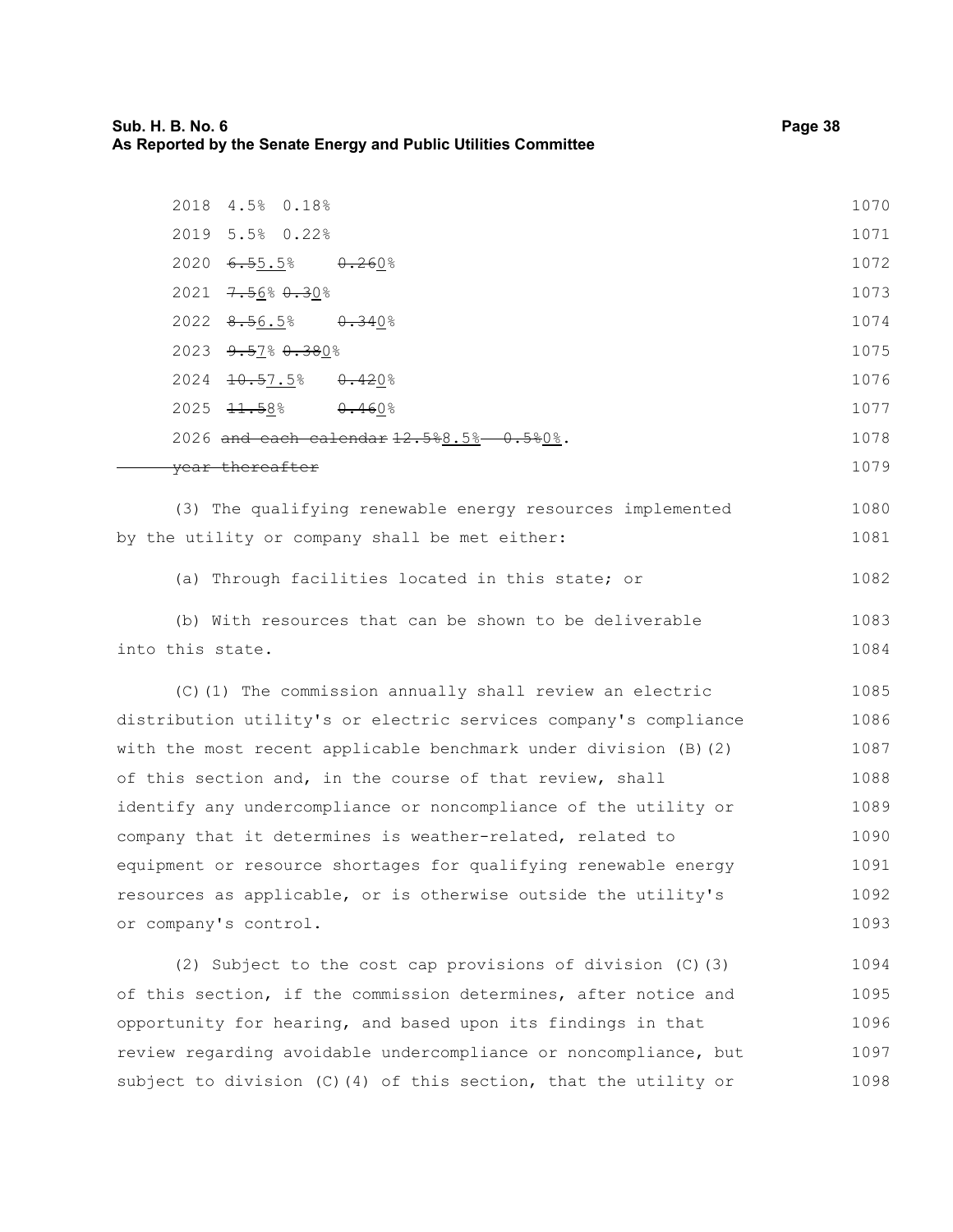| company has failed to comply with any such benchmark, the         | 1099 |
|-------------------------------------------------------------------|------|
| commission shall impose a renewable energy compliance payment on  | 1100 |
| the utility or company.                                           | 1101 |
| (a) The compliance payment pertaining to the solar energy         | 1102 |
| resource benchmarks under division (B) (2) of this section shall  | 1103 |
| be an amount per megawatt hour of undercompliance or              | 1104 |
| noncompliance in the period under review, as follows:             | 1105 |
| (i) Three hundred dollars for 2014, 2015, and 2016;               | 1106 |
| (ii) Two hundred fifty dollars for 2017 and 2018;                 | 1107 |
| (iii) Two hundred dollars for 2019-and 2020;                      | 1108 |
| (iv) Similarly reduced every two years thereafter through-        | 1109 |
| 2026 by fifty dollars, to a minimum of fifty dollars.             | 1110 |
| (b) The compliance payment pertaining to the renewable            | 1111 |
| energy resource benchmarks under division (B) (2) of this section | 1112 |
| shall equal the number of additional renewable energy credits     | 1113 |
| that the electric distribution utility or electric services       | 1114 |
| company would have needed to comply with the applicable           | 1115 |
| benchmark in the period under review times an amount that shall   | 1116 |
| begin at forty-five dollars and shall be adjusted annually by     | 1117 |
| the commission to reflect any change in the consumer price index  | 1118 |
| as defined in section 101.27 of the Revised Code, but shall not   | 1119 |
| be less than forty-five dollars.                                  | 1120 |
| (c) The compliance payment shall not be passed through by         | 1121 |
| the electric distribution utility or electric services company    | 1122 |
|                                                                   |      |
| to consumers. The compliance payment shall be remitted to the     | 1123 |

fund created under section 4928.61 of the Revised Code. Payment of the compliance payment shall be subject to such collection and enforcement procedures as apply to the collection of a 1125 1126 1127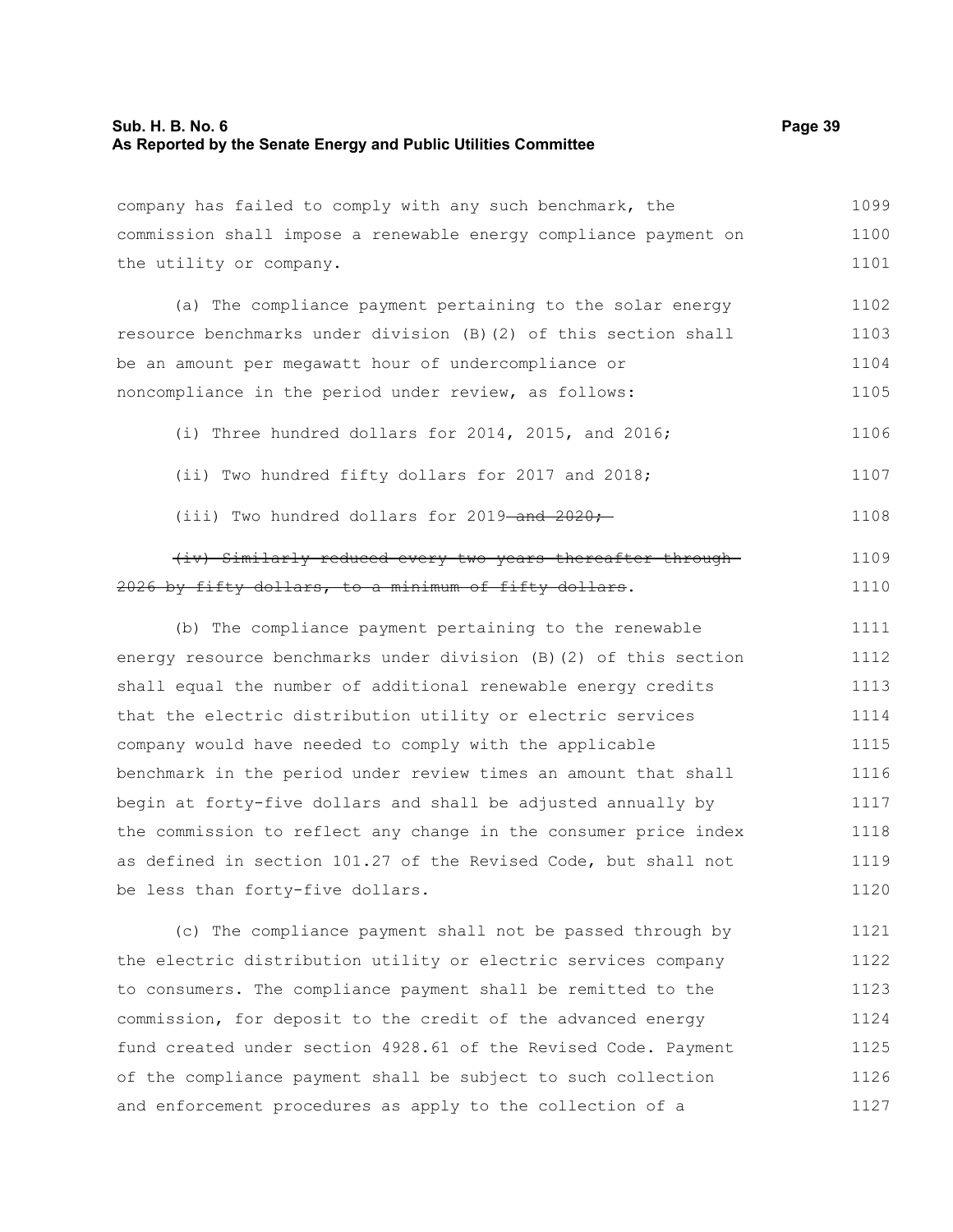forfeiture under sections 4905.55 to 4905.60 and 4905.64 of the Revised Code. 1128 1129

(3) An electric distribution utility or an electric services company need not comply with a benchmark under division (B)(2) of this section to the extent that its reasonably expected cost of that compliance exceeds its reasonably expected cost of otherwise producing or acquiring the requisite electricity by three per cent or more. The cost of compliance shall be calculated as though any exemption from taxes and assessments had not been granted under section 5727.75 of the Revised Code. 1130 1131 1132 1133 1134 1135 1136 1137 1138

(4)(a) An electric distribution utility or electric services company may request the commission to make a force majeure determination pursuant to this division regarding all or part of the utility's or company's compliance with any minimum benchmark under division (B)(2) of this section during the period of review occurring pursuant to division (C)(2) of this section. The commission may require the electric distribution utility or electric services company to make solicitations for renewable energy resource credits as part of its default service before the utility's or company's request of force majeure under this division can be made. 1139 1140 1141 1142 1143 1144 1145 1146 1147 1148 1149

(b) Within ninety days after the filing of a request by an electric distribution utility or electric services company under division (C)(4)(a) of this section, the commission shall determine if qualifying renewable energy resources are reasonably available in the marketplace in sufficient quantities for the utility or company to comply with the subject minimum benchmark during the review period. In making this determination, the commission shall consider whether the 1150 1151 1152 1153 1154 1155 1156 1157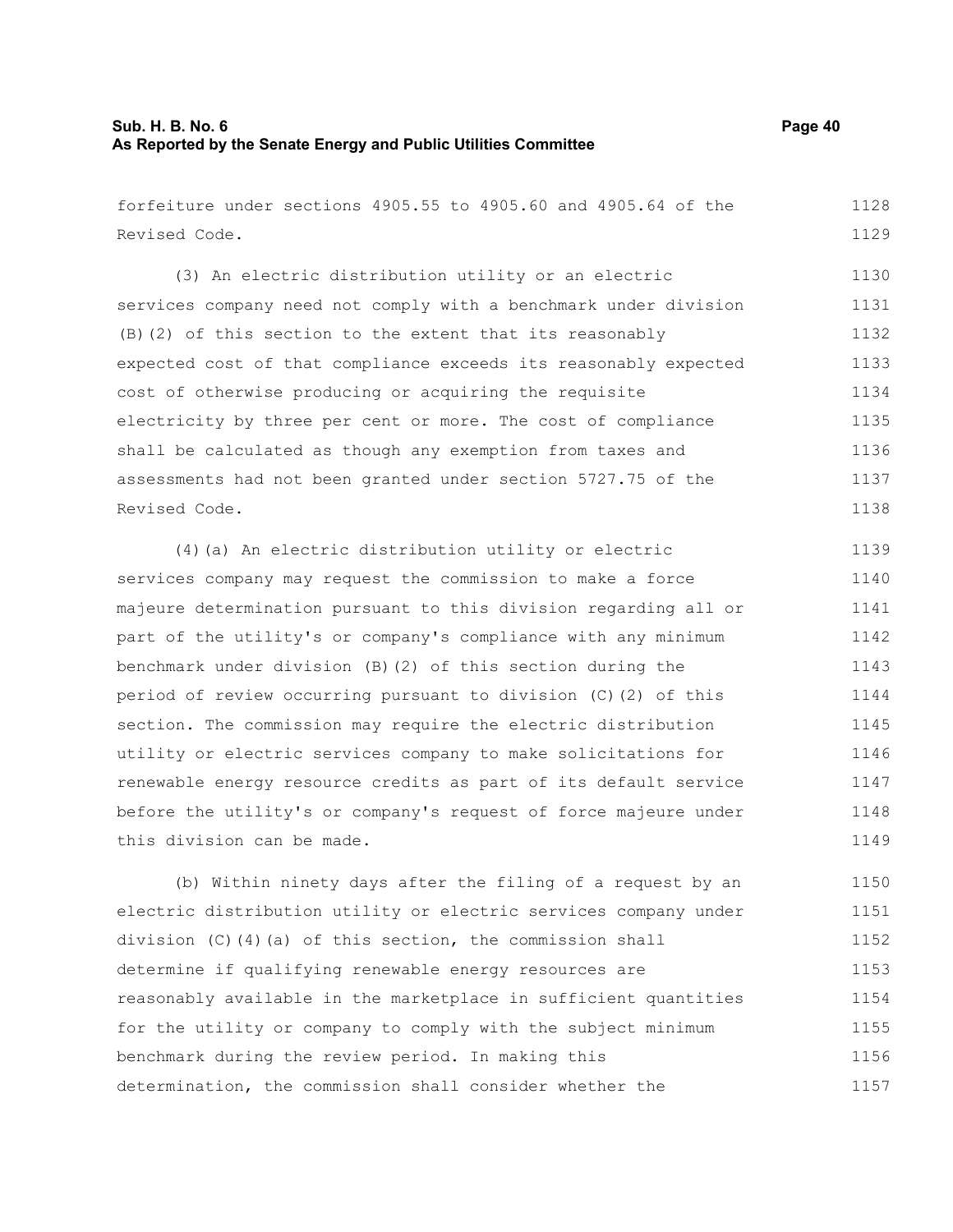### **Sub. H. B. No. 6 Page 41 As Reported by the Senate Energy and Public Utilities Committee**

electric distribution utility or electric services company has made a good faith effort to acquire sufficient qualifying renewable energy or, as applicable, solar energy resources to so comply, including, but not limited to, by banking or seeking renewable energy resource credits or by seeking the resources through long-term contracts. Additionally, the commission shall consider the availability of qualifying renewable energy or solar energy resources in this state and other jurisdictions in the PJM interconnection regional transmission organization, L.L.C., or its successor and the midcontinent independent system operator or its successor. 1158 1159 1160 1161 1162 1163 1164 1165 1166 1167 1168

(c) If, pursuant to division (C)(4)(b) of this section, the commission determines that qualifying renewable energy or solar energy resources are not reasonably available to permit the electric distribution utility or electric services company to comply, during the period of review, with the subject minimum benchmark prescribed under division (B)(2) of this section, the commission shall modify that compliance obligation of the utility or company as it determines appropriate to accommodate the finding. Commission modification shall not automatically reduce the obligation for the electric distribution utility's or electric services company's compliance in subsequent years. If it modifies the electric distribution utility or electric services company obligation under division (C)(4)(c) of this section, the commission may require the utility or company, if sufficient renewable energy resource credits exist in the marketplace, to acquire additional renewable energy resource credits in subsequent years equivalent to the utility's or company's modified obligation under division (C)(4)(c) of this section. 1169 1170 1171 1172 1173 1174 1175 1176 1177 1178 1179 1180 1181 1182 1183 1184 1185 1186 1187

(5) The commission shall establish a process to provide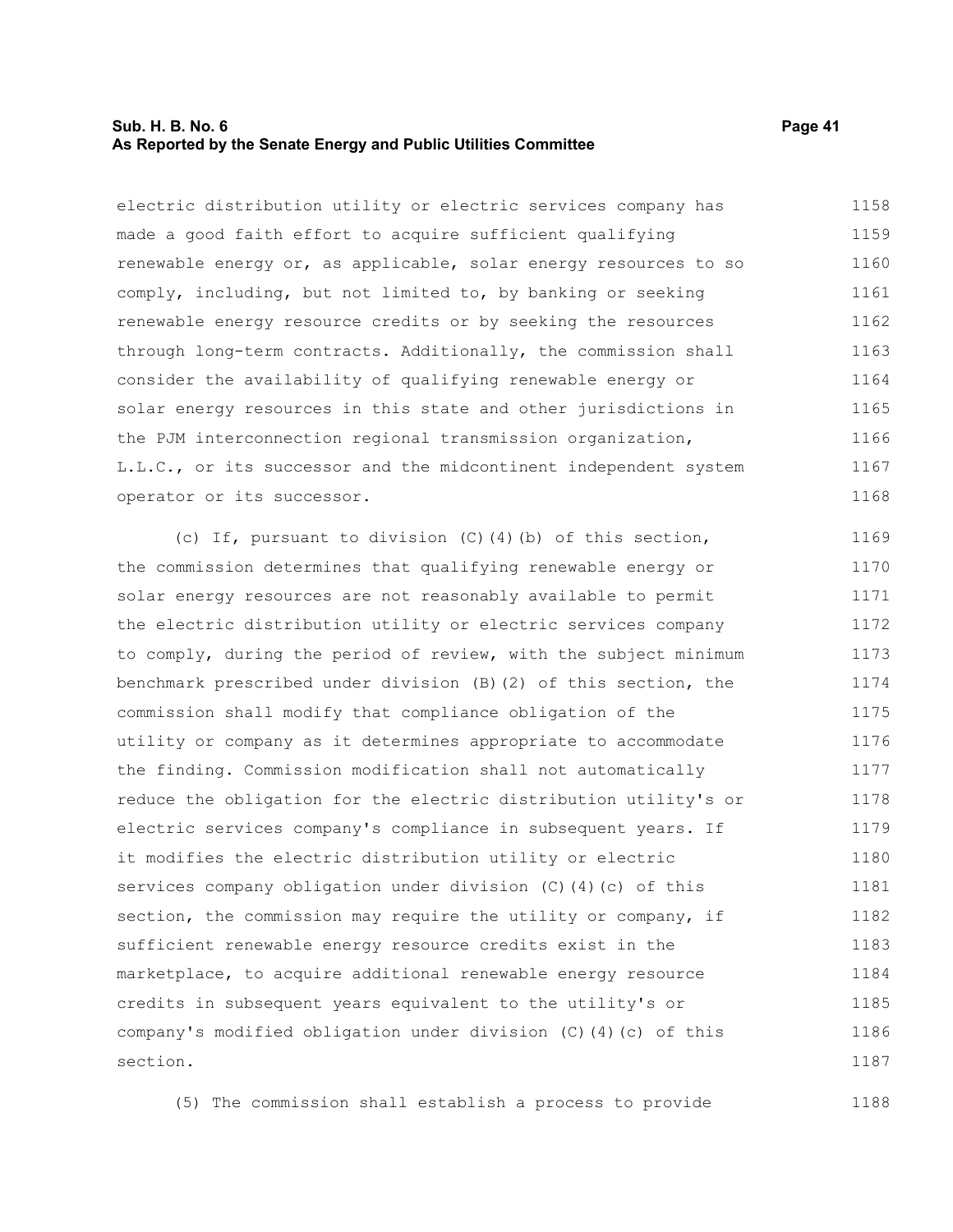### **Sub. H. B. No. 6 Page 42 As Reported by the Senate Energy and Public Utilities Committee**

for at least an annual review of the renewable energy resource market in this state and in the service territories of the regional transmission organizations that manage transmission systems located in this state. The commission shall use the results of this study to identify any needed changes to the amount of the renewable energy compliance payment specified under divisions (C)(2)(a) and (b) of this section. Specifically, the commission may increase the amount to ensure that payment of compliance payments is not used to achieve compliance with this section in lieu of actually acquiring or realizing energy derived from qualifying renewable energy resources. However, if the commission finds that the amount of the compliance payment should be otherwise changed, the commission shall present this finding to the general assembly for legislative enactment. 1189 1190 1191 1192 1193 1194 1195 1196 1197 1198 1199 1200 1201 1202

(D) The commission annually shall submit to the general assembly in accordance with section 101.68 of the Revised Code a report describing all of the following: 1203 1204 1205

(1) The compliance of electric distribution utilities and electric services companies with division (B) of this section; 1206 1207

(2) The average annual cost of renewable energy credits purchased by utilities and companies for the year covered in the report; 1208 1209 1210

(3) Any strategy for utility and company compliance or for encouraging the use of qualifying renewable energy resources in supplying this state's electricity needs in a manner that considers available technology, costs, job creation, and economic impacts. 1211 1212 1213 1214 1215

The commission shall begin providing the information described in division (D)(2) of this section in each report 1216 1217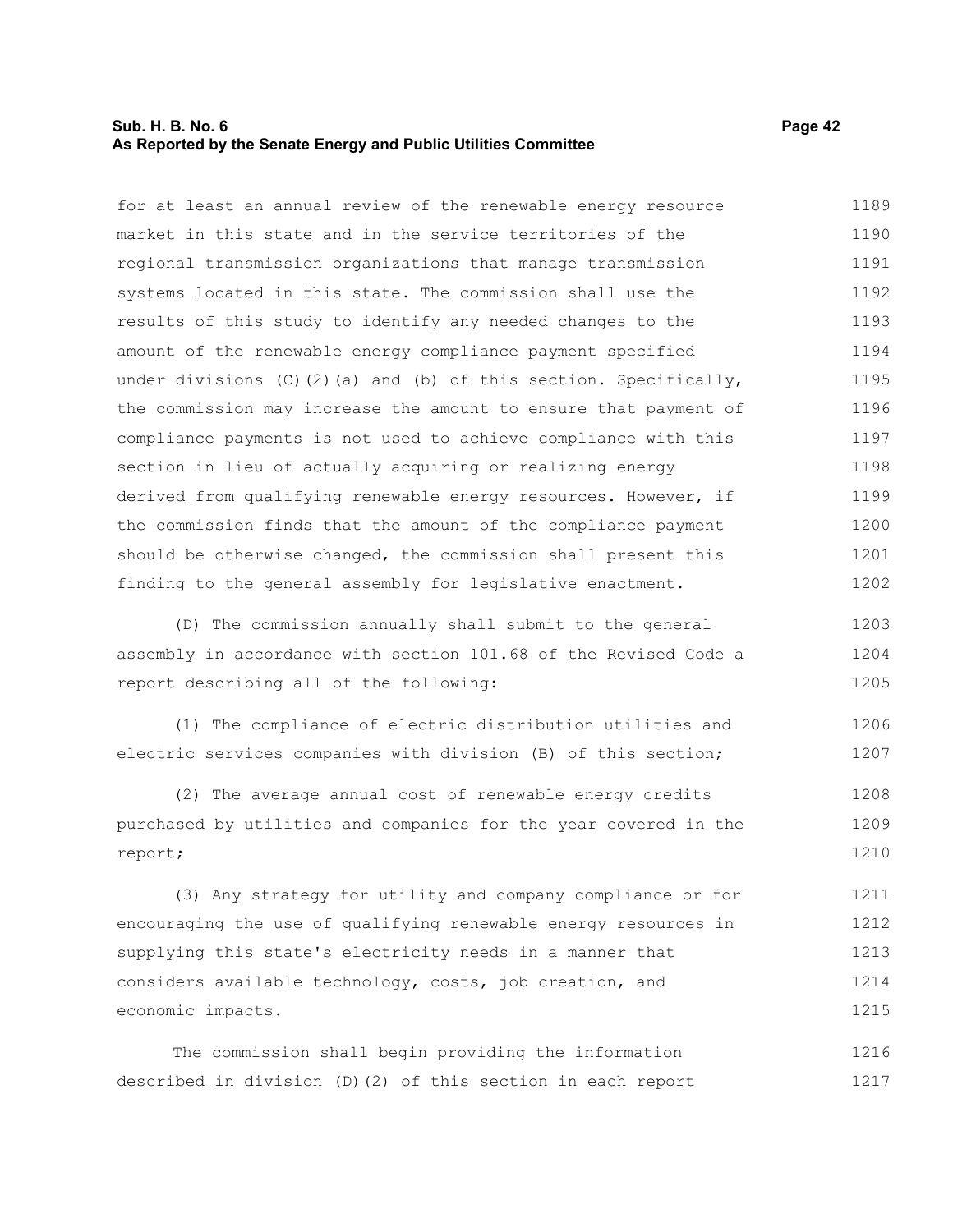### **Sub. H. B. No. 6 Page 43 As Reported by the Senate Energy and Public Utilities Committee**

submitted after September 10, 2012. The commission shall allow and consider public comments on the report prior to its submission to the general assembly. Nothing in the report shall be binding on any person, including any utility or company for the purpose of its compliance with any benchmark under division (B) of this section, or the enforcement of that provision under division (C) of this section. 1218 1219 1220 1221 1222 1223 1224

(E) All costs incurred by an electric distribution utility in complying with the requirements of this section shall be bypassable by any consumer that has exercised choice of supplier under section 4928.03 of the Revised Code. 1225 1226 1227 1228

**Sec. 4928.641.** (A) If an electric distribution utility has executed a contract before April 1, 2014, to procure renewable energy resources and there are ongoing costs associated with that contract that are being recovered from customers through a bypassable charge as of the effective date of S.B. 310 of the-130th general assembly, September 12, 2014, that cost recovery shall, regardless of the amendments to section 4928.64 of the Revised Code by H.B. 6 of the 133rd general assembly, continue on a bypassable basis-until the prudently incurred costsassociated with that contract are fully recovered through December 31, 2032. 1229 1230 1231 1232 1233 1234 1235 1236 1237 1238 1239

(B) Division (A) of this section applies only to costs associated with the original term of a contract described in that division and entered into before April 1, 2014. This section does not permit recovery of costs associated with an extension of such a contract. This section does not permit recovery of costs associated with an amendment of such a contract if that amendment was made on or after April 1, 2014. 1240 1241 1242 1243 1244 1245 1246

 **Sec. 4928.642.** Beginning with compliance year 2020, the 1247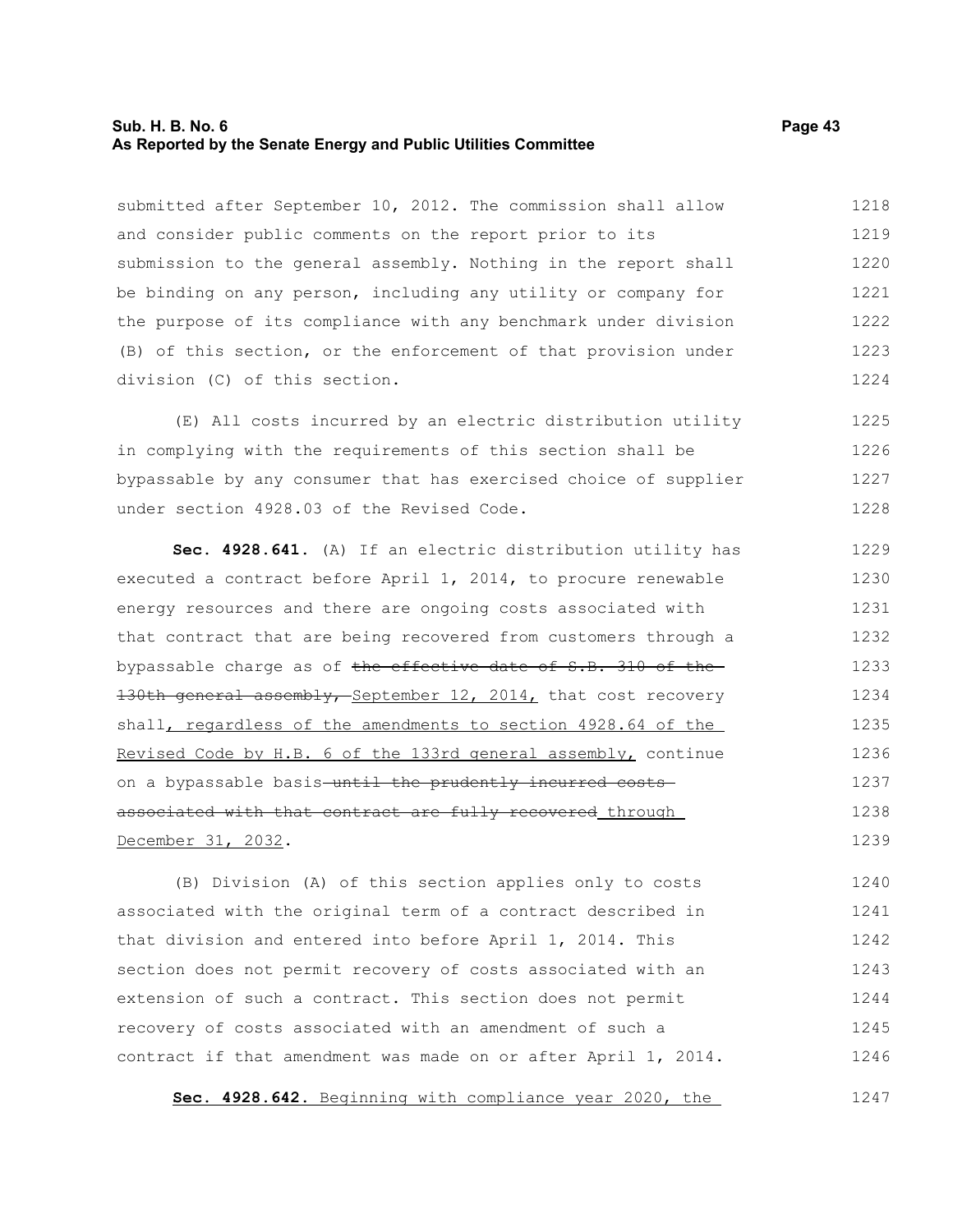| public utilities commission shall, in accordance with this       | 1248 |
|------------------------------------------------------------------|------|
| section, reduce the number of kilowatt hours required for        | 1249 |
| compliance with section 4928.64 of the Revised Code for all      | 1250 |
| electric distribution utilities and all electric services        | 1251 |
| companies in this state. The commission shall determine each     | 1252 |
| utility's and each company's reduction by taking the total       | 1253 |
| amount of kilowatt hours produced, if any, by all qualifying     | 1254 |
| renewable resources, as defined in section 3706.40 of the        | 1255 |
| Revised Code, during the preceding compliance year, allocating   | 1256 |
| that total among all electric distribution utilities and         | 1257 |
| electric services companies in proportion to their baselines for | 1258 |
| the subject compliance year, and subtracting that allocated      | 1259 |
| amount from the utility's or company's compliance amount as      | 1260 |
| otherwise determined under section 4928.64 of the Revised Code.  | 1261 |

Sec. 4928.644. (A) The public utilities commission may reduce either baseline described in section 4928.643 of the Revised Code to adjust for new economic growth in the electric distribution utility's certified territory or in the electric services company's service area in this state. 1262 1263 1264 1265 1266

 (B) To facilitate the competitiveness of mercantile customers located in this state that are registered as selfassessing purchasers under division (C) of section 5727.81 of the Revised Code, the commission shall reduce both baselines described in section 4928.643 of the Revised Code to exclude the load and usage of those self-assessing purchasers. Upon the effective date of this reduction, both of the following shall apply: 1267 1268 1269 1270 1271 1272 1273 1274

(1) Any electric distribution utility or electric services company serving such a self-assessing purchaser shall be relieved of the amount of compliance with section 4928.64 of the 1275 1276 1277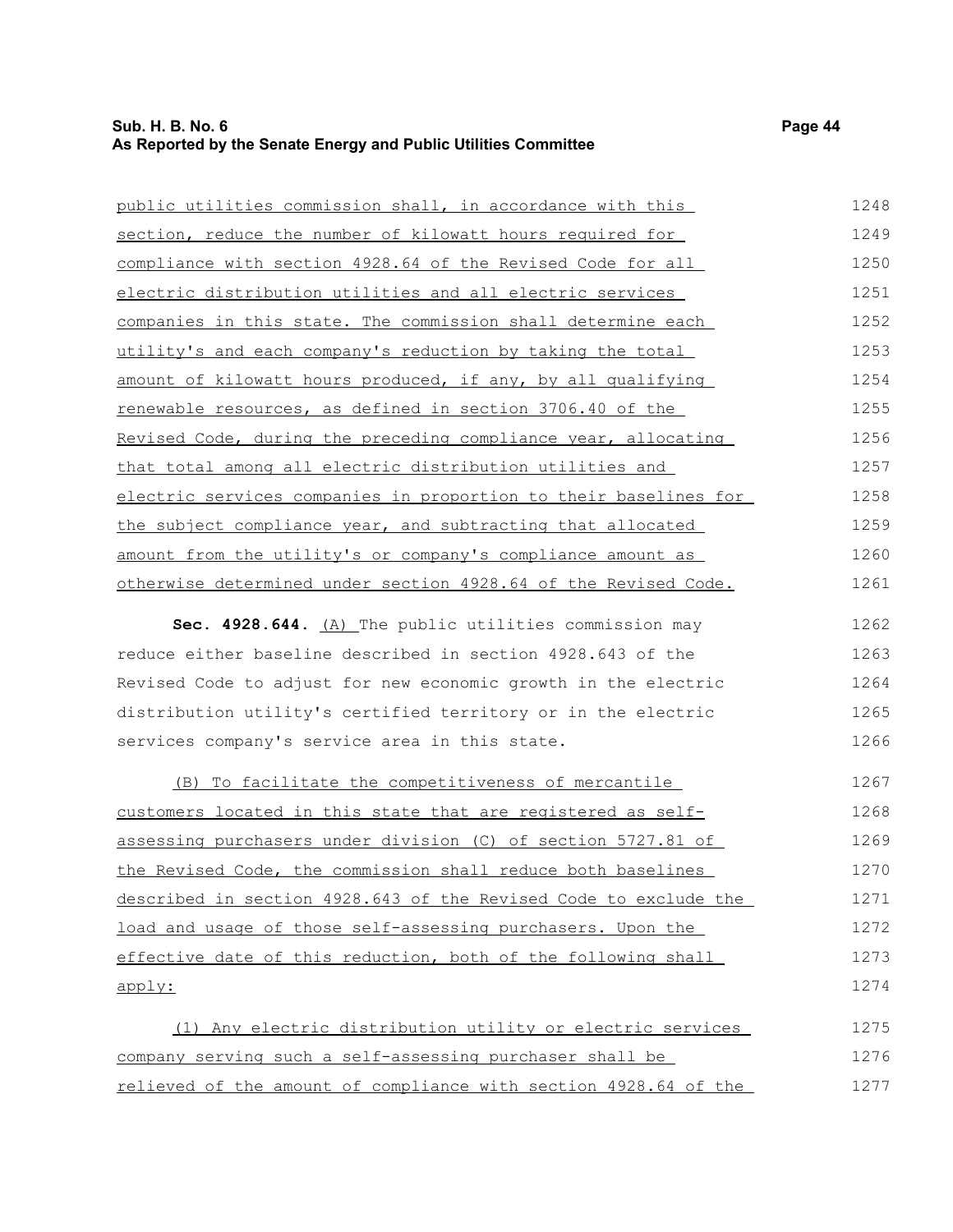1306

| Revised Code that would be required but for the baseline           | 1278 |
|--------------------------------------------------------------------|------|
| reduction.                                                         | 1279 |
| (2) Such a self-assessing purchaser shall be exempt from           | 1280 |
| any bypassable charge imposed under division (E) of section        | 1281 |
| 4928.64 of the Revised Code.                                       | 1282 |
| Sec. 4928.645. (A) An electric distribution utility or             | 1283 |
| electric services company may use, for the purpose of complying    | 1284 |
| with the requirements under divisions $(B)$ (1) and (2) of section | 1285 |
| 4928.64 of the Revised Code, renewable energy credits any time     | 1286 |
| in the five calendar years following the date of their purchase    | 1287 |
| or acquisition from any entity, including, but not limited to,     | 1288 |
| the following:                                                     | 1289 |
| (1) A mercantile customer;                                         | 1290 |
| (2) An owner or operator of a hydroelectric generating             | 1291 |
| facility that is located at a dam on a river, or on any water      | 1292 |
| discharged to a river, that is within or bordering this state or   | 1293 |
| within or bordering an adjoining state, or that produces power     | 1294 |
| that can be shown to be deliverable into this state;               | 1295 |
| (3) A seller of compressed natural gas that has been               | 1296 |
| produced from biologically derived methane gas, provided that      | 1297 |
| the seller may only provide renewable energy credits for metered   | 1298 |
| amounts of gas.                                                    | 1299 |
| (B) (1) The public utilities commission shall adopt rules          | 1300 |
| specifying that one unit of credit shall equal one megawatt hour   | 1301 |
| of electricity derived from renewable energy resources, except     | 1302 |
| that, for a generating facility of seventy-five megawatts or       | 1303 |
| greater that is situated within this state and has committed by    | 1304 |
| December 31, 2009, to modify or retrofit its generating unit or    | 1305 |

units to enable the facility to generate principally from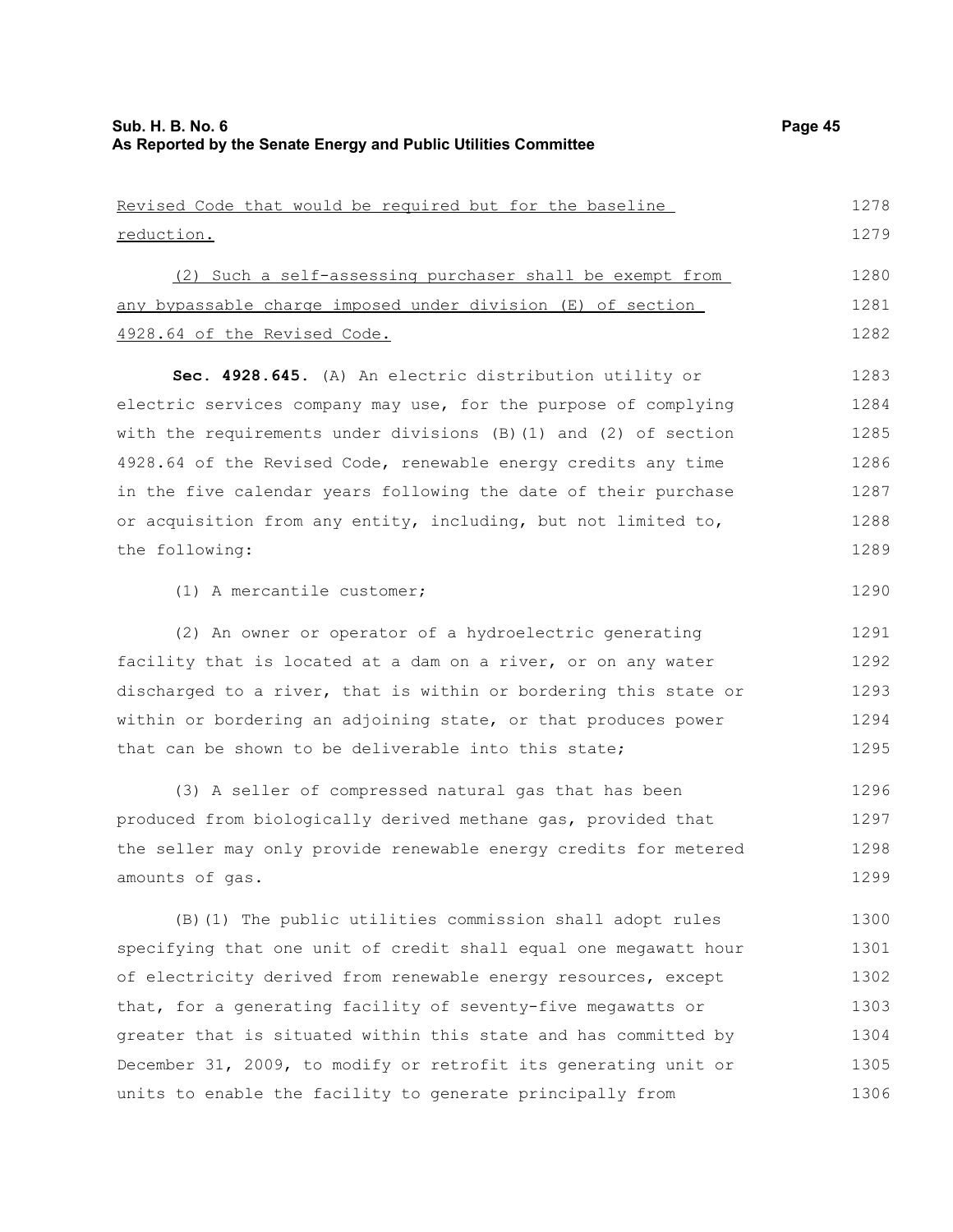### **Sub. H. B. No. 6 Page 46 As Reported by the Senate Energy and Public Utilities Committee**

biomass energy by June 30, 2013, each megawatt hour of electricity generated principally from that biomass energy shall equal, in units of credit, the product obtained by multiplying the actual percentage of biomass feedstock heat input used to generate such megawatt hour by the quotient obtained by dividing the then existing unit dollar amount used to determine a renewable energy compliance payment as provided under division (C)(2)(b) of section 4928.64 of the Revised Code by the then existing market value of one renewable energy credit, but such megawatt hour shall not equal less than one unit of credit. Renewable energy resources do not have to be converted to electricity in order to be eligible to receive renewable energy credits. The rules shall specify that, for purposes of

converting the quantity of energy derived from biologically derived methane gas to an electricity equivalent, one megawatt hour equals 3,412,142 British thermal units. 1320 1321 1322

(2) The rules also shall provide for this state a system of registering renewable energy credits by specifying which of any generally available registries shall be used for that purpose and not by creating a registry. That selected system of registering renewable energy credits shall allow a hydroelectric generating facility to be eligible for obtaining renewable energy credits and shall allow customer-sited projects or actions the broadest opportunities to be eligible for obtaining renewable energy credits. 1323 1324 1325 1326 1327 1328 1329 1330 1331

 (C) Beginning January 1, 2020, a qualifying renewable resource as defined in section 3706.40 of the Revised Code is not eligible to obtain a renewable energy credit under this section for any megawatt hour for which the resource has been issued a renewable energy credit under section 3706.45 of the Revised Code. 1332 1333 1334 1335 1336 1337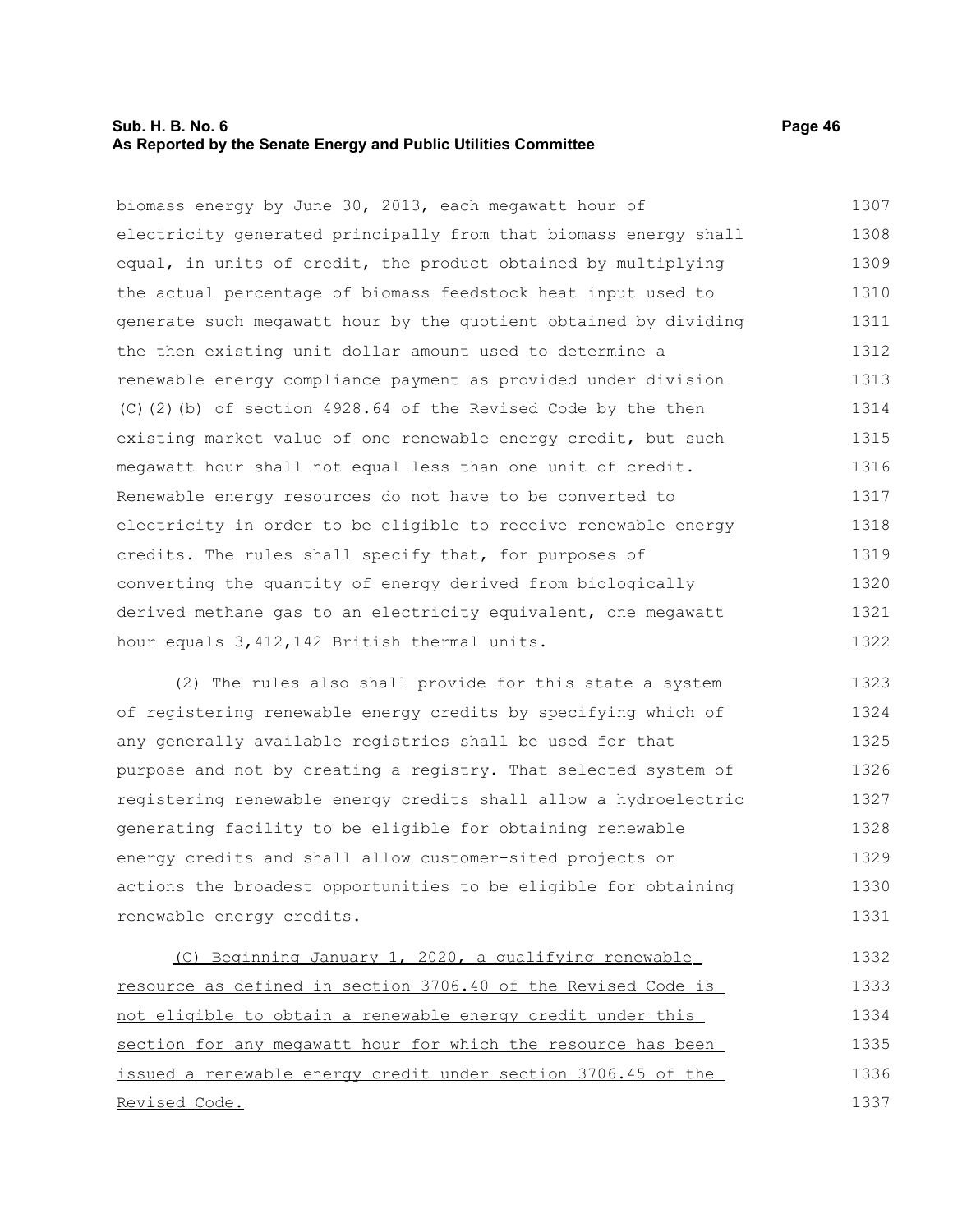### **Sub. H. B. No. 6 Page 47 As Reported by the Senate Energy and Public Utilities Committee**

**Sec. 4928.66.** (A)(1)(a) Beginning in 2009, an electric distribution utility shall implement energy efficiency programs that achieve energy savings equivalent to at least three-tenths of one per cent of the total, annual average, and normalized kilowatt-hour sales of the electric distribution utility during the preceding three calendar years to customers in this state. An energy efficiency program may include a combined heat and power system placed into service or retrofitted on or after the effective date of the amendment of this section by S.B. 315 of the 129th general assembly, September 10, 2012, or a waste energy recovery system placed into service or retrofitted on or after September 10, 2012, except that a waste energy recovery system described in division (A)(38)(b) of section 4928.01 of the Revised Code may be included only if it was placed into service between January 1, 2002, and December 31, 2004. For a waste energy recovery or combined heat and power system, the savings shall be as estimated by the public utilities commission. The savings requirement, using such a three-year average, shall increase to an additional five-tenths of one per cent in 2010, seven-tenths of one per cent in 2011, eight-tenths of one per cent in 2012, nine-tenths of one per cent in 2013, and one per cent in 2014. In 2015 and 2016, an electric distribution utility shall achieve energy savings equal to the result of subtracting the cumulative energy savings achieved since 2009 from the product of multiplying the baseline for energy savings, described in division (A)(2)(a) of this section, by four and two-tenths of one per cent. If the result is zero or less for the year for which the calculation is being made, the utility shall not be required to achieve additional energy savings for that year, but may achieve additional energy savings for that year. Thereafter, the The annual savings requirements shall be, for years 2017, 2018, 2019, and 2020, an additional 1338 1339 1340 1341 1342 1343 1344 1345 1346 1347 1348 1349 1350 1351 1352 1353 1354 1355 1356 1357 1358 1359 1360 1361 1362 1363 1364 1365 1366 1367 1368 1369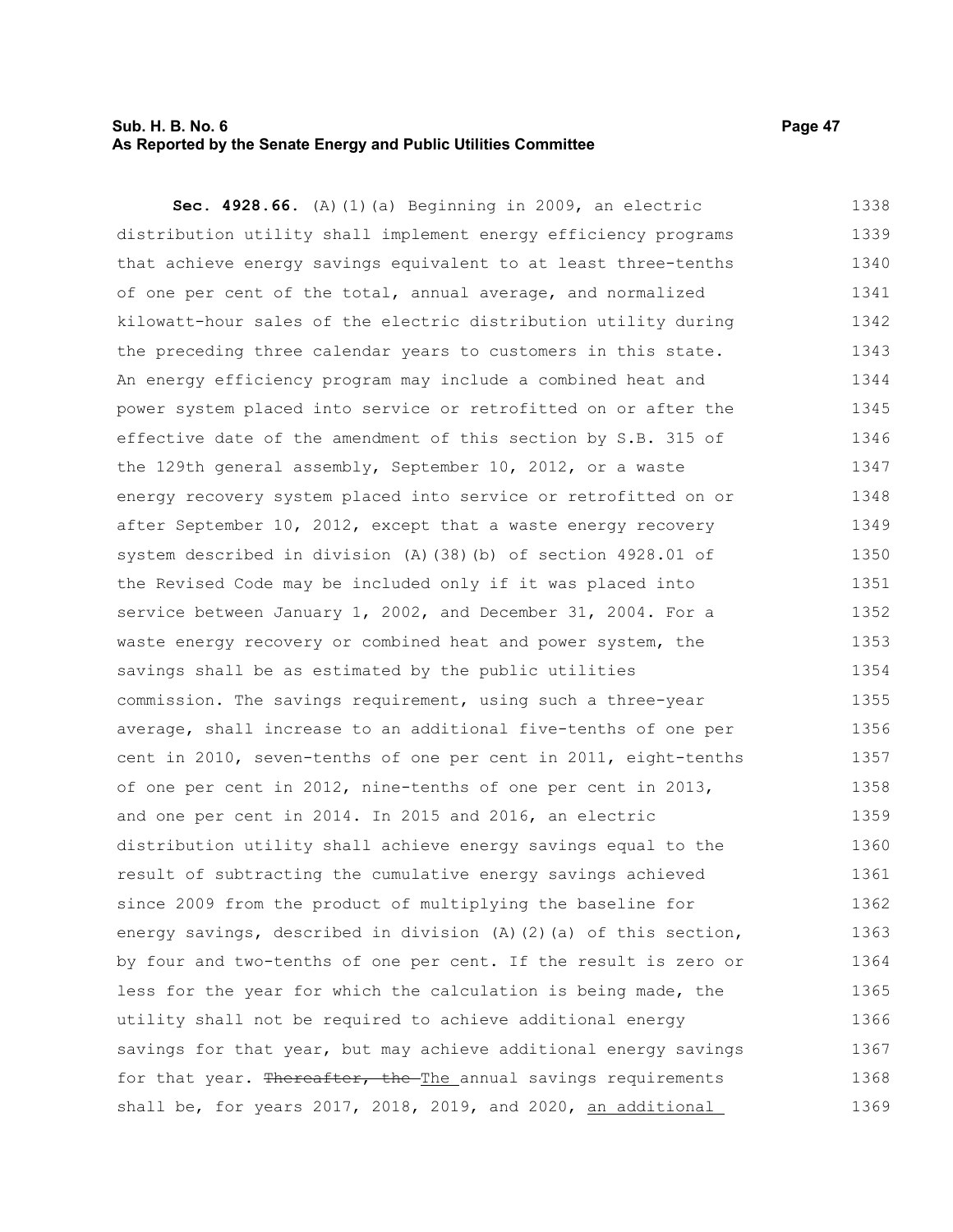### **Sub. H. B. No. 6 Page 48 As Reported by the Senate Energy and Public Utilities Committee**

one per cent of the baseline, and two per cent each yearthereafter, achieving cumulative energy savings in excess of twenty-two per cent by the end of 2027. For purposes of a waste energy recovery or combined heat and power system, an electric distribution utility shall not apply more than the total annual percentage of the electric distribution utility's industrialcustomer load, relative to the electric distribution utility's total load, to the annual energy savings requirement. 1370 1371 1372 1373 1374 1375 1376 1377

(b) Beginning in 2009, an electric distribution utility shall implement peak demand reduction programs designed to achieve a one per cent reduction in peak demand in 2009 and an additional seventy-five hundredths of one per cent reduction each year through 2014. In 2015 and 2016, an electric distribution utility shall achieve a reduction in peak demand equal to the result of subtracting the cumulative peak demand reductions achieved since 2009 from the product of multiplying the baseline for peak demand reduction, described in division (A)(2)(a) of this section, by four and seventy-five hundredths of one per cent. If the result is zero or less for the year for which the calculation is being made, the utility shall not be required to achieve an additional reduction in peak demand for that year, but may achieve an additional reduction in peak demand for that year. In 2017 and each year thereafter through 2020, the utility shall achieve an additional seventy-five hundredths of one per cent reduction in peak demand. 1378 1379 1380 1381 1382 1383 1384 1385 1386 1387 1388 1389 1390 1391 1392 1393 1394

(2) For the purposes of divisions (A)(1)(a) and (b) of this section: 1395 1396

(a) The baseline for energy savings under division (A)(1) (a) of this section shall be the average of the total kilowatt hours the electric distribution utility sold in the preceding 1397 1398 1399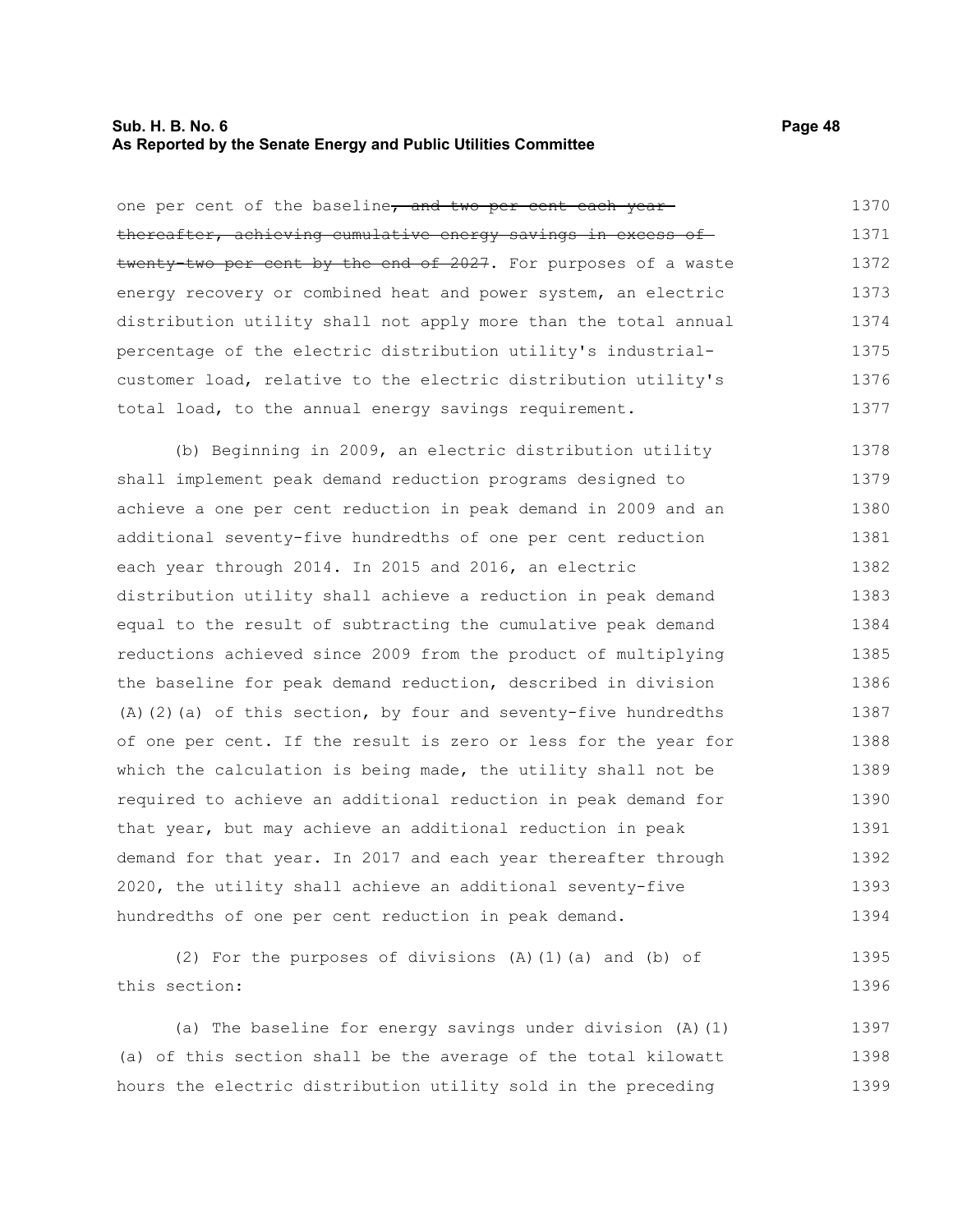### **Sub. H. B. No. 6 Page 49 As Reported by the Senate Energy and Public Utilities Committee**

three calendar years. The baseline for a peak demand reduction under division (A)(1)(b) of this section shall be the average peak demand on the utility in the preceding three calendar years, except that the commission may reduce either baseline to adjust for new economic growth in the utility's certified territory. Neither baseline shall include the load and usage of any of the following customers: 1400 1401 1402 1403 1404 1405 1406

(i) Beginning January 1, 2017, a customer for which a reasonable arrangement has been approved under section 4905.31 of the Revised Code; 1407 1408 1409

(ii) A customer that has opted out of the utility's portfolio plan under section 4928.6611 of the Revised Code; 1410 1411

(iii) A customer that has opted out of the utility's portfolio plan under Section 8 of S.B. 310 of the 130th general assembly. 1412 1413 1414

(b) The commission may amend the benchmarks set forth in division (A)(1)(a) or (b) of this section if, after application by the electric distribution utility, the commission determines that the amendment is necessary because the utility cannot reasonably achieve the benchmarks due to regulatory, economic, or technological reasons beyond its reasonable control. 1415 1416 1417 1418 1419 1420

(c) Compliance with divisions (A)(1)(a) and (b) of this section shall be measured by including the effects of all demand-response programs for mercantile customers of the subject electric distribution utility, all waste energy recovery systems and all combined heat and power systems, and all such mercantile customer-sited energy efficiency, including waste energy recovery and combined heat and power, and peak demand reduction programs, adjusted upward by the appropriate loss factors. Any 1421 1422 1423 1424 1425 1426 1427 1428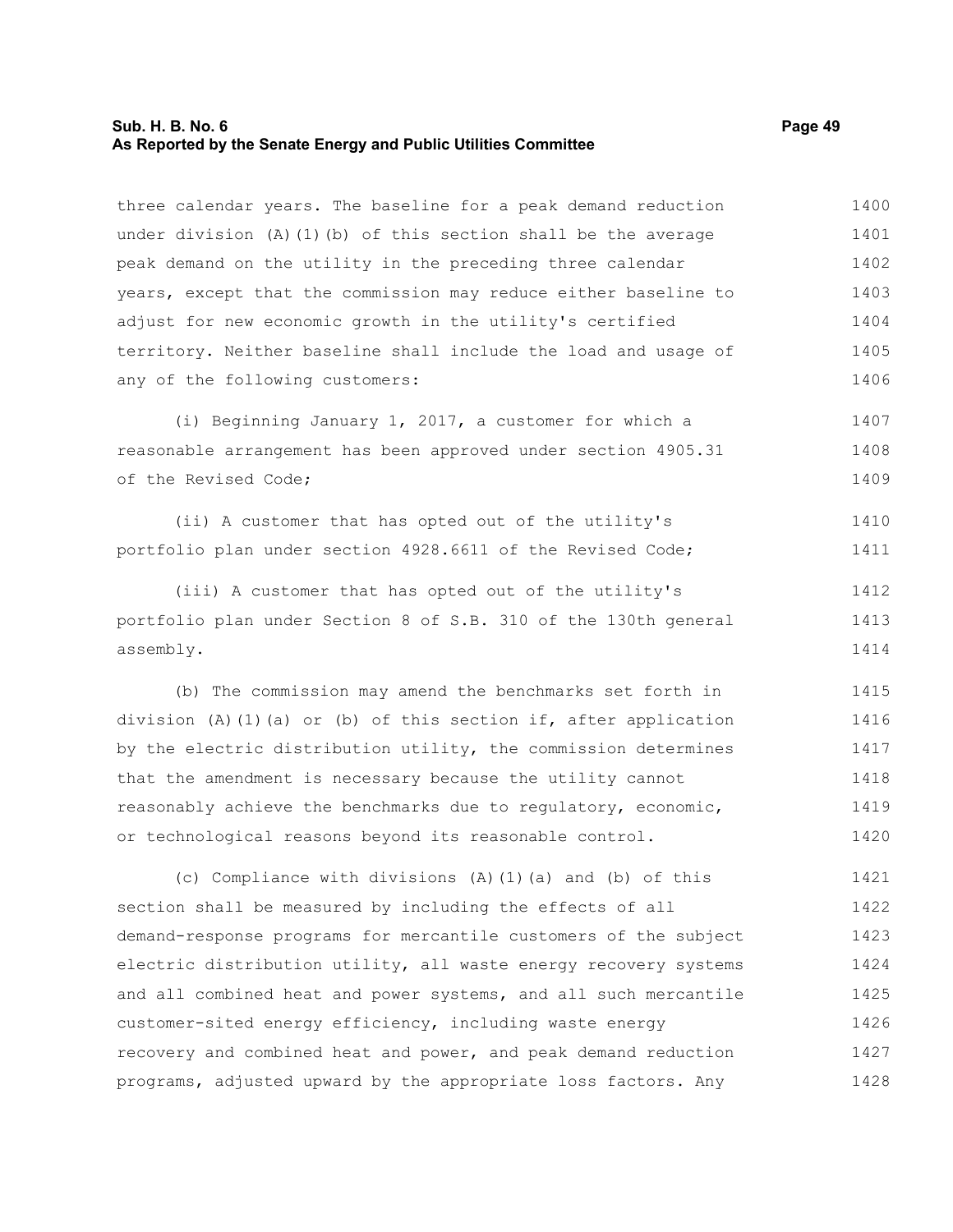## **Sub. H. B. No. 6 Page 50 As Reported by the Senate Energy and Public Utilities Committee**

| mechanism designed to recover the cost of energy efficiency,       | 1429 |
|--------------------------------------------------------------------|------|
| including waste energy recovery and combined heat and power, and   | 1430 |
| peak demand reduction programs under divisions (A) (1) (a) and (b) | 1431 |
| of this section may exempt mercantile customers that commit        | 1432 |
| their demand-response or other customer-sited capabilities,        | 1433 |
| whether existing or new, for integration into the electric         | 1434 |
| distribution utility's demand-response, energy efficiency,         | 1435 |
| including waste energy recovery and combined heat and power, or    | 1436 |
| peak demand reduction programs, if the commission determines       | 1437 |
| that that exemption reasonably encourages such customers to        | 1438 |
| commit those capabilities to those programs. If a mercantile       | 1439 |
| customer makes such existing or new demand-response, energy        | 1440 |
| efficiency, including waste energy recovery and combined heat      | 1441 |
| and power, or peak demand reduction capability available to an     | 1442 |
| electric distribution utility pursuant to division (A)(2)(c) of    | 1443 |
| this section, the electric utility's baseline under division (A)   | 1444 |
| (2) (a) of this section shall be adjusted to exclude the effects   | 1445 |
| of all such demand-response, energy efficiency, including waste    | 1446 |
| energy recovery and combined heat and power, or peak demand        | 1447 |
| reduction programs that may have existed during the period used    | 1448 |
| to establish the baseline. The baseline also shall be normalized   | 1449 |
| for changes in numbers of customers, sales, weather, peak          | 1450 |
| demand, and other appropriate factors so that the compliance       | 1451 |
| measurement is not unduly influenced by factors outside the        | 1452 |
| control of the electric distribution utility.                      | 1453 |
| (d) (i) Programs implemented by a utility may include the          | 1454 |
| following:                                                         | 1455 |
|                                                                    |      |

(I) Demand-response programs; 1456

(II) Smart grid investment programs, provided that such programs are demonstrated to be cost-beneficial; 1457 1458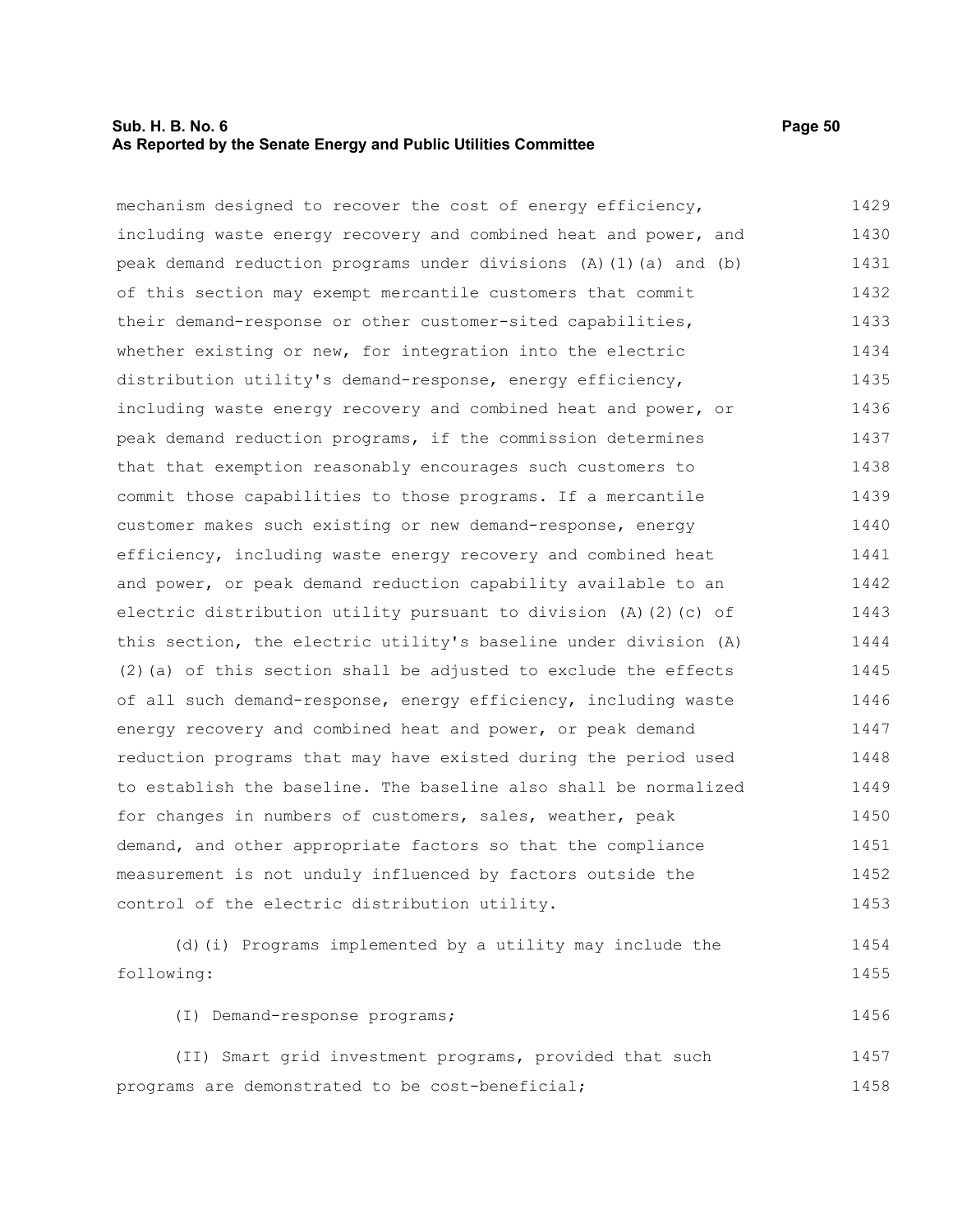#### **Sub. H. B. No. 6 Page 51 As Reported by the Senate Energy and Public Utilities Committee**

| (III) Customer-sited programs, including waste energy           | 1459 |
|-----------------------------------------------------------------|------|
| recovery and combined heat and power systems;                   | 1460 |
| (IV) Transmission and distribution infrastructure               | 1461 |
| improvements that reduce line losses;                           | 1462 |
| (V) Energy efficiency savings and peak demand reduction         | 1463 |
| that are achieved, in whole or in part, as a result of funding  | 1464 |
| provided from the universal service fund established by section | 1465 |
| 4928.51 of the Revised Code to benefit low-income customers     | 1466 |
| through programs that include, but are not limited to, energy   | 1467 |
| audits, the installation of energy efficiency insulation,       | 1468 |
| appliances, and windows, and other weatherization measures.     | 1469 |
|                                                                 |      |

(ii) No energy efficiency or peak demand reduction achieved under divisions (A)(2)(d)(i)(IV) and (V) of this section shall qualify for shared savings. 1470 1471 1472

(iii) Division (A)(2)(c) of this section shall be applied to include facilitating efforts by a mercantile customer or group of those customers to offer customer-sited demandresponse, energy efficiency, including waste energy recovery and combined heat and power, or peak demand reduction capabilities to the electric distribution utility as part of a reasonable arrangement submitted to the commission pursuant to section 4905.31 of the Revised Code. 1473 1474 1475 1476 1477 1478 1479 1480

(e) No programs or improvements described in division (A) (2)(d) of this section shall conflict with any statewide building code adopted by the board of building standards. 1481 1482 1483

(B) In accordance with rules it shall adopt, the public utilities commission shall produce and docket at the commission an annual report containing the results of its verification of the annual levels of energy efficiency and of peak demand 1484 1485 1486 1487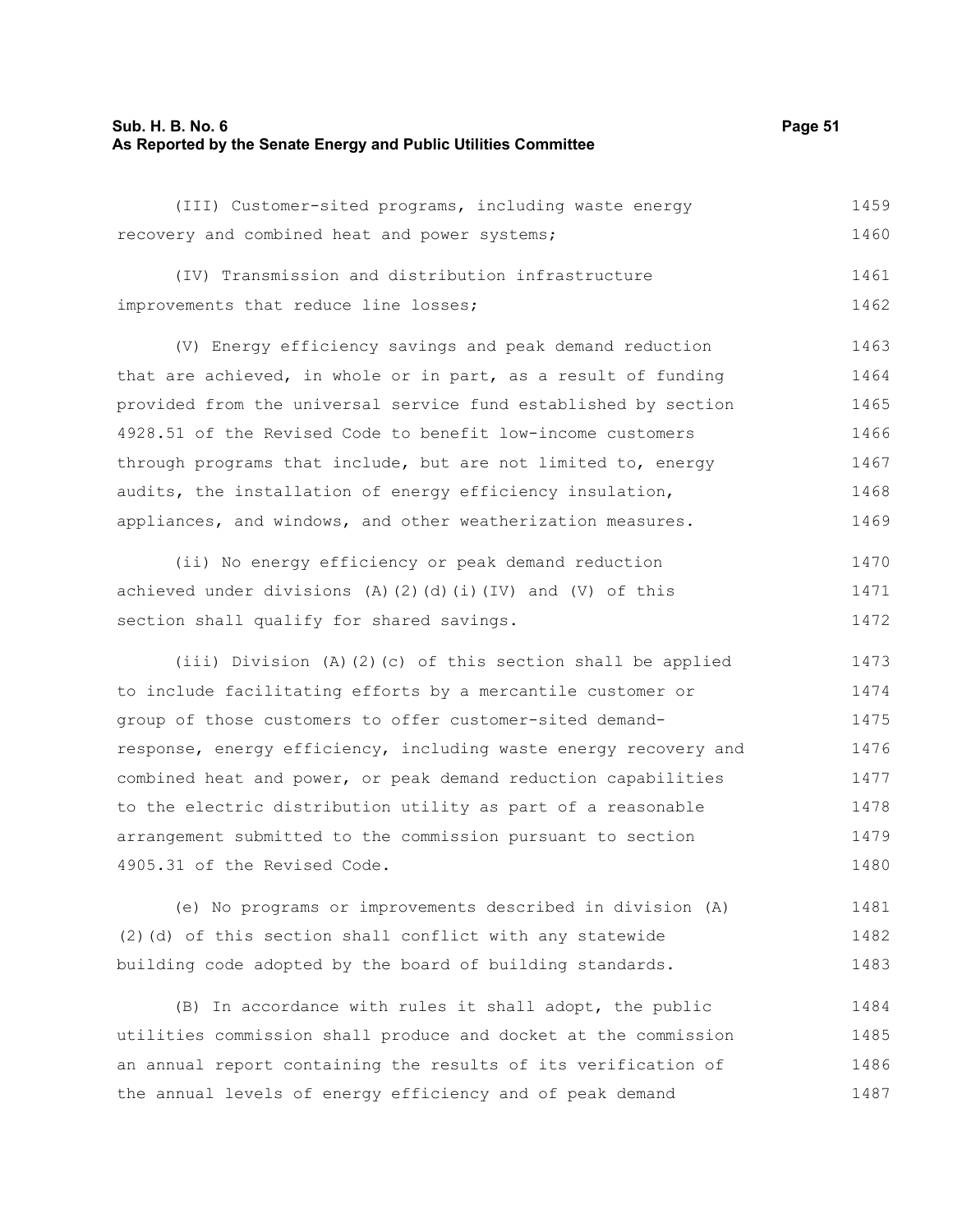### **Sub. H. B. No. 6 Page 52 As Reported by the Senate Energy and Public Utilities Committee**

reductions achieved by each electric distribution utility pursuant to division (A) of this section. A copy of the report shall be provided to the consumers' counsel. 1488 1489 1490

(C) If the commission determines, after notice and opportunity for hearing and based upon its report under division (B) of this section, that an electric distribution utility has failed to comply with an energy efficiency or peak demand reduction requirement of division (A) of this section, the commission shall assess a forfeiture on the utility as provided under sections 4905.55 to 4905.60 and 4905.64 of the Revised Code, either in the amount, per day per undercompliance or noncompliance, relative to the period of the report, equal to that prescribed for noncompliances under section 4905.54 of the Revised Code, or in an amount equal to the then existing market value of one renewable energy credit per megawatt hour of undercompliance or noncompliance. Revenue from any forfeiture assessed under this division shall be deposited to the credit of the advanced energy fund created under section 4928.61 of the Revised Code. 1491 1492 1493 1494 1495 1496 1497 1498 1499 1500 1501 1502 1503 1504 1505 1506

(D) The commission may establish rules regarding the content of an application by an electric distribution utility for commission approval of a revenue decoupling mechanism under this division. Such an application shall not be considered an application to increase rates and may be included as part of a proposal to establish, continue, or expand energy efficiency or conservation programs. The commission by order may approve an application under this division if it determines both that the revenue decoupling mechanism provides for the recovery of revenue that otherwise may be forgone by the utility as a result of or in connection with the implementation by the electric distribution utility of any energy efficiency or energy 1507 1508 1509 1510 1511 1512 1513 1514 1515 1516 1517 1518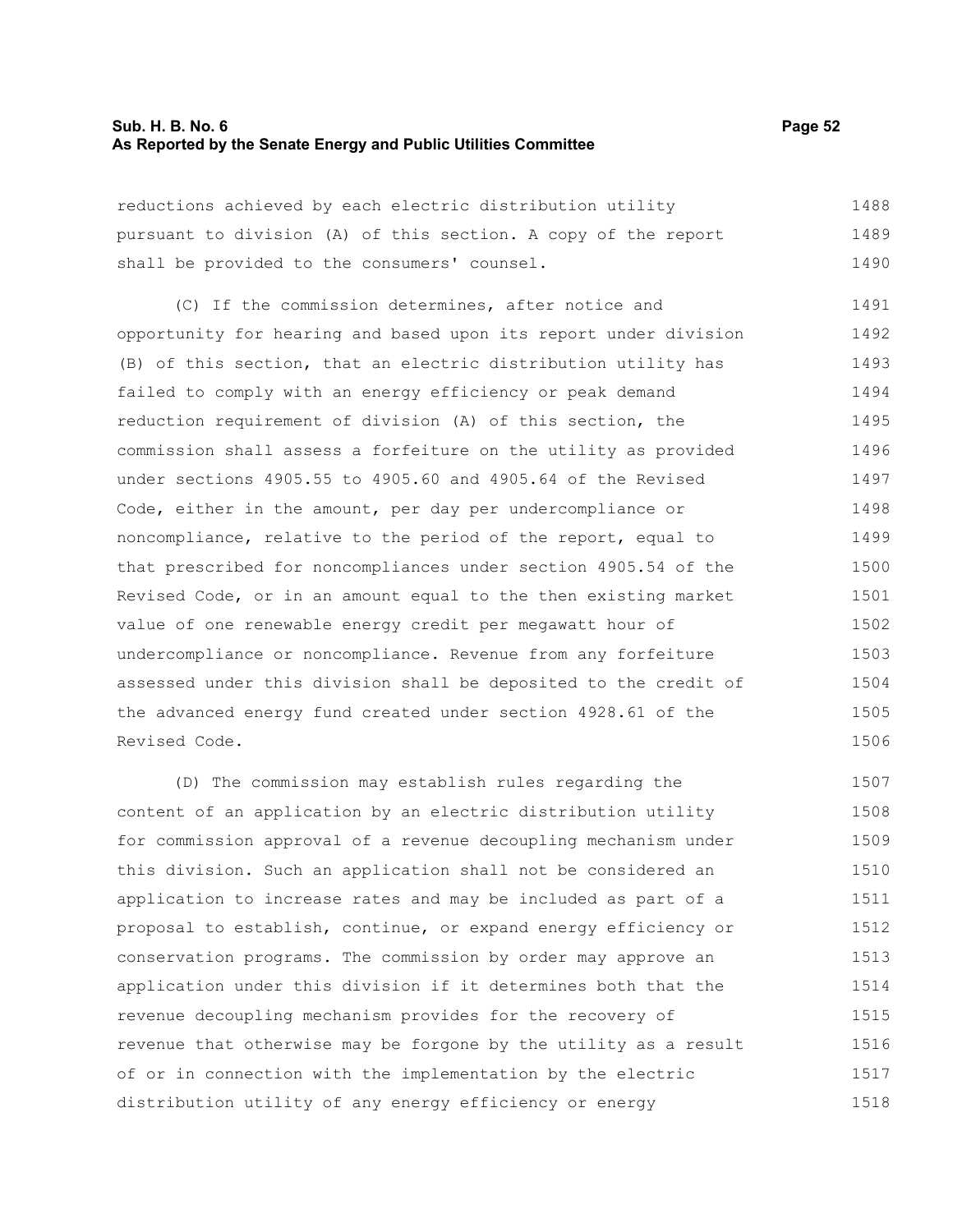| conservation programs and reasonably aligns the interests of the | 1519 |
|------------------------------------------------------------------|------|
| utility and of its customers in favor of those programs.         | 1520 |
| (E) The commission additionally shall adopt rules that           | 1521 |
| require an electric distribution utility to provide a customer   | 1522 |
| upon request with two years' consumption data in an accessible   | 1523 |
| form.                                                            | 1524 |
| $(F)$ (1) As used in divisions $(F)$ (2), (3), and (4) of this   | 1525 |
| section, "portfolio plan" has the same meaning as in division    | 1526 |
| (C)(1) of section 4928.6610 of the Revised Code.                 | 1527 |
| (2) If an electric distribution utility has a portfolio          | 1528 |
| plan in effect as of the effective date of the amendments to     | 1529 |
| this section by H.B. 6 of the 133rd general assembly and that    | 1530 |
| plan expires before December 31, 2020, the commission shall      | 1531 |
| extend the plan through that date. All portfolio plans shall     | 1532 |
| terminate on that date.                                          | 1533 |
| (3) If a portfolio plan is extended beyond its commission        | 1534 |
| approved term by division (F) (2) of this section, the existing  | 1535 |
| plan's budget shall be increased for the extended term to        | 1536 |
| include an amount equal to the annual average of the approved    | 1537 |
| budget for all years of the portfolio plan in effect as of the   | 1538 |
| effective date of the amendments to this section by H.B. 6 of    | 1539 |
| the 133rd general assembly.                                      | 1540 |
| (4) All other terms and conditions of a portfolio plan           | 1541 |
| extended beyond its commission-approved term by division (F)(2)  | 1542 |
| of this section shall remain the same unless changes are         | 1543 |
| authorized by the commission.                                    | 1544 |
| (G) (1) Not later than February 1, 2021, the commission          | 1545 |
| shall determine the cumulative energy savings collectively       | 1546 |
| achieved, since 2009, by all electric distribution utilities in  | 1547 |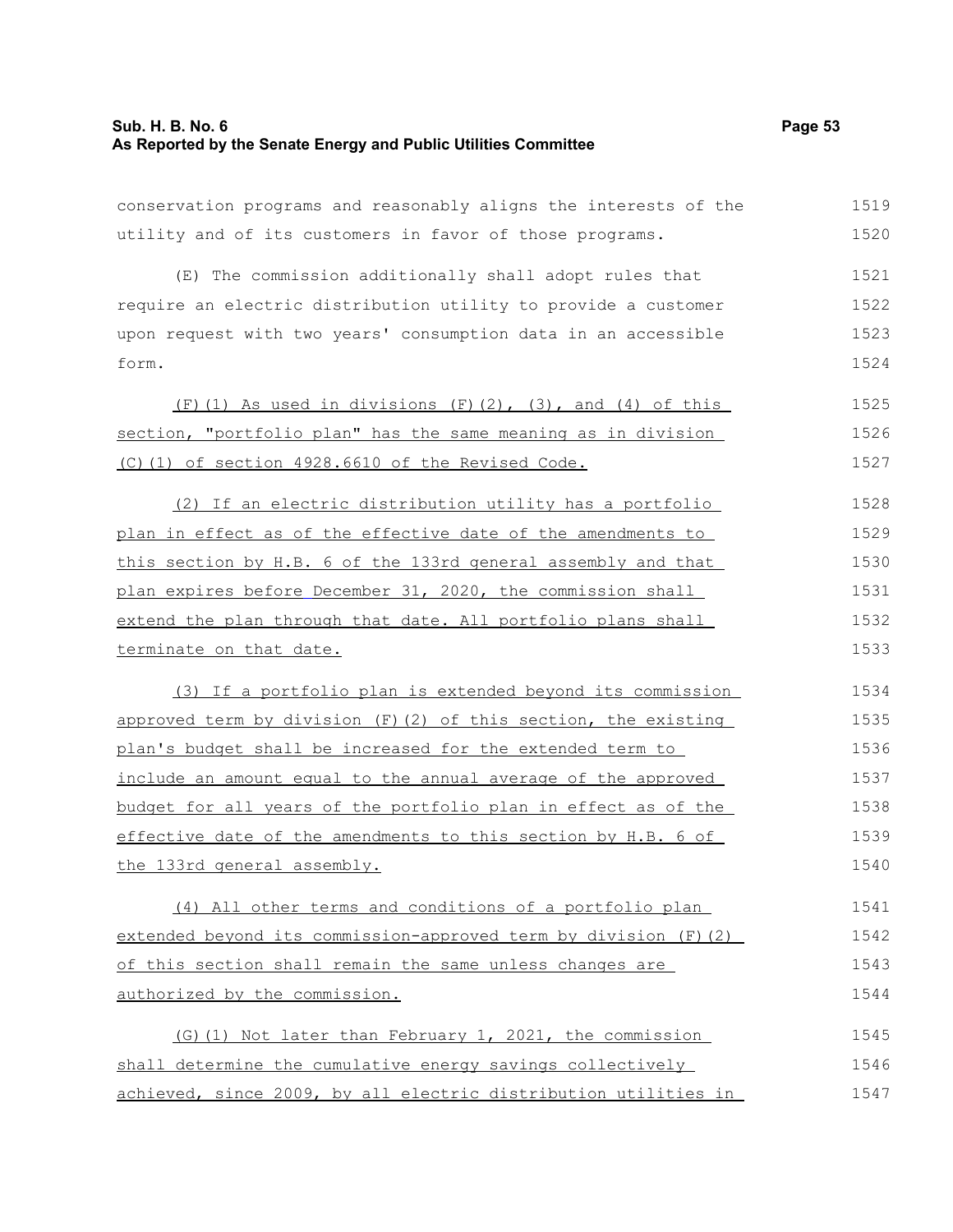| this state as of December 31, 2020. In determining that              | 1548 |
|----------------------------------------------------------------------|------|
| cumulative total, the commission shall do both of the following:     | 1549 |
| (a) Include energy savings that were estimated by the                | 1550 |
| commission to be achieved as of December 31, 2020, and banked        | 1551 |
| under division (G) of section 4928.662 of the Revised Code;          | 1552 |
| (b) Use an energy savings baseline that is the average of            | 1553 |
| the total kilowatt hours sold by all electric distribution           | 1554 |
| utilities in this state in the calendar years 2018, 2019, and        | 1555 |
| 2020. The baseline shall exclude the load and usage described in     | 1556 |
| division (A)(2)(a)(i), (ii), and (iii) of this section. That         | 1557 |
| baseline may also be reduced for new economic growth in the          | 1558 |
| utility's certified territory as provided in division (A)(2)(a)      | 1559 |
| of this section and adjusted and normalized as provided in           | 1560 |
| division (A)(2)(c) of this section.                                  | 1561 |
| (2) (a) If the cumulative energy savings collectively                | 1562 |
| achieved as determined by the commission under division (G) (1)      | 1563 |
| of this section is at least seventeen and one-half per cent of       | 1564 |
| the baseline described in division (G) (1) (b) of this section,      | 1565 |
| then full compliance with division $(A)$ $(1)$ $(a)$ of this section | 1566 |
| shall be deemed to have been achieved notwithstanding any            | 1567 |
| provision of this section to the contrary.                           | 1568 |
| (b) If the cumulative energy savings collectively achieved           | 1569 |
| as determined by the commission under division (G) (1) of this       | 1570 |
| section is less than seventeen and one-half per cent of the          | 1571 |
| baseline described in division (G) (1) (b) of this section, then     | 1572 |
| both of the following shall apply:                                   | 1573 |
| (i) The commission shall determine the manner in which               | 1574 |
| further implementation of energy efficiency programs shall occur     | 1575 |
| as may be reasonably necessary for collective achievement of         | 1576 |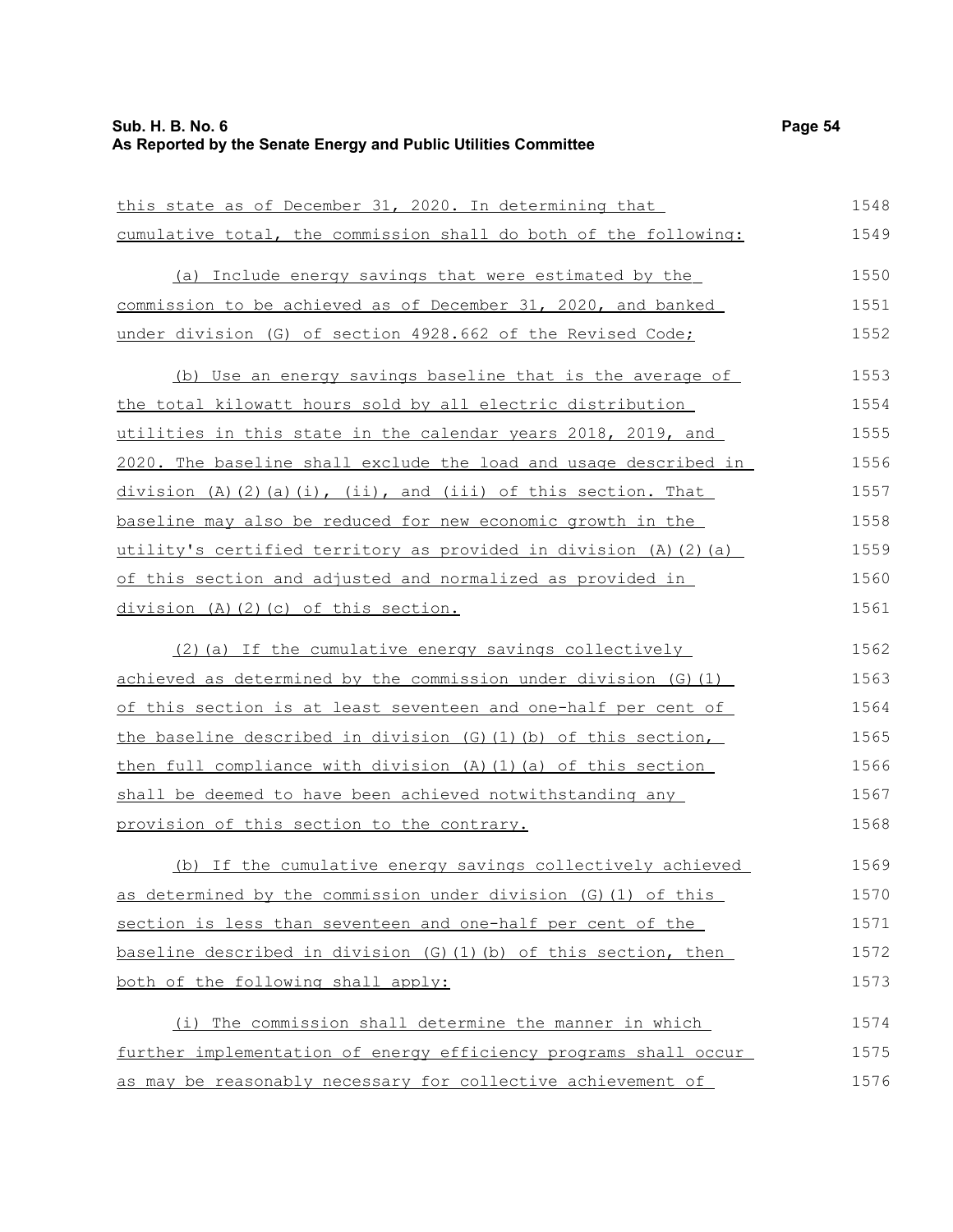| cumulative energy savings equal to seventeen and one-half         | 1577 |
|-------------------------------------------------------------------|------|
| percent, and not more, of the baseline described in division (G)  | 1578 |
| (1) (b) of this section.                                          | 1579 |
| (ii) Full compliance with division (A)(1)(a) of this              | 1580 |
| section shall be deemed to be achieved as of a date certain       | 1581 |
| established by the commission notwithstanding any provision of    | 1582 |
| this section to the contrary.                                     | 1583 |
| (3) Upon the date that full compliance with division (A)          | 1584 |
| (1) (a) of this section is deemed achieved under division (G) (2) | 1585 |
| (a) or (b) of this section, any electric distribution utility     | 1586 |
| cost recovery mechanisms authorized by the commission for         | 1587 |
| compliance with this section shall terminate except as may be     | 1588 |
| necessary to reconcile the difference between revenue collected   | 1589 |
| and the allowable cost of compliance associated with compliance   | 1590 |
| efforts occurring prior to the date upon which full compliance    | 1591 |
| with division (A) (1) (a) of this section is deemed achieved. No  | 1592 |
| such cost recovery mechanism shall be authorized by the           | 1593 |
| commission beyond the period of time required to complete this    | 1594 |
| final reconciliation.                                             | 1595 |
| Sec. 4928.6610. As used in sections 4928.6611 to 4928.66          | 1596 |
| 4928.6615 of the Revised Code:                                    | 1597 |
| (A) "Customer" means any either of the following:                 | 1598 |
| (1) Effective January 1, 2020, a mercantile customer as           | 1599 |
| defined in section 4928.01 of the Revised Code;                   | 1600 |
| (2) Any customer of an electric distribution utility to           | 1601 |
| which either of the following applies:                            | 1602 |
| $(1)$ $(a)$ The customer receives service above the primary       | 1603 |
| voltage level as determined by the utility's tariff               | 1604 |
| classification.                                                   | 1605 |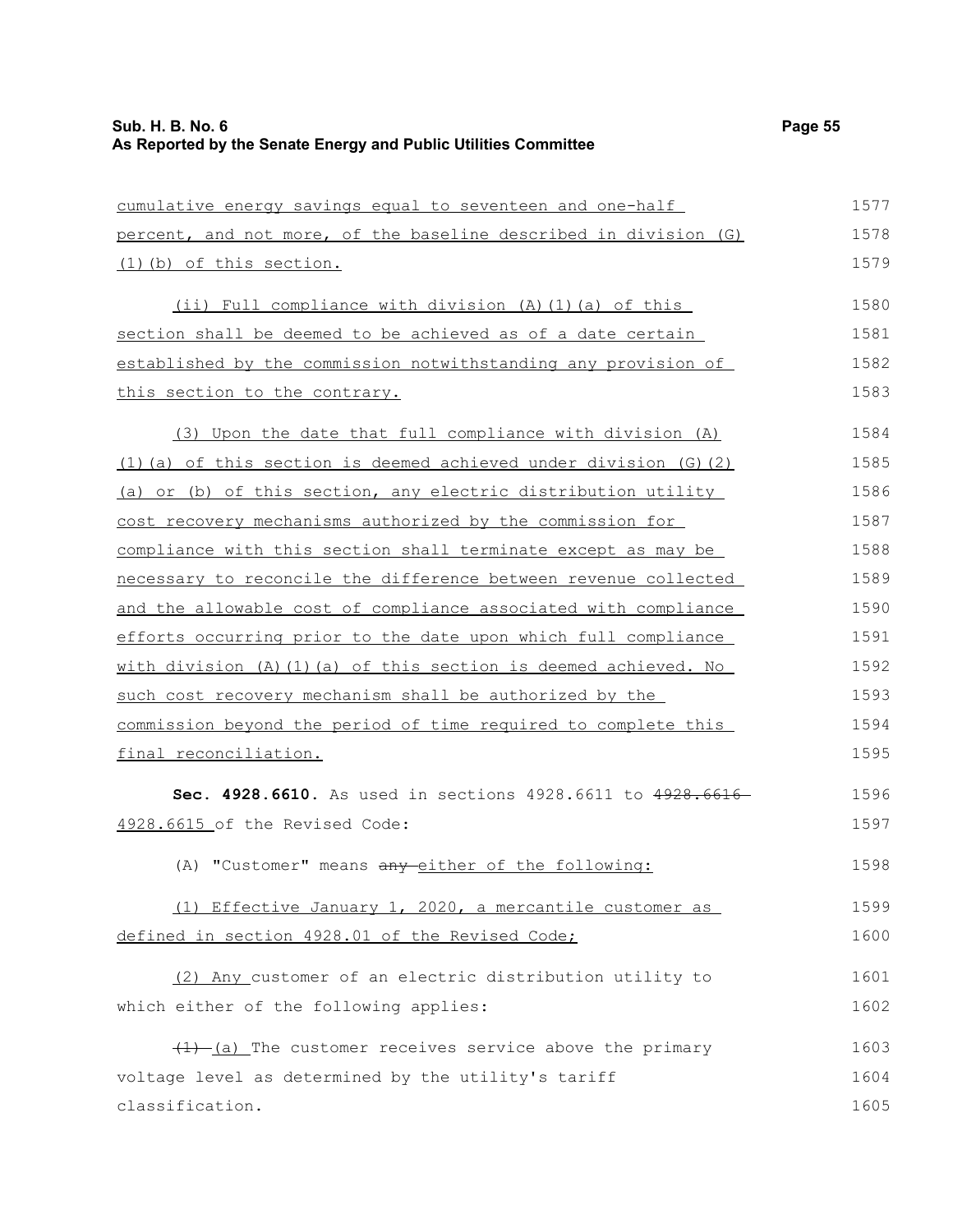## **Sub. H. B. No. 6 Page 56 As Reported by the Senate Energy and Public Utilities Committee**

| $(2)$ (b) The customer is a commercial or industrial             | 1606 |
|------------------------------------------------------------------|------|
| customer to which both of the following apply:                   | 1607 |
| $(a)$ (i) The customer receives electricity through a meter      | 1608 |
| of an end user or through more than one meter at a single        | 1609 |
| location in a quantity that exceeds forty-five million kilowatt  | 1610 |
| hours of electricity for the preceding calendar year.            | 1611 |
| $\frac{1}{b}$ (ii) The customer has made a written request for   | 1612 |
| registration as a self-assessing purchaser pursuant to section   | 1613 |
| 5727.81 of the Revised Code.                                     | 1614 |
| (B) "Energy intensity" means the amount of energy, from          | 1615 |
| electricity, used or consumed per unit of production.            | 1616 |
| (C) "Portfolio plan" means either of the following:              | 1617 |
| (1) The comprehensive energy efficiency and peak-demand          | 1618 |
| reduction program portfolio plan required under rules adopted by | 1619 |
| the public utilities commission and codified in Chapter 4901:1-  | 1620 |
| 39 of the Administrative Code or hereafter recodified or         | 1621 |
| amended <sub>i</sub>                                             | 1622 |
| (2) Any plan implemented pursuant to division (G) of             | 1623 |
| section 4928.66 of the Revised Code.                             | 1624 |
| Sec. 4928.75. Beginning in fiscal year 2021 and each             | 1625 |
| fiscal year thereafter, the director of development services     | 1626 |
| shall, in each fiscal year, submit a completed waiver request in | 1627 |
| accordance with section 96.83 of Title 45 of the Code of Federal | 1628 |
| Regulations to the United States department of health and human  | 1629 |
| services and any other applicable federal agencies for the state | 1630 |
| to expend twenty-five per cent of federal low-income home energy | 1631 |
| assistance programs funds from the home energy assistance block  | 1632 |
| grants for weatherization services allowed by section 96.83(a)   | 1633 |
| of Title 45 of the Code of Federal Regulations to the United     | 1634 |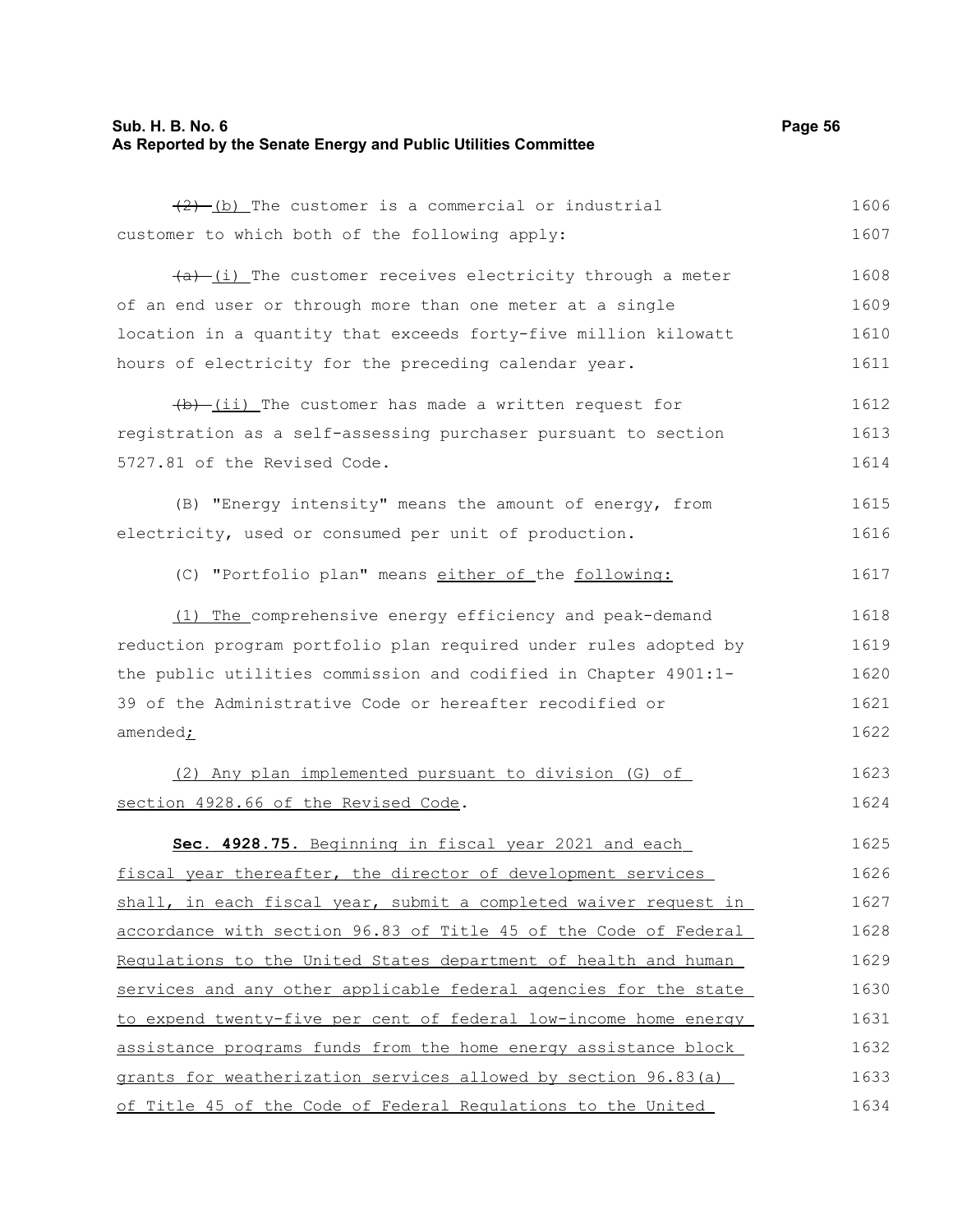| <b>Sub. H. B. No. 6</b><br>As Reported by the Senate Energy and Public Utilities Committee | Page 57 |
|--------------------------------------------------------------------------------------------|---------|
| States department of health and human services.                                            | 1635    |
| Sec. 4928.80. (A) Each electric distribution utility shall                                 | 1636    |
| file with the public utilities commission a rate schedule                                  | 1637    |
| applicable to county fairs and agricultural societies that                                 | 1638    |
| includes either of the following:                                                          | 1639    |
| (1) A fixed monthly service fee;                                                           | 1640    |
| (2) An energy charge on a kilowatt-hour basis.                                             | 1641    |
| The minimum monthly charge shall not exceed the fixed<br>(B)                               | 1642    |
| monthly service fee and the customer shall not be subject to any                           | 1643    |
| demand-based riders.                                                                       | 1644    |
| (C) The electric distribution utility shall be eligible to                                 | 1645    |
| recover any revenue loss associated with customer migration to                             | 1646    |
| this new rate schedule.                                                                    | 1647    |
| Sec. 5727.231. The taxable property of an electric company                                 | 1648    |
| that is or is part of a qualifying nuclear resource receiving                              | 1649    |
| payments for nuclear resource credits under section 3706.55 of                             | 1650    |
| the Revised Code for any part of a tax year may not be assessed                            | 1651    |
| for that year under section 5727.23 of the Revised Code at less                            | 1652    |
| than the taxable value of such property as of the effective date                           | 1653    |
| of H.B. 6 of the 133rd general assembly. The electric company                              | 1654    |
| may not value such property at less than its taxable value as of                           | 1655    |
| that date in its annual report filed under section 5727.08 of                              | 1656    |
| the Revised Code or file a petition for reassessment seeking a                             | 1657    |
| reduction in taxable value below the taxable value of such                                 | 1658    |
| property as of that date, and the tax commissioner may not grant                           | 1659    |
| such a reduction, under section 5727.47 of the Revised Code.                               | 1660    |
| Sec. 5727.75. (A) For purposes of this section:                                            | 1661    |
|                                                                                            |         |

(1) "Qualified energy project" means an energy project 1662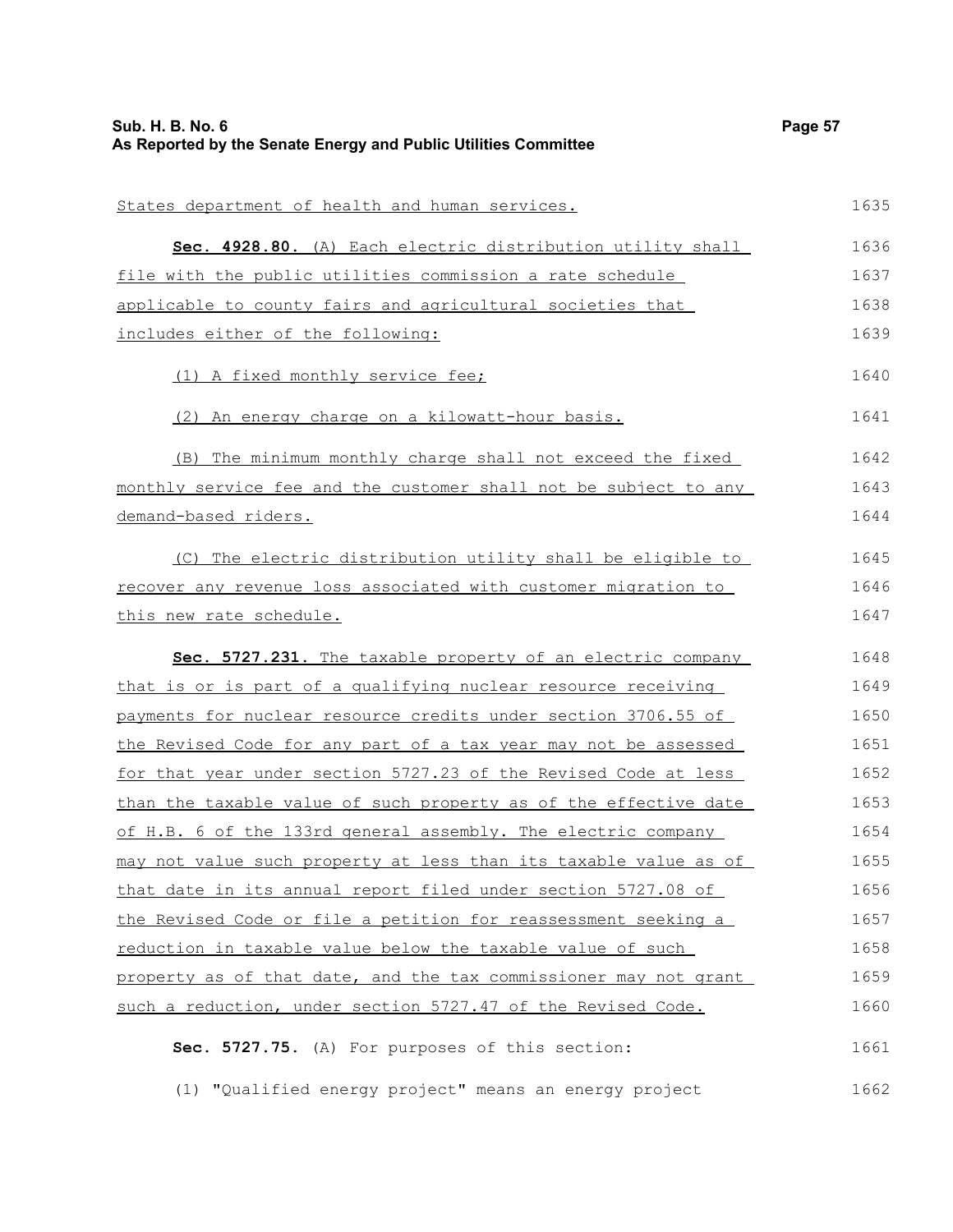| certified by the director of development services pursuant to    | 1663 |
|------------------------------------------------------------------|------|
| this section.                                                    | 1664 |
| (2) "Energy project" means a project to provide electric         | 1665 |
| power through the construction, installation, and use of an      | 1666 |
| energy facility.                                                 | 1667 |
| (3) "Alternative energy zone" means a county declared as         | 1668 |
| such by the board of county commissioners under division (E) (1) | 1669 |
| (b) or (c) of this section.                                      | 1670 |
| (4) "Full-time equivalent employee" means the total number       | 1671 |
| of employee-hours for which compensation was paid to individuals | 1672 |
| employed at a qualified energy project for services performed at | 1673 |
| the project during the calendar year divided by two thousand     | 1674 |
| eighty hours.                                                    | 1675 |
| (5) "Solar energy project" means an energy project               | 1676 |
| composed of an energy facility using solar panels to generate    | 1677 |
| electricity.                                                     | 1678 |
| (6) "Internet identifier of record" has the same meaning         | 1679 |
| as in section 9.312 of the Revised Code.                         | 1680 |
| (B) (1) Tangible personal property of a qualified energy         | 1681 |
| project using renewable energy resources is exempt from taxation | 1682 |

for tax years 2011 through 2021 if all of the following conditions are satisfied: 1683 1684

(a) On or before December 31, 2020, the owner or a lessee pursuant to a sale and leaseback transaction of the project submits an application to the power siting board for a certificate under section 4906.20 of the Revised Code, or if that section does not apply, submits an application for any approval, consent, permit, or certificate or satisfies any condition required by a public agency or political subdivision 1685 1686 1687 1688 1689 1690 1691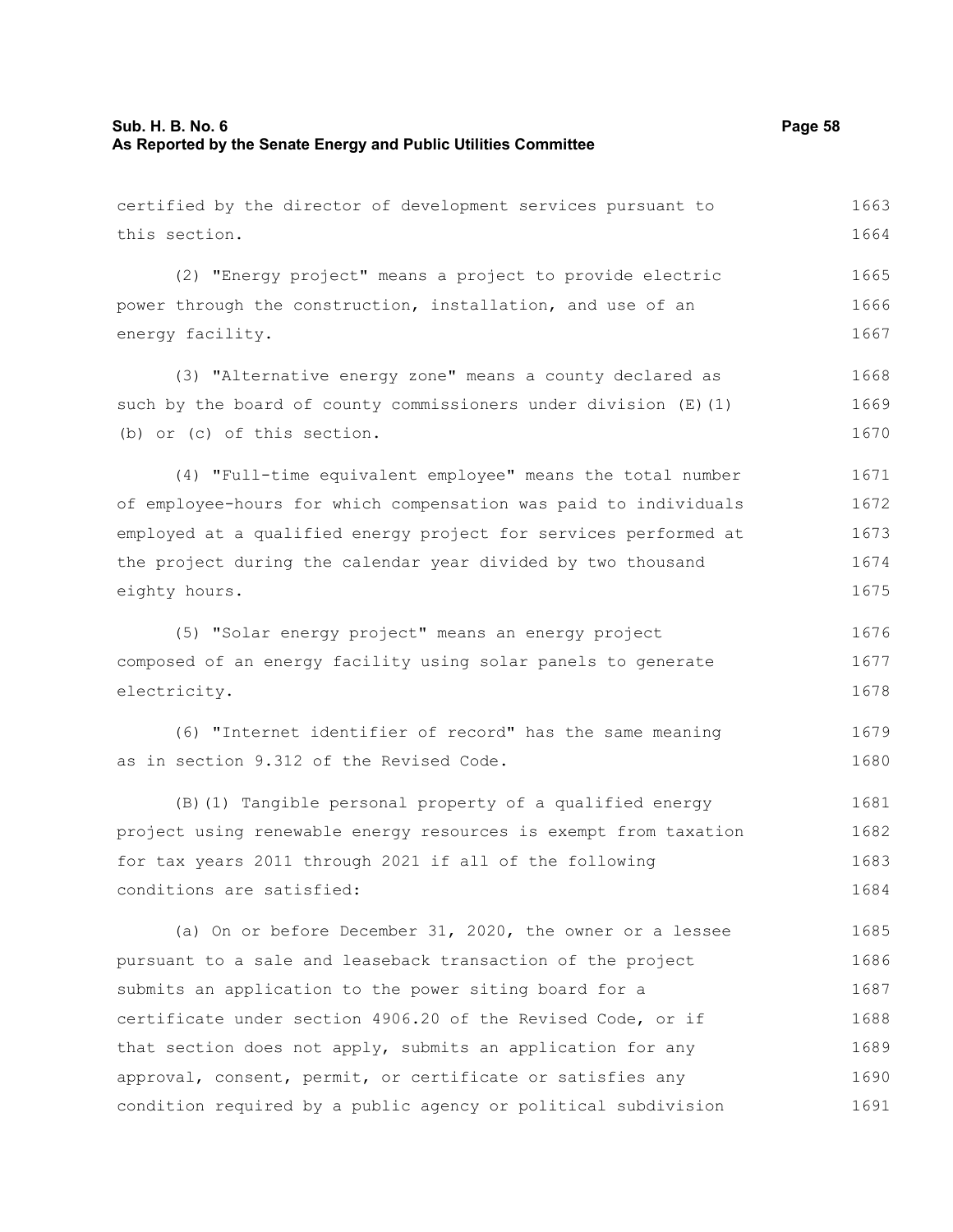of this state for the construction or initial operation of an energy project. (b) Construction or installation of the energy facility begins on or after January 1, 2009, and before January 1, 2021. For the purposes of this division, construction begins on the earlier of the date of application for a certificate or other approval or permit described in division (B)(1)(a) of this section, or the date the contract for the construction or installation of the energy facility is entered into. (c) For a qualified energy project with a nameplate capacity of  $f$ ive-twenty megawatts or greater, a board of county commissioners of a county in which property of the project is located has adopted a resolution under division  $(E)$  (1)(b) or (c) of this section to approve the application submitted under division (E) of this section to exempt the property located in that county from taxation. A board's adoption of a resolution rejecting an application or its failure to adopt a resolution approving the application does not affect the tax-exempt status of the qualified energy project's property that is located in another county. (2) If tangible personal property of a qualified energy project using renewable energy resources was exempt from taxation under this section beginning in any of tax years 2011 1692 1693 1694 1695 1696 1697 1698 1699 1700 1701 1702 1703 1704 1705 1706 1707 1708 1709 1710 1711 1712 1713 1714

through 2021, and the certification under division (E)(2) of this section has not been revoked, the tangible personal property of the qualified energy project is exempt from taxation for tax year 2022 and all ensuing tax years if the property was placed into service before January 1, 2022, as certified in the construction progress report required under division (F)(2) of this section. Tangible personal property that has not been 1715 1716 1717 1718 1719 1720 1721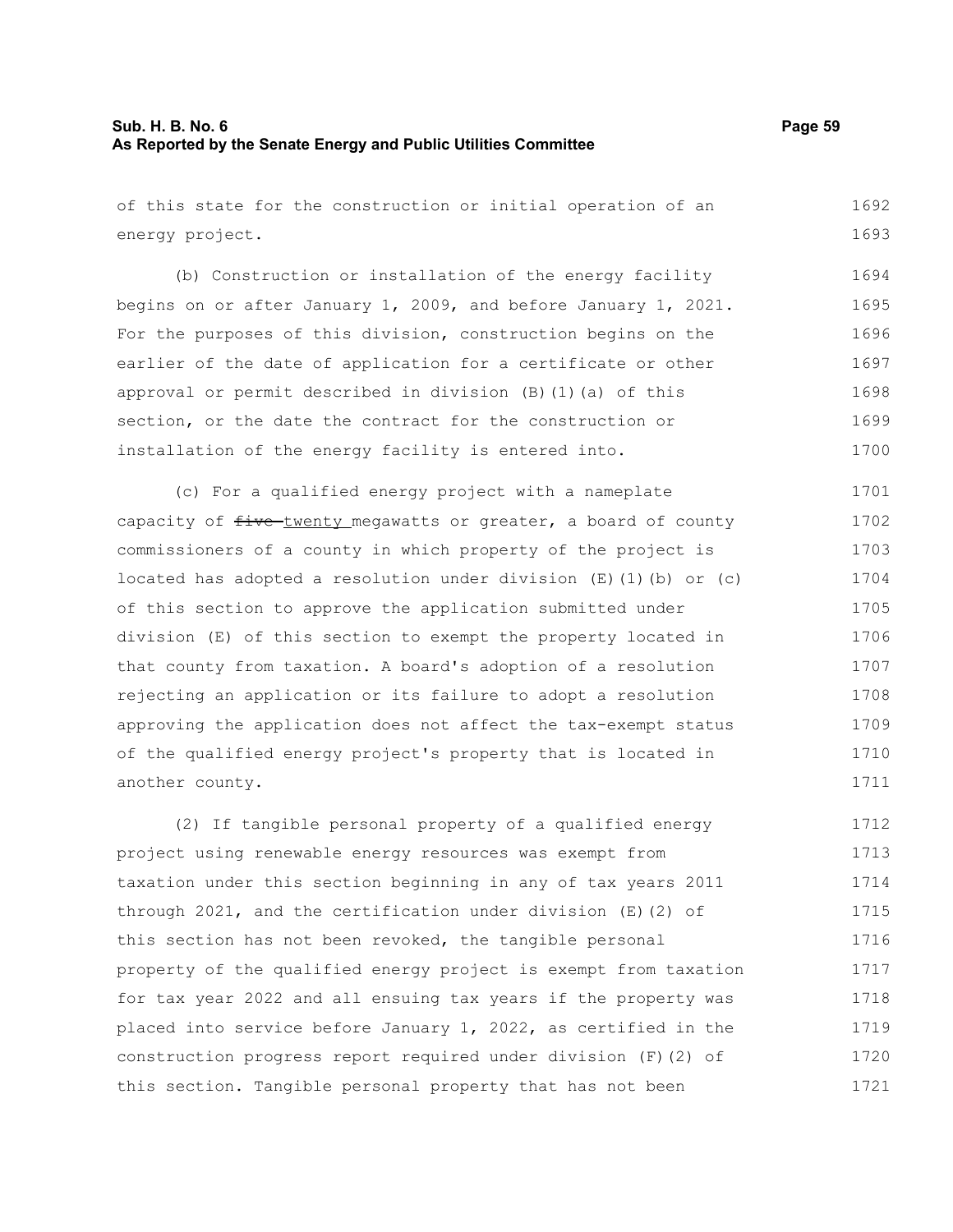#### **Sub. H. B. No. 6 Page 60 As Reported by the Senate Energy and Public Utilities Committee**

placed into service before that date is taxable property subject to taxation. An energy project for which certification has been revoked is ineligible for further exemption under this section. Revocation does not affect the tax-exempt status of the project's tangible personal property for the tax year in which revocation occurs or any prior tax year. 1722 1723 1724 1725 1726 1727

(C) Tangible personal property of a qualified energy project using clean coal technology, advanced nuclear technology, or cogeneration technology is exempt from taxation for the first tax year that the property would be listed for taxation and all subsequent years if all of the following circumstances are met: 1728 1729 1730 1731 1732 1733

(1) The property was placed into service before January 1, 2021. Tangible personal property that has not been placed into service before that date is taxable property subject to taxation. 1734 1735 1736 1737

(2) For such a qualified energy project with a nameplate capacity of  $f$ ive-twenty megawatts or greater, a board of county commissioners of a county in which property of the qualified energy project is located has adopted a resolution under division  $(E)(1)(b)$  or (c) of this section to approve the application submitted under division (E) of this section to exempt the property located in that county from taxation. A board's adoption of a resolution rejecting the application or its failure to adopt a resolution approving the application does not affect the tax-exempt status of the qualified energy project's property that is located in another county. 1738 1739 1740 1741 1742 1743 1744 1745 1746 1747 1748

(3) The certification for the qualified energy project issued under division (E)(2) of this section has not been revoked. An energy project for which certification has been 1749 1750 1751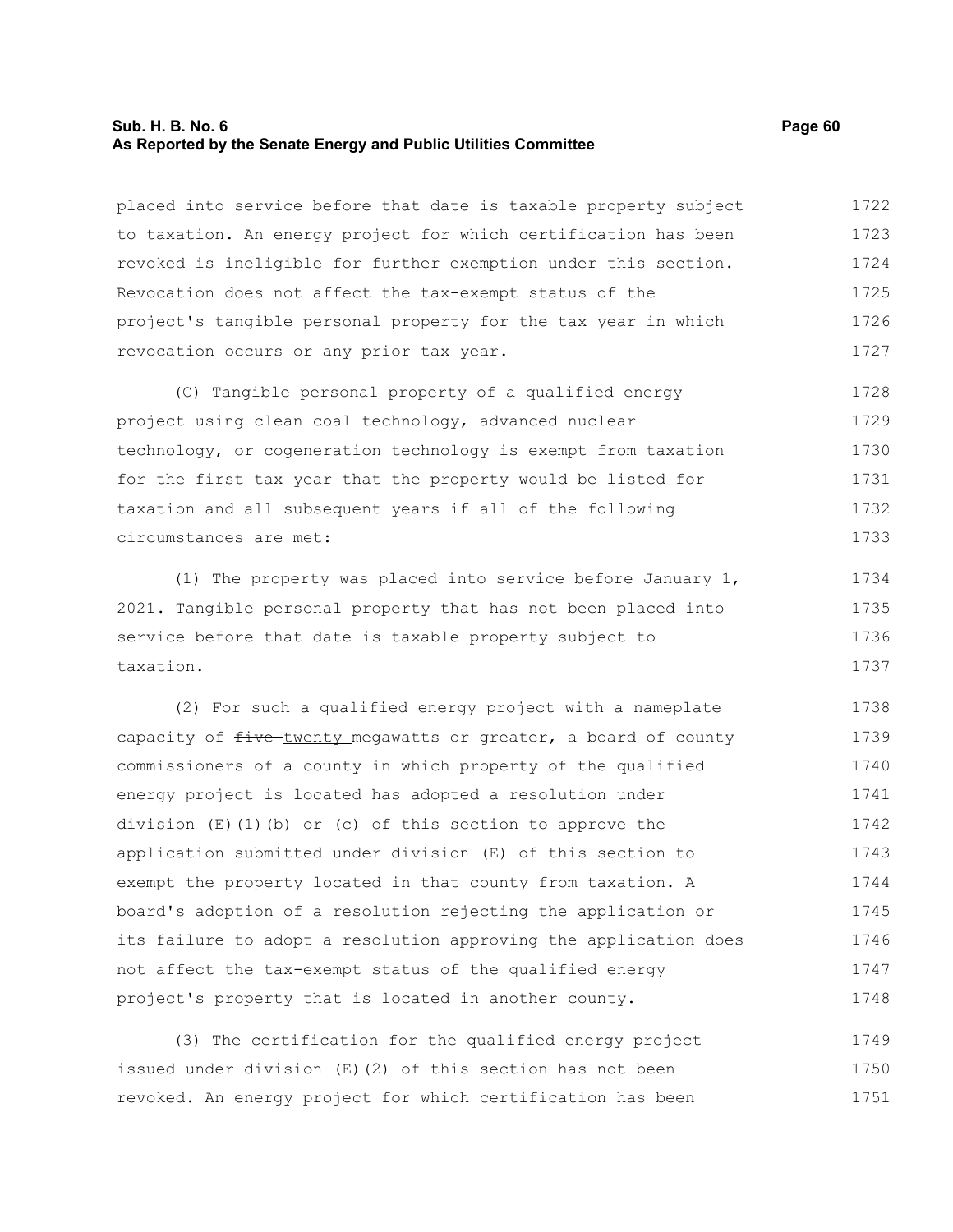| revoked is ineligible for exemption under this section.            | 1752 |
|--------------------------------------------------------------------|------|
| Revocation does not affect the tax-exempt status of the            | 1753 |
| project's tangible personal property for the tax year in which     | 1754 |
| revocation occurs or any prior tax year.                           | 1755 |
| (D) Except as otherwise provided in this section, real             | 1756 |
| property of a qualified energy project is exempt from taxation     | 1757 |
| for any tax year for which the tangible personal property of the   | 1758 |
| qualified energy project is exempted under this section.           | 1759 |
| $(E)$ (1) (a) A person may apply to the director of                | 1760 |
| development services for certification of an energy project as a   | 1761 |
| qualified energy project on or before the following dates:         | 1762 |
| (i) December 31, 2020, for an energy project using                 | 1763 |
| renewable energy resources;                                        | 1764 |
| (ii) December 31, 2017, for an energy project using clean          | 1765 |
| coal technology, advanced nuclear technology, or cogeneration      | 1766 |
| technology.                                                        | 1767 |
| (b) The director shall forward a copy of each application          | 1768 |
| for certification of an energy project with a nameplate capacity   | 1769 |
| of five-twenty megawatts or greater to the board of county         | 1770 |
| commissioners of each county in which the project is located and   | 1771 |
| to each taxing unit with territory located in each of the          | 1772 |
| affected counties. Any board that receives from the director a     | 1773 |
| copy of an application submitted under this division shall adopt   | 1774 |
| a resolution approving or rejecting the application unless it      | 1775 |
| has adopted a resolution under division $(E) (1) (c)$ of this      | 1776 |
| section. A resolution adopted under division (E) (1) (b) or (c) of | 1777 |
| this section may require an annual service payment to be made in   | 1778 |
| addition to the service payment required under division (G) of     | 1779 |
| this section. The sum of the service payment required in the       | 1780 |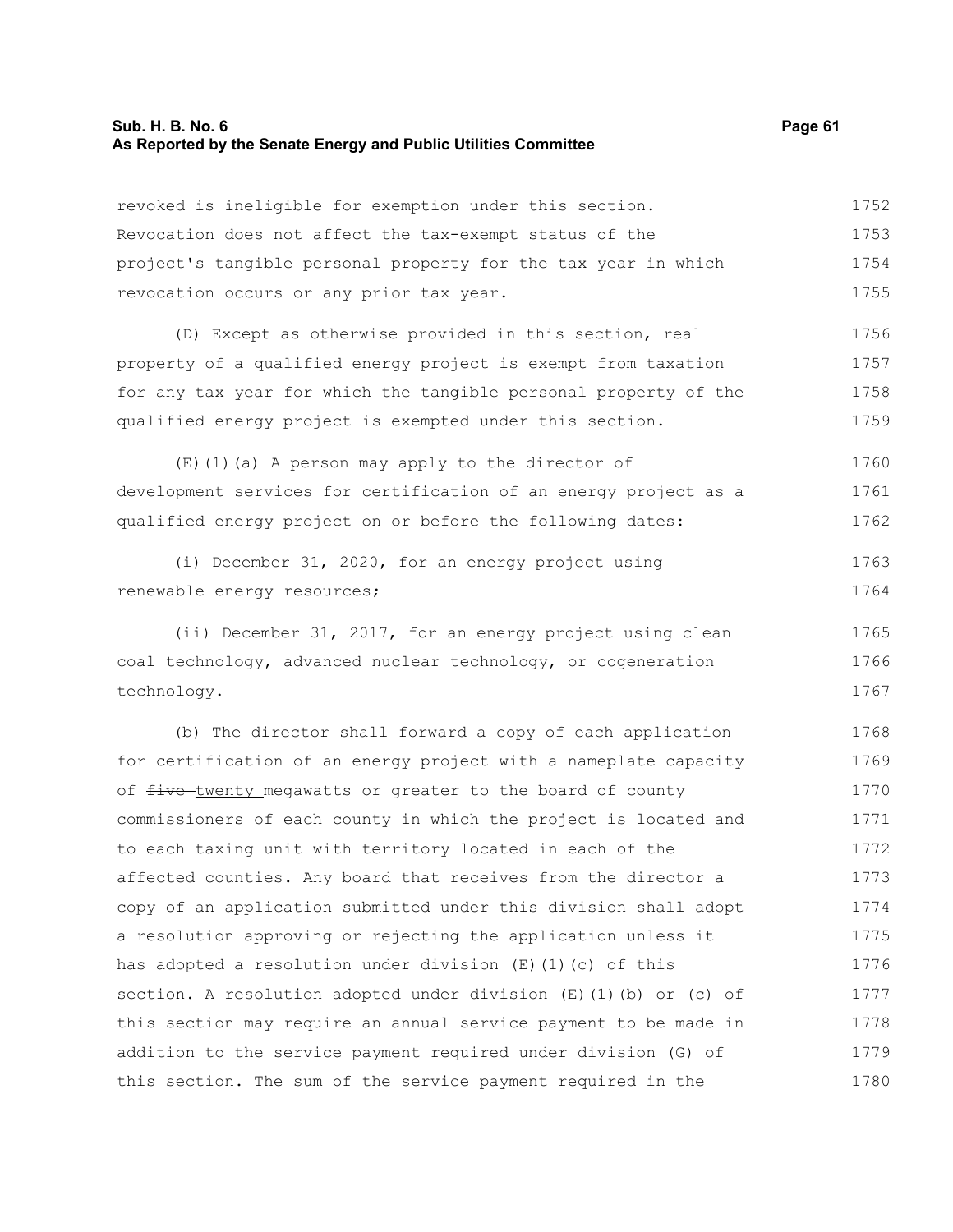#### **Sub. H. B. No. 6 Page 62 As Reported by the Senate Energy and Public Utilities Committee**

resolution and the service payment required under division (G) of this section shall not exceed nine thousand dollars per megawatt of nameplate capacity located in the county. The resolution shall specify the time and manner in which the payments required by the resolution shall be paid to the county treasurer. The county treasurer shall deposit the payment to the credit of the county's general fund to be used for any purpose for which money credited to that fund may be used. 1781 1782 1783 1784 1785 1786 1787 1788

The board shall send copies of the resolution to the owner of the facility and the director by certified mail or, if the board has record of an internet identifier of record associated with the owner or director, by ordinary mail and by that internet identifier of record. The board shall send such notice within thirty days after receipt of the application, or a longer period of time if authorized by the director. 1789 1790 1791 1792 1793 1794 1795

(c) A board of county commissioners may adopt a resolution declaring the county to be an alternative energy zone and declaring all applications submitted to the director of development services under this division after the adoption of the resolution, and prior to its repeal, to be approved by the board. 1796 1797 1798 1799 1800 1801

All tangible personal property and real property of an energy project with a nameplate capacity of five-twenty megawatts or greater is taxable if it is located in a county in which the board of county commissioners adopted a resolution rejecting the application submitted under this division or failed to adopt a resolution approving the application under division (E)(1)(b) or (c) of this section. 1802 1803 1804 1805 1806 1807 1808

(2) The director shall certify an energy project if all of the following circumstances exist: 1809 1810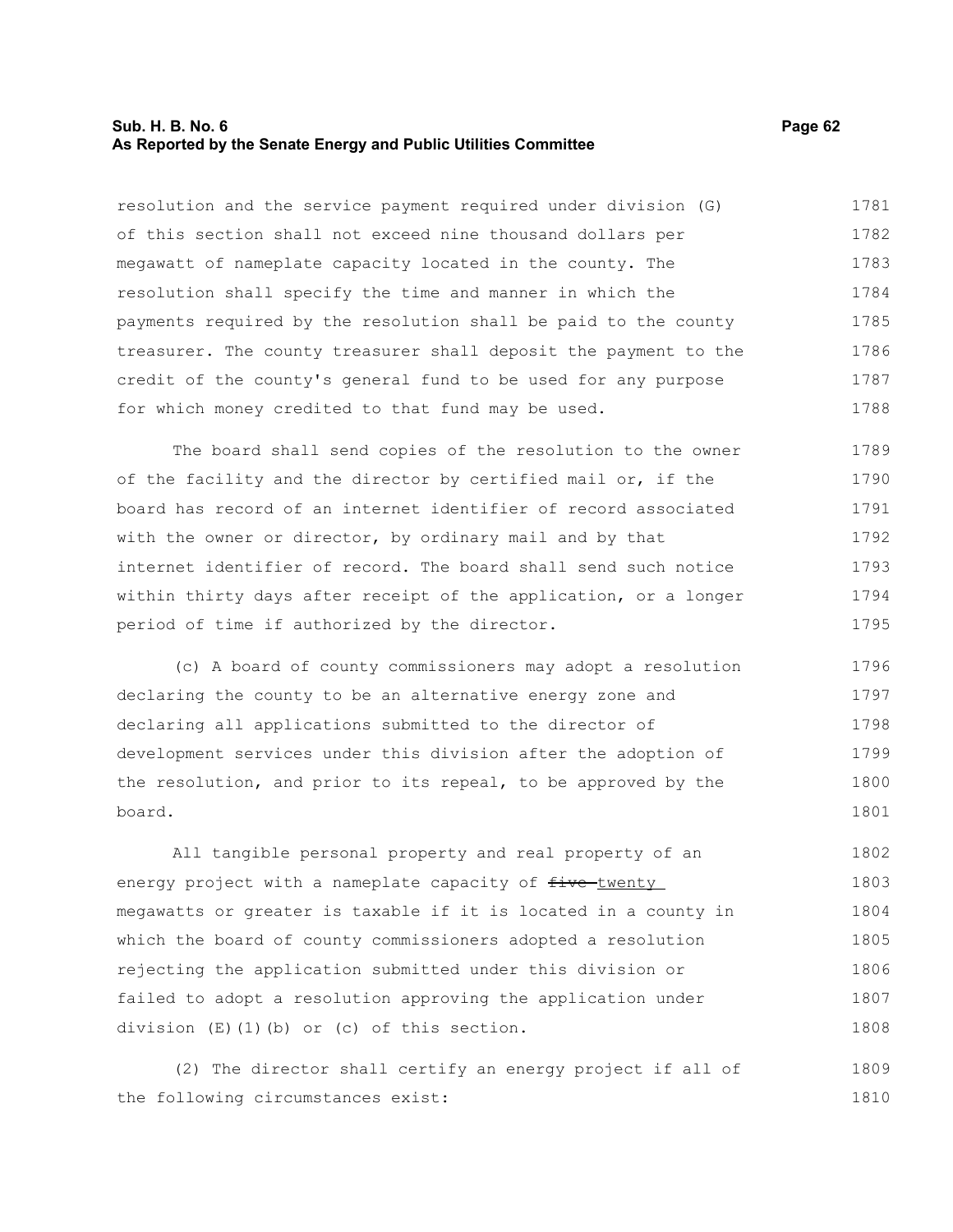| Sub. H. B. No. 6<br>As Reported by the Senate Energy and Public Utilities Committee | Page 63 |  |
|-------------------------------------------------------------------------------------|---------|--|
|                                                                                     |         |  |

1811

(a) The application was timely submitted.

(b) For an energy project with a nameplate capacity of five twenty megawatts or greater, a board of county commissioners of at least one county in which the project is located has adopted a resolution approving the application under division (E)(1)(b) or (c) of this section. 1812 1813 1814 1815 1816

(c) No portion of the project's facility was used to supply electricity before December 31, 2009. 1817 1818

(3) The director shall deny a certification application if the director determines the person has failed to comply with any requirement under this section. The director may revoke a certification if the director determines the person, or subsequent owner or lessee pursuant to a sale and leaseback transaction of the qualified energy project, has failed to comply with any requirement under this section. Upon certification or revocation, the director shall notify the person, owner, or lessee, the tax commissioner, and the county auditor of a county in which the project is located of the certification or revocation. Notice shall be provided in a manner convenient to the director. 1819 1820 1821 1822 1823 1824 1825 1826 1827 1828 1829 1830

(F) The owner or a lessee pursuant to a sale and leaseback transaction of a qualified energy project shall do each of the following: 1831 1832 1833

(1) Comply with all applicable regulations; 1834

(2) File with the director of development services a certified construction progress report before the first day of March of each year during the energy facility's construction or installation indicating the percentage of the project completed, and the project's nameplate capacity, as of the preceding 1835 1836 1837 1838 1839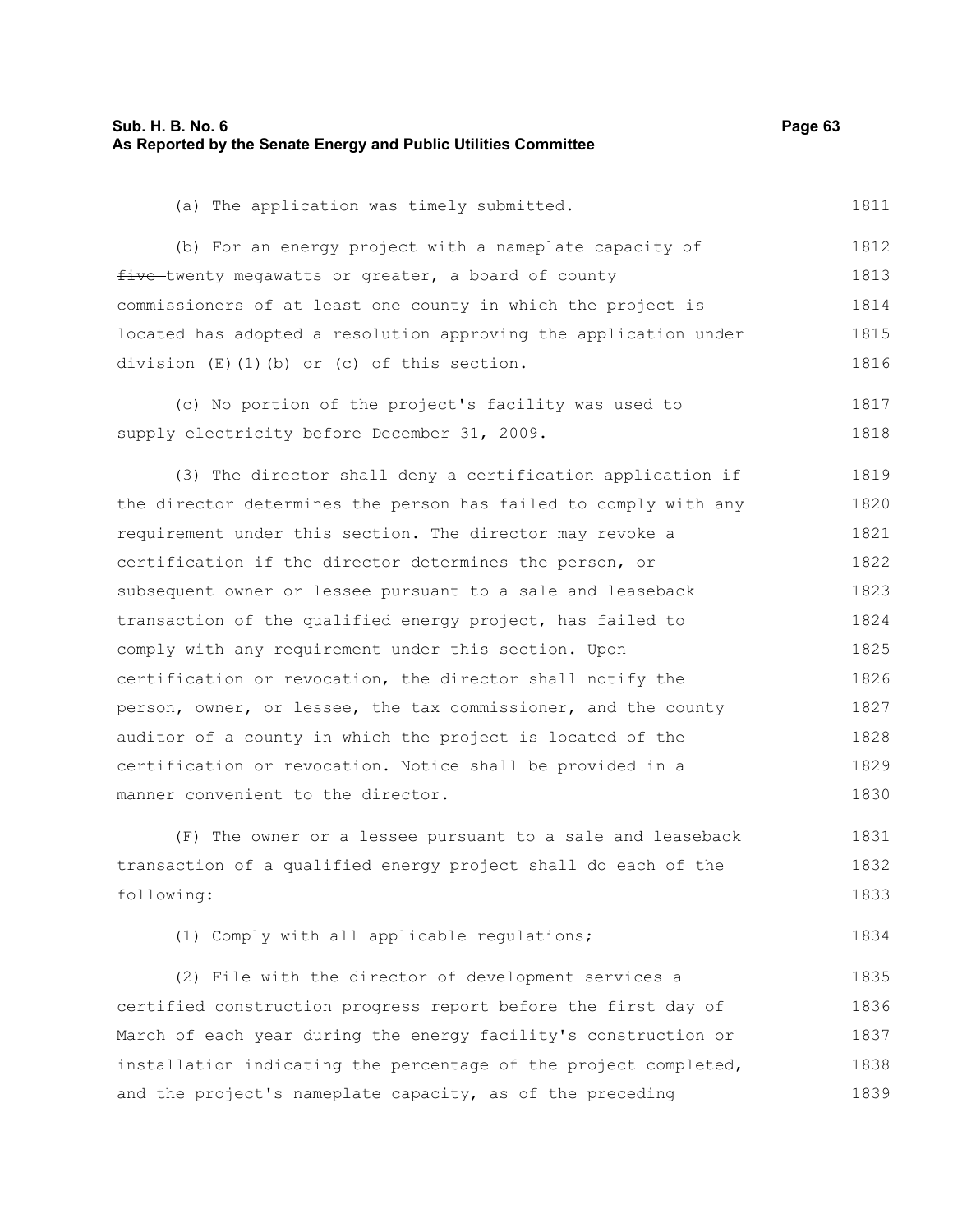### **Sub. H. B. No. 6 Page 64 As Reported by the Senate Energy and Public Utilities Committee**

thirty-first day of December. Unless otherwise instructed by the director of development services, the owner or lessee of an energy project shall file a report with the director on or before the first day of March each year after completion of the energy facility's construction or installation indicating the project's nameplate capacity as of the preceding thirty-first day of December. Not later than sixty days after June 17, 2010, the owner or lessee of an energy project, the construction of which was completed before June 17, 2010, shall file a certificate indicating the project's nameplate capacity. 1840 1841 1842 1843 1844 1845 1846 1847 1848 1849

(3) File with the director of development services, in a manner prescribed by the director, a report of the total number of full-time equivalent employees, and the total number of fulltime equivalent employees domiciled in Ohio, who are employed in the construction or installation of the energy facility; 1850 1851 1852 1853 1854

(4) For energy projects with a nameplate capacity of  $f$ ive twenty megawatts or greater, repair all roads, bridges, and culverts affected by construction as reasonably required to restore them to their preconstruction condition, as determined by the county engineer in consultation with the local jurisdiction responsible for the roads, bridges, and culverts. In the event that the county engineer deems any road, bridge, or culvert to be inadequate to support the construction or decommissioning of the energy facility, the road, bridge, or culvert shall be rebuilt or reinforced to the specifications established by the county engineer prior to the construction or decommissioning of the facility. The owner or lessee of the facility shall post a bond in an amount established by the county engineer and to be held by the board of county commissioners to ensure funding for repairs of roads, bridges, and culverts affected during the construction. The bond shall be 1855 1856 1857 1858 1859 1860 1861 1862 1863 1864 1865 1866 1867 1868 1869 1870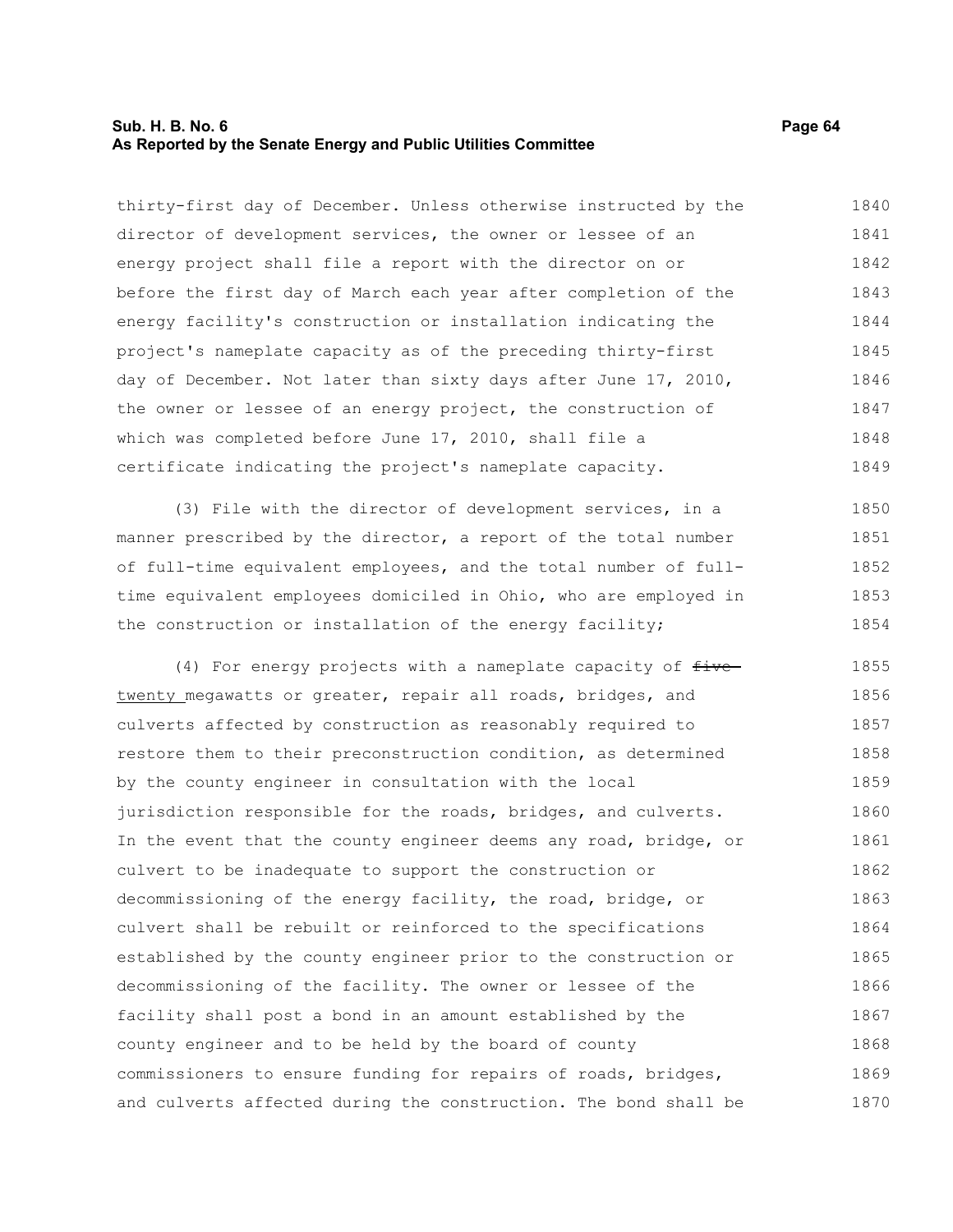### **Sub. H. B. No. 6 Page 65 As Reported by the Senate Energy and Public Utilities Committee**

released by the board not later than one year after the date the repairs are completed. The energy facility owner or lessee pursuant to a sale and leaseback transaction shall post a bond, as may be required by the Ohio power siting board in the certificate authorizing commencement of construction issued pursuant to section 4906.10 of the Revised Code, to ensure funding for repairs to roads, bridges, and culverts resulting from decommissioning of the facility. The energy facility owner or lessee and the county engineer may enter into an agreement regarding specific transportation plans, reinforcements, modifications, use and repair of roads, financial security to be provided, and any other relevant issue. 1871 1872 1873 1874 1875 1876 1877 1878 1879 1880 1881 1882

(5) Provide or facilitate training for fire and emergency responders for response to emergency situations related to the energy project and, for energy projects with a nameplate capacity of  $f$ ive twenty megawatts or greater, at the person's expense, equip the fire and emergency responders with proper equipment as reasonably required to enable them to respond to such emergency situations; 1883 1884 1885 1886 1887 1888 1889

(6) Maintain a ratio of Ohio-domiciled full-time equivalent employees employed in the construction or installation of the energy project to total full-time equivalent employees employed in the construction or installation of the energy project of not less than eighty per cent in the case of a solar energy project, and not less than fifty per cent in the case of any other energy project. In the case of an energy project for which certification from the power siting board is required under section 4906.20 of the Revised Code, the number of full-time equivalent employees employed in the construction or installation of the energy project equals the number actually employed or the number projected to be employed in the 1890 1891 1892 1893 1894 1895 1896 1897 1898 1899 1900 1901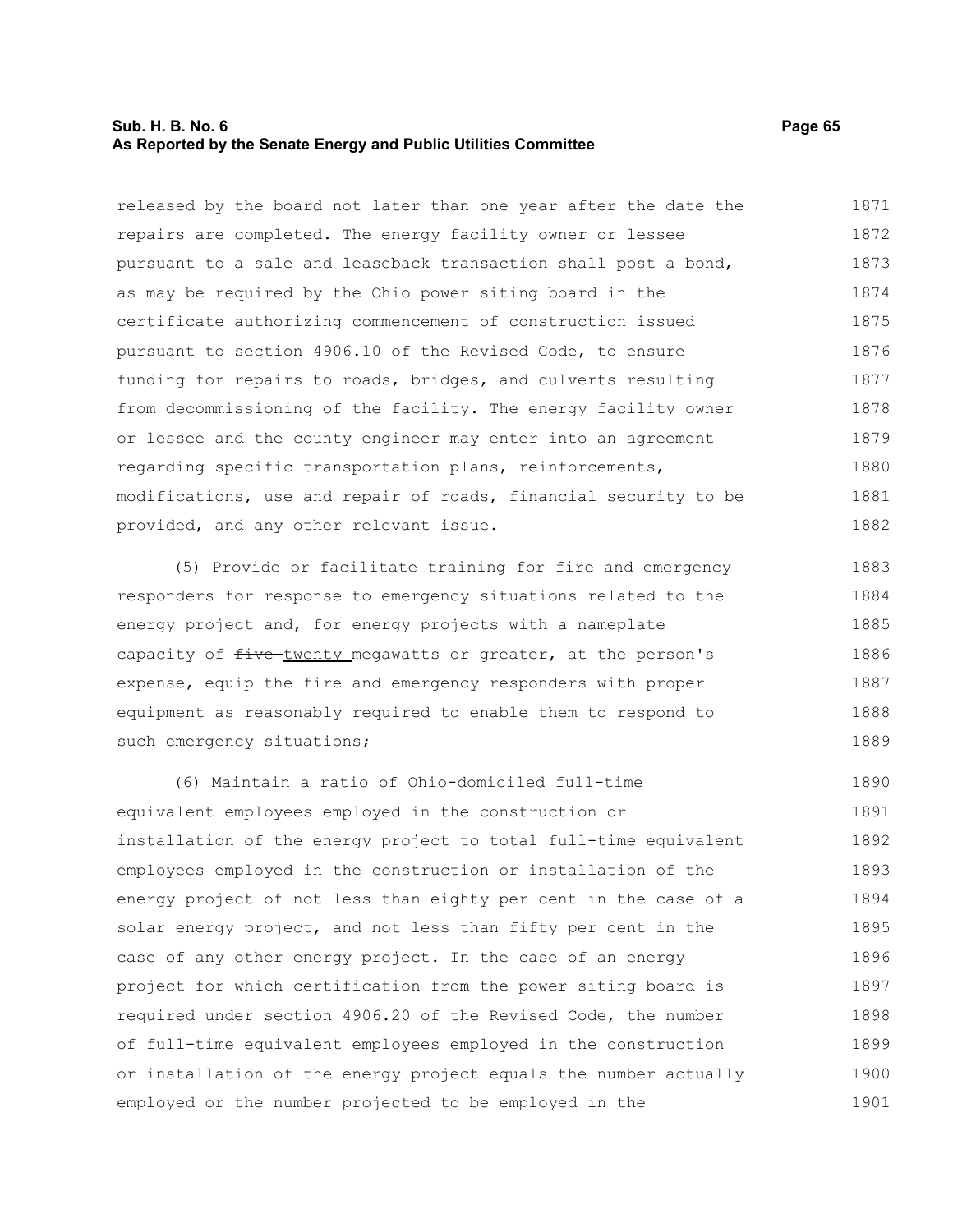### **Sub. H. B. No. 6 Page 66 As Reported by the Senate Energy and Public Utilities Committee**

certificate application, if such projection is required under regulations adopted pursuant to section 4906.03 of the Revised Code, whichever is greater. For all other energy projects, the number of full-time equivalent employees employed in the construction or installation of the energy project equals the number actually employed or the number projected to be employed by the director of development services, whichever is greater. To estimate the number of employees to be employed in the construction or installation of an energy project, the director shall use a generally accepted job-estimating model in use for renewable energy projects, including but not limited to the job and economic development impact model. The director may adjust an estimate produced by a model to account for variables not accounted for by the model. 1902 1903 1904 1905 1906 1907 1908 1909 1910 1911 1912 1913 1914 1915

(7) For energy projects with a nameplate capacity in excess of two twenty megawatts, establish a relationship with a member of the university system of Ohio as defined in section 3345.011 of the Revised Code or with a person offering an apprenticeship program registered with the employment and training administration within the United States department of labor or with the apprenticeship council created by section 4139.02 of the Revised Code, to educate and train individuals for careers in the wind or solar energy industry. The relationship may include endowments, cooperative programs, internships, apprenticeships, research and development projects, and curriculum development. 1916 1917 1918 1919 1920 1921 1922 1923 1924 1925 1926 1927

(8) Offer to sell power or renewable energy credits from the energy project to electric distribution utilities or electric service companies subject to renewable energy resource requirements under section 4928.64 of the Revised Code that have issued requests for proposal for such power or renewable energy 1928 1929 1930 1931 1932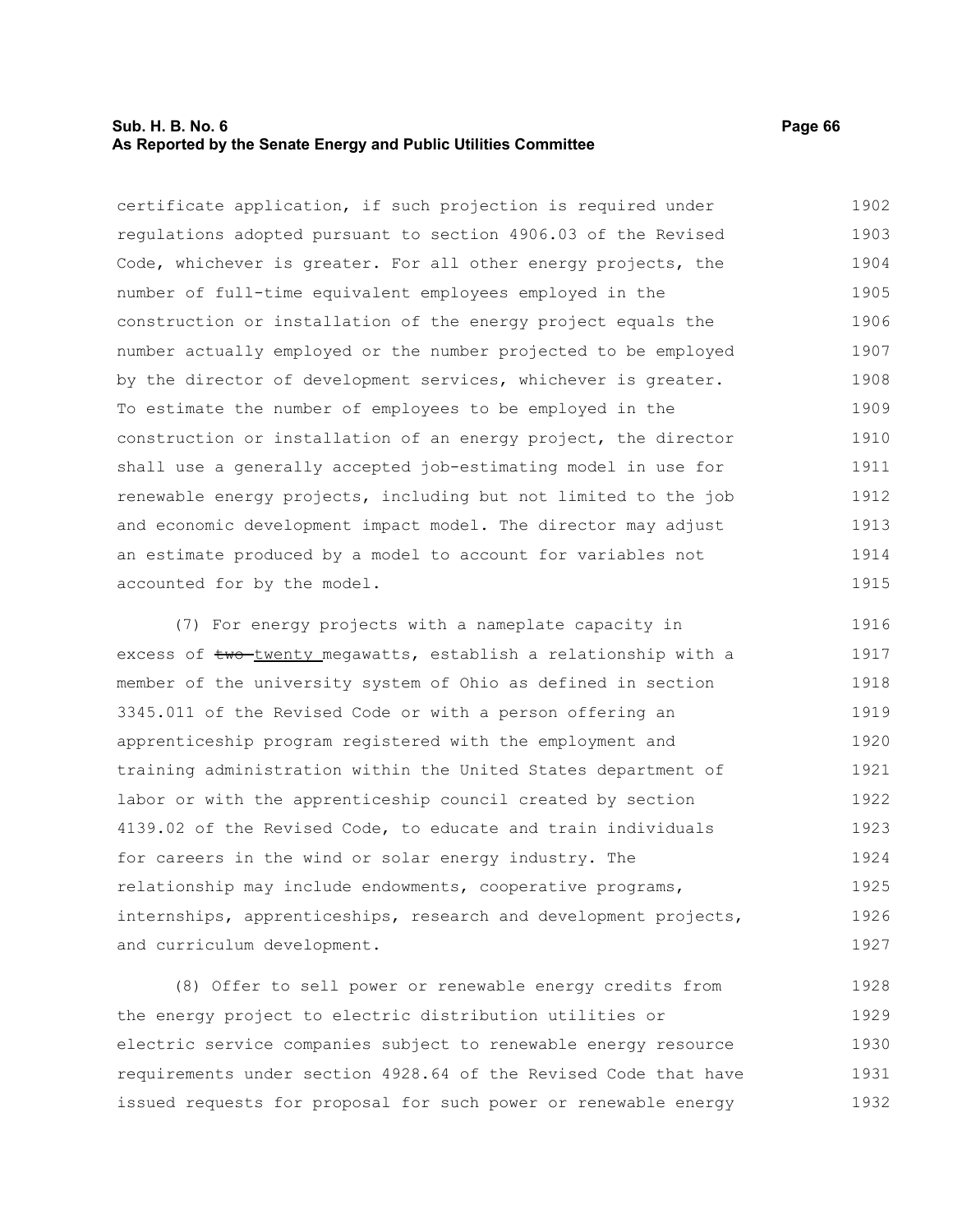### **Sub. H. B. No. 6 Page 67 As Reported by the Senate Energy and Public Utilities Committee**

credits. If no electric distribution utility or electric service company issues a request for proposal on or before December 31, 2010, or accepts an offer for power or renewable energy credits within forty-five days after the offer is submitted, power or renewable energy credits from the energy project may be sold to other persons. Division (F)(8) of this section does not apply if: 1933 1934 1935 1936 1937 1938 1939

(a) The owner or lessee is a rural electric company or a municipal power agency as defined in section 3734.058 of the Revised Code. 1940 1941 1942

(b) The owner or lessee is a person that, before completion of the energy project, contracted for the sale of power or renewable energy credits with a rural electric company or a municipal power agency. 1943 1944 1945 1946

(c) The owner or lessee contracts for the sale of power or renewable energy credits from the energy project before June 17, 2010. 1947 1948 1949

(9) Make annual service payments as required by division (G) of this section and as may be required in a resolution adopted by a board of county commissioners under division (E) of this section. 1950 1951 1952 1953

(G) The owner or a lessee pursuant to a sale and leaseback transaction of a qualified energy project shall make annual service payments in lieu of taxes to the county treasurer on or before the final dates for payments of taxes on public utility personal property on the real and public utility personal property tax list for each tax year for which property of the energy project is exempt from taxation under this section. The county treasurer shall allocate the payment on the basis of the 1954 1955 1956 1957 1958 1959 1960 1961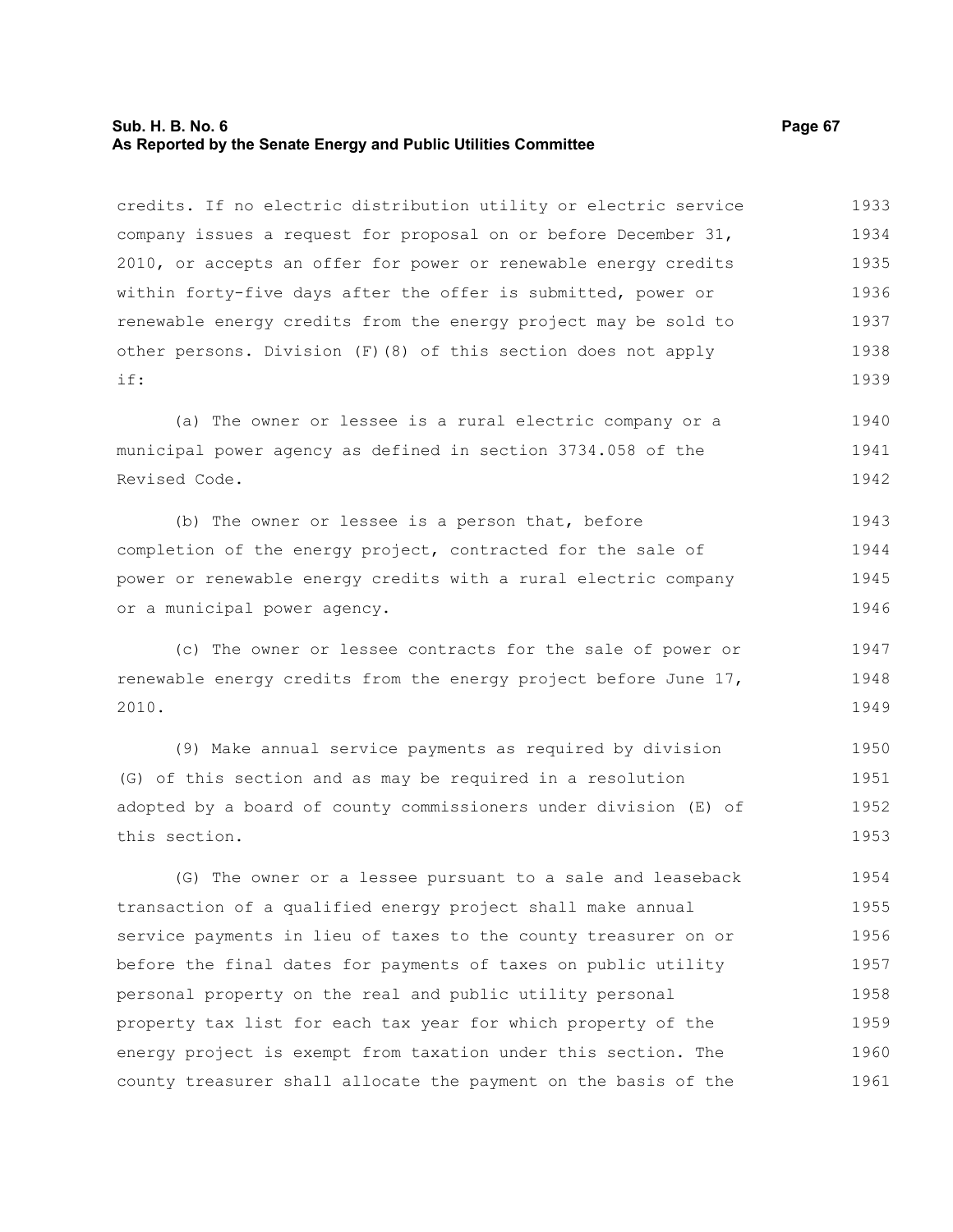#### **Sub. H. B. No. 6 Page 68 As Reported by the Senate Energy and Public Utilities Committee**

project's physical location. Upon receipt of a payment, or if timely payment has not been received, the county treasurer shall certify such receipt or non-receipt to the director of development services and tax commissioner in a form determined by the director and commissioner, respectively. Each payment shall be in the following amount: 1962 1963 1964 1965 1966 1967

(1) In the case of a solar energy project, seven thousand dollars per megawatt of nameplate capacity located in the county as of December 31, 2010, for tax year 2011, as of December 31, 2011, for tax year 2012, as of December 31, 2012, for tax year 2013, as of December 31, 2013, for tax year 2014, as of December 31, 2014, for tax year 2015, as of December 31, 2015, for tax year 2016, and as of December 31, 2016, for tax year 2017 and each tax year thereafter; 1968 1969 1970 1971 1972 1973 1974 1975

(2) In the case of any other energy project using renewable energy resources, the following: 1976

(a) If the project maintains during the construction or installation of the energy facility a ratio of Ohio-domiciled full-time equivalent employees to total full-time equivalent employees of not less than seventy-five per cent, six thousand dollars per megawatt of nameplate capacity located in the county as of the thirty-first day of December of the preceding tax year; 1978 1979 1980 1981 1982 1983 1984

(b) If the project maintains during the construction or installation of the energy facility a ratio of Ohio-domiciled full-time equivalent employees to total full-time equivalent employees of less than seventy-five per cent but not less than sixty per cent, seven thousand dollars per megawatt of nameplate capacity located in the county as of the thirty-first day of December of the preceding tax year; 1985 1986 1987 1988 1989 1990 1991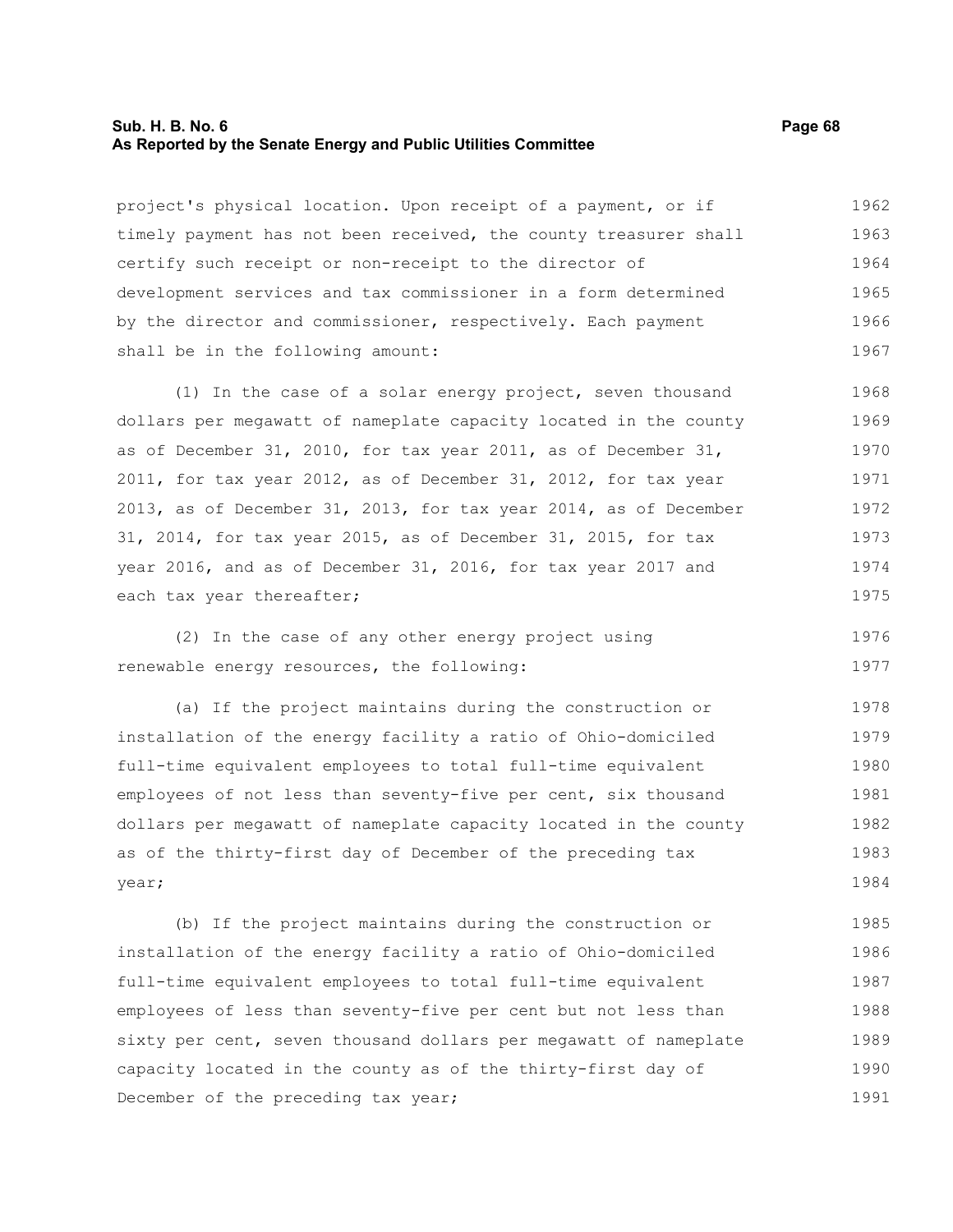### **Sub. H. B. No. 6 Page 69 As Reported by the Senate Energy and Public Utilities Committee**

(c) If the project maintains during the construction or installation of the energy facility a ratio of Ohio-domiciled full-time equivalent employees to total full-time equivalent employees of less than sixty per cent but not less than fifty per cent, eight thousand dollars per megawatt of nameplate capacity located in the county as of the thirty-first day of December of the preceding tax year. 1992 1993 1994 1995 1996 1997 1998

(3) In the case of an energy project using clean coal technology, advanced nuclear technology, or cogeneration technology, the following: 1999 2000 2001

(a) If the project maintains during the construction or installation of the energy facility a ratio of Ohio-domiciled full-time equivalent employees to total full-time equivalent employees of not less than seventy-five per cent, six thousand dollars per megawatt of nameplate capacity located in the county as of the thirty-first day of December of the preceding tax year; 2002 2003 2004 2005 2006 2007 2008

(b) If the project maintains during the construction or installation of the energy facility a ratio of Ohio-domiciled full-time equivalent employees to total full-time equivalent employees of less than seventy-five per cent but not less than sixty per cent, seven thousand dollars per megawatt of nameplate capacity located in the county as of the thirty-first day of December of the preceding tax year; 2009 2010 2011 2012 2013 2014 2015

(c) If the project maintains during the construction or installation of the energy facility a ratio of Ohio-domiciled full-time equivalent employees to total full-time equivalent employees of less than sixty per cent but not less than fifty per cent, eight thousand dollars per megawatt of nameplate capacity located in the county as of the thirty-first day of 2016 2017 2018 2019 2020 2021